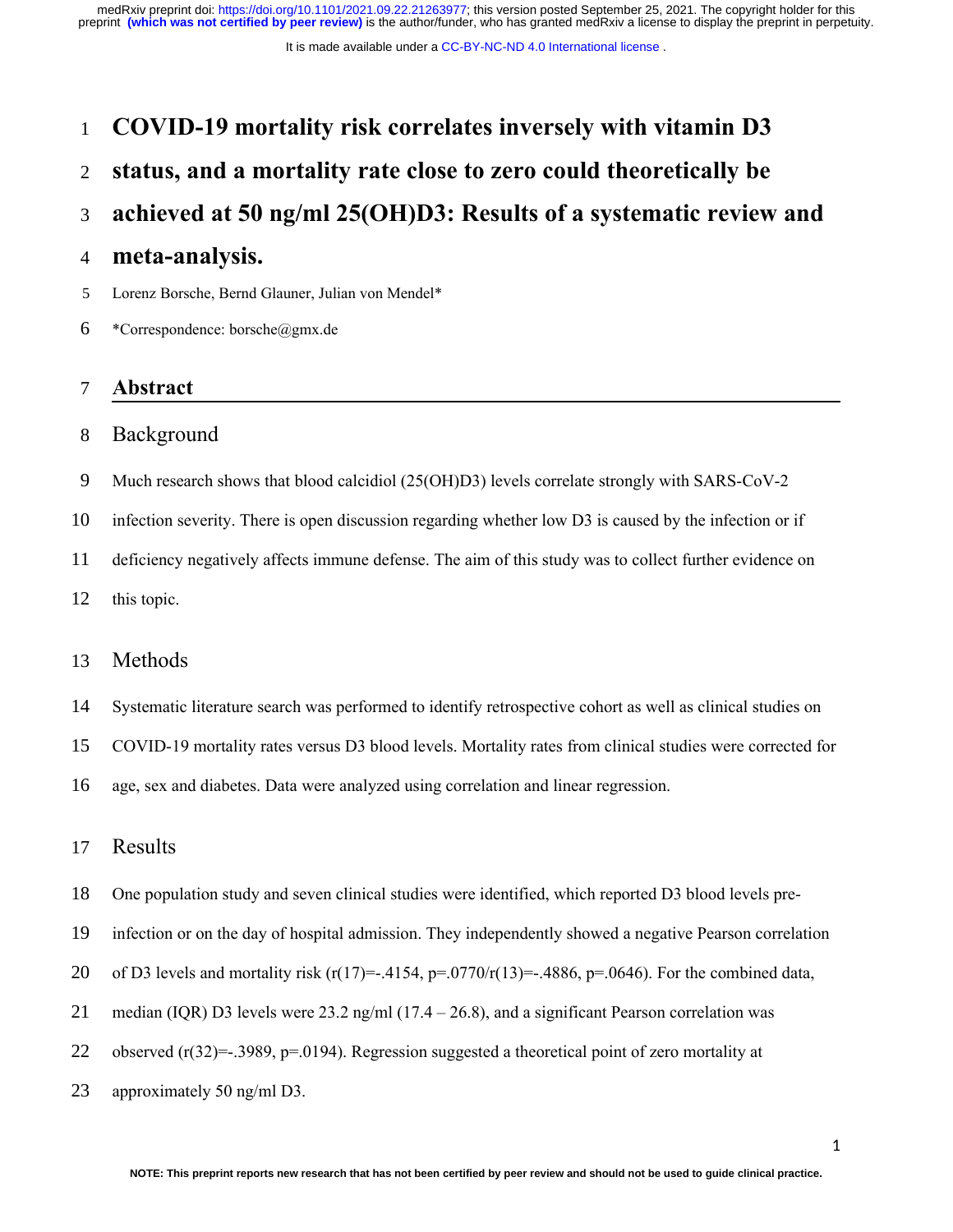It is made available under a [CC-BY-NC-ND 4.0 International license](http://creativecommons.org/licenses/by-nc-nd/4.0/) .

## Conclusions 24

- The two datasets provide strong evidence that low D3 is a predictor rather than a side effect of the 25
- infection. Despite ongoing vaccinations, we recommend raising serum 25(OH)D levels to above 50 ng/ml 26
- to prevent or mitigate new outbreaks due to escape mutations or decreasing antibody activity. 27
- Trial registration 28
- Not applicable. 29
- Keywords 30
- mortality; vitamin D; calcidiol; calcitriol; D3; COVID-19; inflammation; SARS-CoV-2; ARDS; immune 31
- status; immunodeficiency; renin; angiotensin; ACE2; virus infection; cytokine release syndrome; CRS 32

#### **Background** 33

The SARS-CoV-2 pandemic causing acute respiratory distress syndrome (ARDS) has lasted for more than 18 months. It has created a major global health crisis due to the high number of patients requiring intensive care, and the high death rate has substantially affected everyday life through contact restrictions and lockdowns. According to many scientists and medical professionals, we are far from the end of this disaster and hence must learn to coexist with the virus for several more years, perhaps decades [1,2]. It is realistic to assume that there will be new mutations, which are possibly more infectious or more deadly. In the known history of virus infections, we have never faced a similar global spread. Due to the great number of viral genome replications that occur in infected individuals and the error-prone nature of RNA-dependent RNA polymerase, progressive accrual mutations do and will continue to occur [3–5]. Thus, similar to other virus infections such as influenza, we have to expect that the effectiveness of vaccination is limited in time, especially with the current vaccines designed to trigger an immunological response against a single viral protein [6–8]. 34 35 36 37 38 39 40 41 42 43 44 45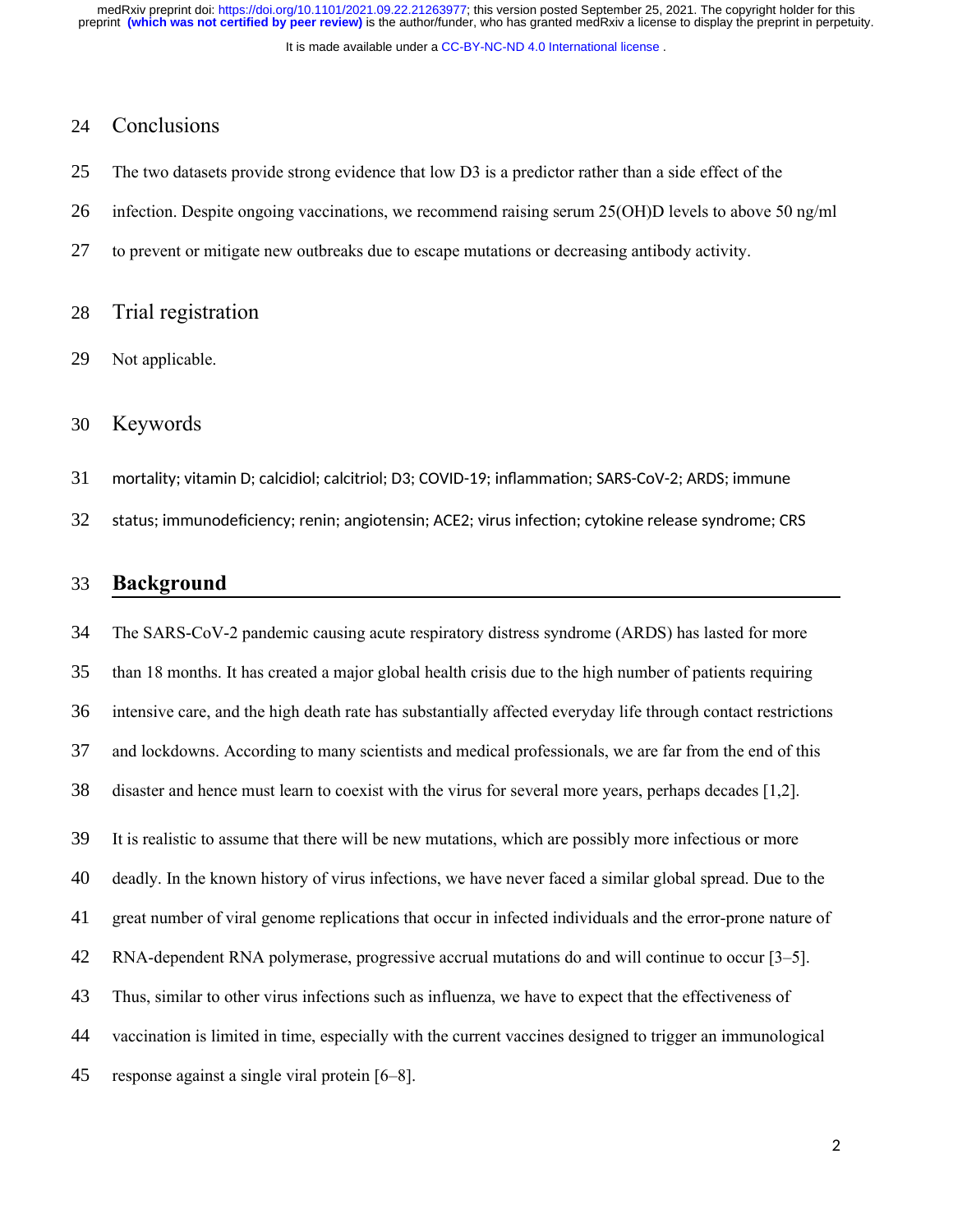It is made available under a [CC-BY-NC-ND 4.0 International license](http://creativecommons.org/licenses/by-nc-nd/4.0/) .

We have already learned that even fully vaccinated people can be infected [9]. Currently, most of these infections do not result in hospitalization, especially for young individuals without comorbidities. However, these infections are the basis for the ongoing dissemination of the virus in a situation where worldwide herd immunity against SARS-CoV-2 is rather unlikely. Instead, humanity could be trapped in an insuperable race between new mutations and new vaccines, with an increasing risk of newly arising mutations becoming resistant to the current vaccines [3,10,11]. Thus, a return to normal life in the near future seems unlikely. Mask requirements as well as limitations of public life will likely accompany us for a long time if we are not able to establish additional methods that reduce virus dissemination. Vaccination is an important part in the fight against SARS-CoV-2 but, with respect to the situation described above, should not be the only focus. One strong pillar in the protection against any type of virus infection is the strength of our immune system [12]. Unfortunately, thus far, this unquestioned basic principle of nature has been more or less neglected by the responsible authorities. It is well known that our modern lifestyle is far from optimal with respect to nutrition, physical fitness and recreation. In particular, many people are not spending enough time outside in the sun, even in summer. The consequence is widespread vitamin D deficiency, which limits the performance of their immune systems, resulting in the increased spread of some preventable diseases of civilization, reduced protection against infections and reduced effectiveness of vaccination [13]. In this publication, we will demonstrate that vitamin D3 deficiency, which is a well-documented worldwide problem  $[13-19,179]$ , is one of the main reasons for severe courses of SARS-CoV-2 infections. The fatality rates correlate well with the findings that elderly people, black people and people with comorbidities show very low vitamin D3 levels [16,20–22]. Additionally, with only a few exceptions, we are facing the highest infection rates in the winter months and in northern countries, which are known to suffer from low vitamin D3 levels due to low endogenous sun-triggered vitamin D3 synthesis [23–26]. 46 47 48 49 50 51 52 53 54 55 56 57 58 59 60 61 62 63 64 65 66 67 68 69

Vitamin D3 was first discovered at the beginning of the  $19<sup>th</sup>$  century as an essential factor needed to 70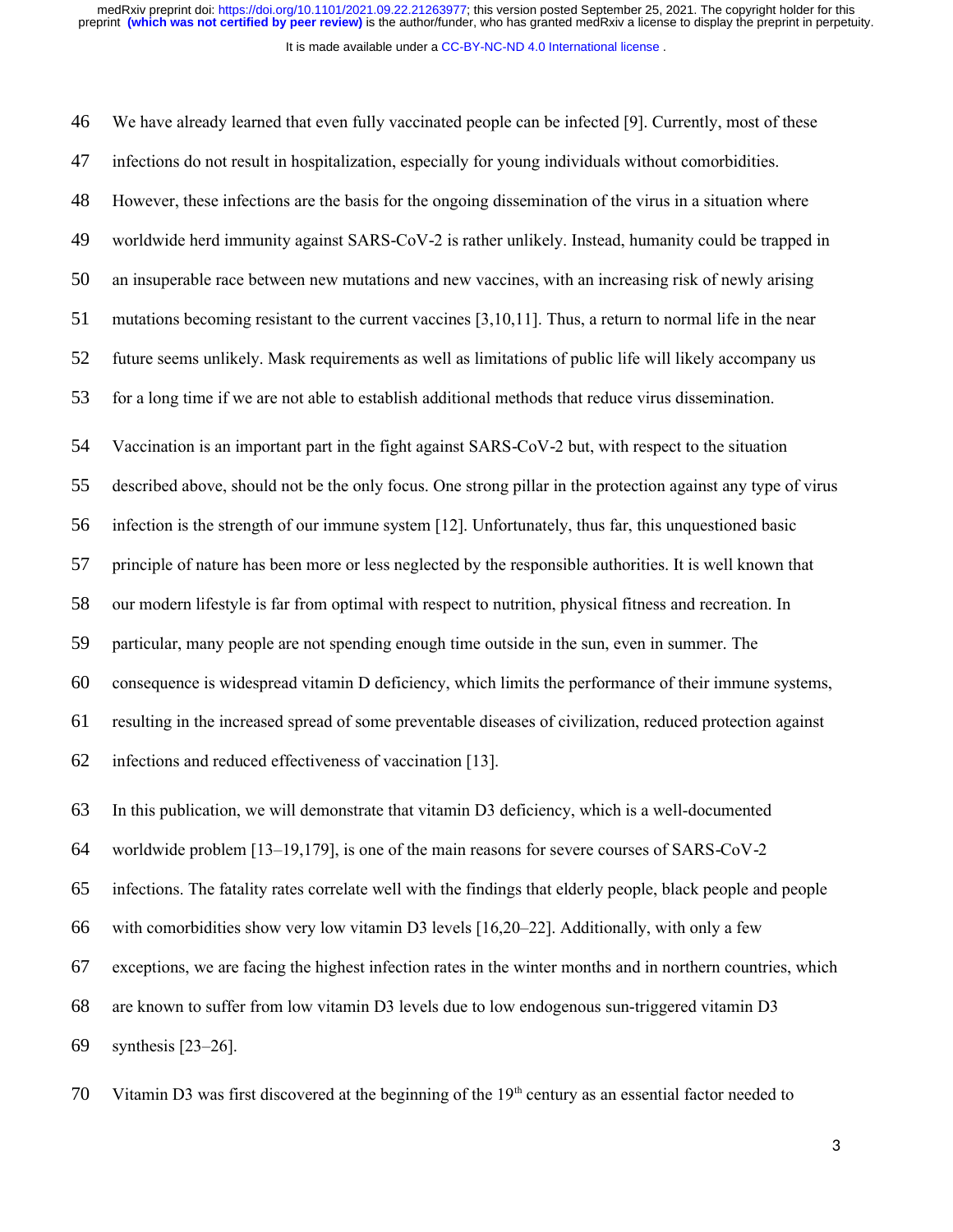medRxiv preprint doi: [https://doi.org/10.1101/2021.09.22.21263977;](https://doi.org/10.1101/2021.09.22.21263977) this version posted September 25, 2021. The copyright holder for this<br>preprint (which was not certified by peer review) is the author/funder, who has grant

It is made available under a [CC-BY-NC-ND 4.0 International license](http://creativecommons.org/licenses/by-nc-nd/4.0/) .

| 71 | guarantee skeletal health. This discovery came after a long period of dealing with the dire consequences    |
|----|-------------------------------------------------------------------------------------------------------------|
| 72 | of rickets, which causes osteomalacia (softening of bones). This disease especially affected children in    |
| 73 | northern countries, who were deprived of sunlight and often worked in dark production halls during the      |
| 74 | industrial revolution [27]. At the beginning of the $20th$ century, it became clear that sunlight can cure  |
| 75 | rickets by triggering vitamin D3 synthesis in the skin. Cod liver oil is recognized as a natural source of  |
| 76 | vitamin D3 [28]. At the time, a blood level of 20 ng/ml was sufficient to stop osteomalacia. This target is |
| 77 | still the recommended blood level today, as stated in many official documents [29]. In accordance with      |
| 78 | many other publications, we will show that this level is considerably too low to guarantee optimal          |
| 79 | functioning of the human body.                                                                              |
|    |                                                                                                             |
| 80 | In the late 1920s, Adolf Windaus elucidated the structure of vitamin D3. The metabolic pathway of           |
| 81 | vitamin D3 (biochemical name cholecalciferol) is shown in Figure 1 [30]. The precursor, 7-                  |
| 82 | dehydrocholesterol, is transformed into cholecalciferol in our skin by photoisomerization caused by UV-     |
| 83 | B exposure (wavelength 280–315 nm). After transportation to the liver, cholecalciferol is hydroxylated,     |
| 84 | resulting in 25-hydroxycholecalciferol (25(OH)D3, also called calcidiol), which can be stored in fat tissue |
| 85 | for several months and is released back into blood circulation when needed. The biologically active form    |
| 86 | is generated by a further hydroxylation step, resulting in 1,25-dihydroxycholecalciferol $(1,25(OH)_{2}D3,$ |
| 87 | also called calcitriol). Early investigations assumed that this transformation takes place mainly in the    |

## **Fig. 1 Metabolic Pathway of Vitamin D3** 89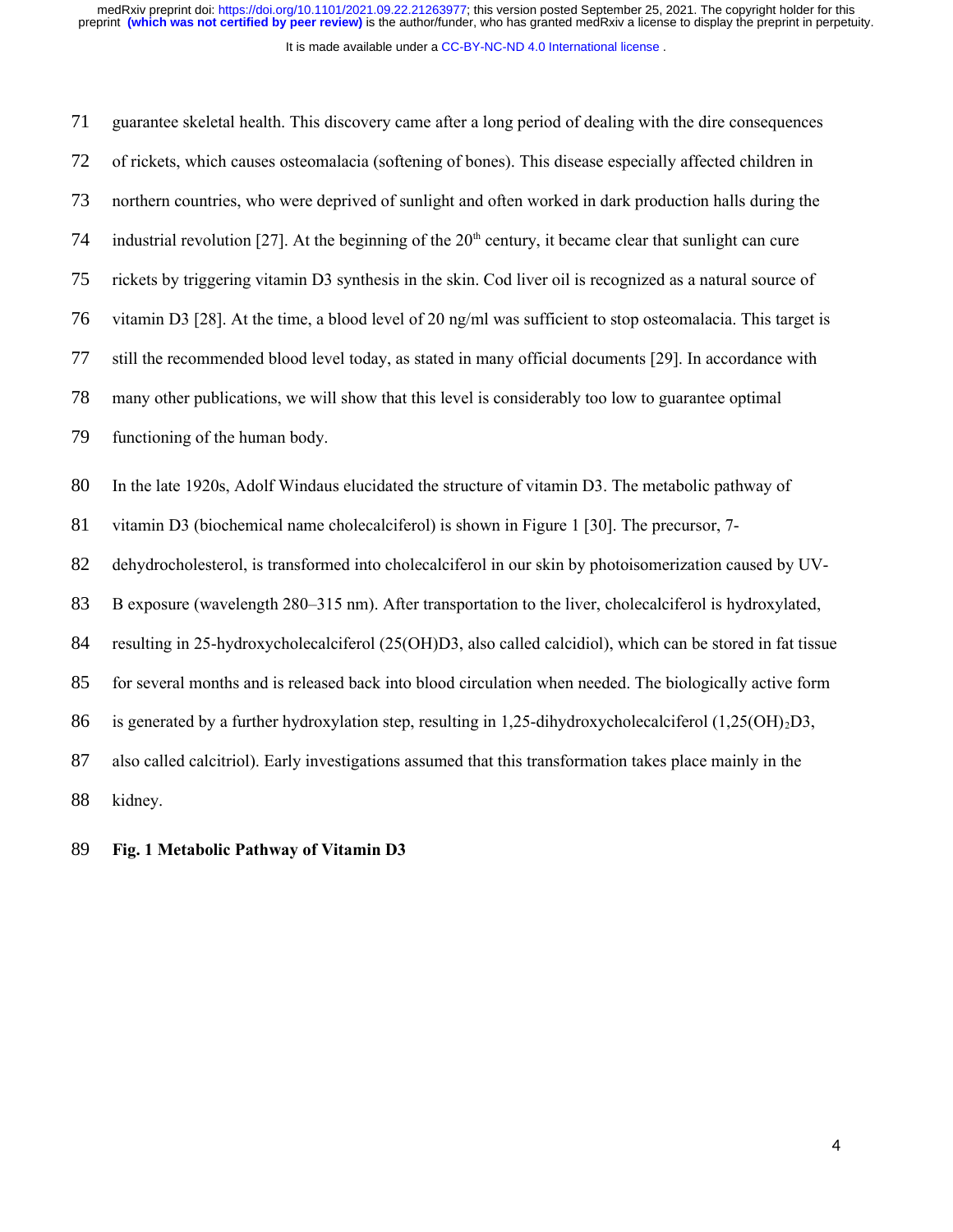It is made available under a CC-BY-NC-ND 4.0 International license.



*Fig. 1 legend: The vitamin D pathway is characterized by two subsequent hydroxylation steps. In the liver, 25- Hydroxylase produces 25(OH)D3 (calcidiol), which can be stored in fat tissue. 1-Alpha-hydroxylase generates the active steroid hormone 1,25(OH)2D3 (calcitriol), which regulates calcium metabolism as well as the innate and adaptive immune system.* 90 91 92 93

Over the last decades, knowledge regarding the mechanisms through which vitamin D3 affects human health has improved dramatically. It was discovered that the vitamin D3 receptor (VDR) and the vitamin D3 activating enzyme 1-α-hydroxylase (CYP27B1) are expressed in many cell types that are not involved in bone and mineral metabolism, such as the intestine, pancreas, and prostate as well as cells of the immune system [31–35]. This finding demonstrates the important, much wider impact of vitamin D3 on human health than previously understood [36,37]. Vitamin D turned out to be a powerful epigenetic regulator, influencing more than 2500 genes [38] and impacting dozens of our most serious health challenges [39], including cancer [40,41], diabetes mellitus [42], acute respiratory tract infections [43], chronic inflammatory diseases [44] and autoimmune diseases such as multiple sclerosis [45]. 94 95 96 97 98 99 100 101 102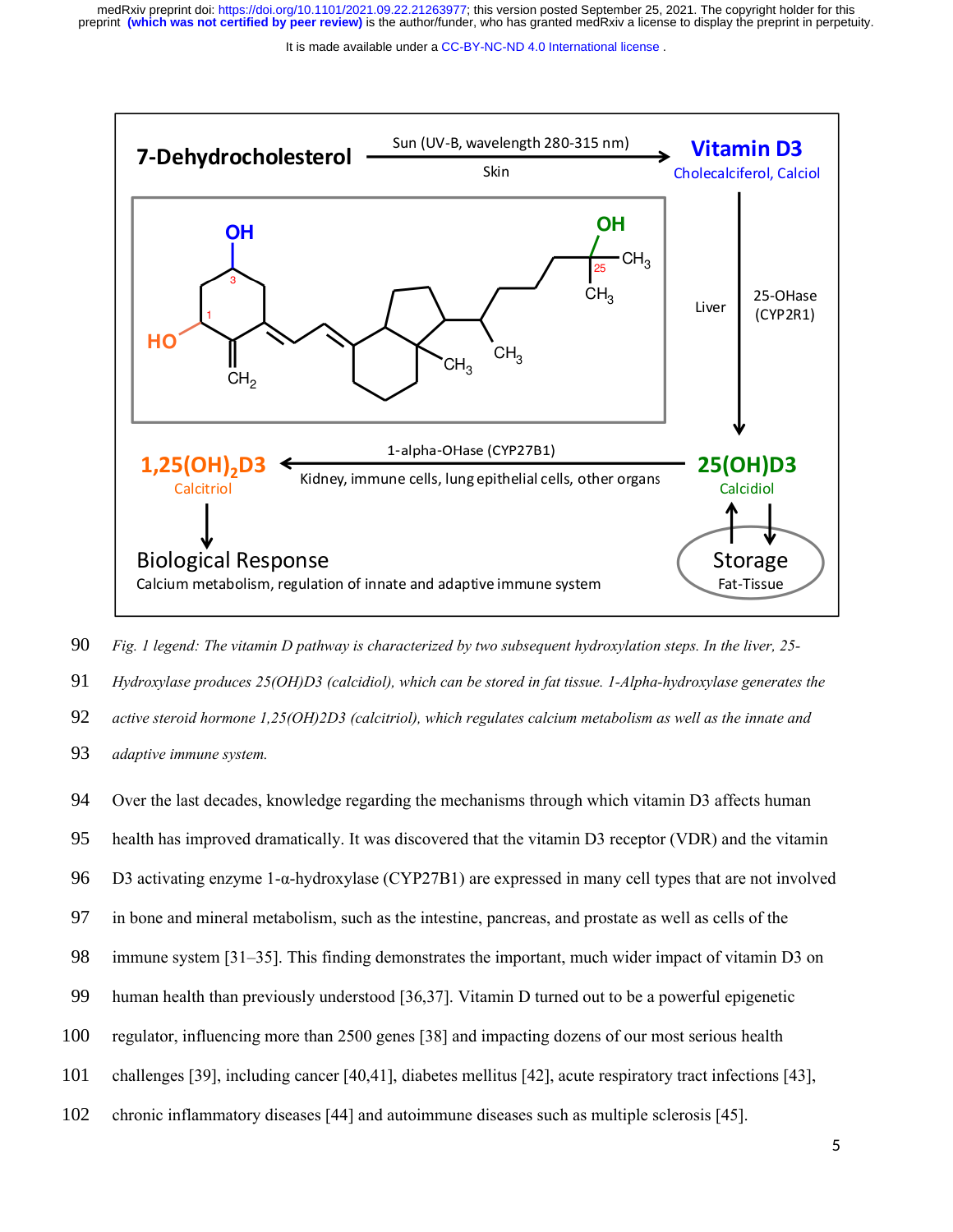medRxiv preprint doi: [https://doi.org/10.1101/2021.09.22.21263977;](https://doi.org/10.1101/2021.09.22.21263977) this version posted September 25, 2021. The copyright holder for this<br>preprint (which was not certified by peer review) is the author/funder, who has grant

It is made available under a CC-BY-NC-ND 4.0 International license.

| 103 | In the field of human immunology, the extrarenal synthesis of the active metabolite calcitriol-            |
|-----|------------------------------------------------------------------------------------------------------------|
| 104 | 1,25(OH) <sub>2</sub> D3-by immune cells and lung epithelial cells has been shown to have immunomodulatory |
| 105 | properties [46–51]. Today, a compelling body of experimental evidence indicates that activated vitamin     |
| 106 | D3 plays a fundamental role in regulating both innate and adaptive immune systems [52–55]. Intracellular   |
| 107 | vitamin D3 receptors (VDRs) are present in nearly all cell types involved in the human immune response,    |
| 108 | such as monocytes/macrophages, T cells, B cells, natural killer (NK) cells, and dendritic cells (DCs).     |
| 109 | Receptor binding engages the formation of the "vitamin D3 response element" (VDRE), regulating a           |
| 110 | large number of target genes involved in the immune response [56]. As a consequence of this knowledge,     |
| 111 | the scientific community now agrees that calcitriol is much more than a vitamin but rather a highly        |
| 112 | effective hormone with the same level of importance to human metabolism as other steroid hormones.         |
| 113 | The blood level ensuring the reliable effectiveness of vitamin D3 with respect to all its important        |
| 114 | functions came under discussion again, and it turned out that 40–60 ng/ml is preferable [37], which is     |
| 115 | considerably above the level required to prevent rickets.                                                  |
| 116 | Long before the SARS-CoV-2 pandemic, an increasing number of scientific publications showed the            |
| 117 | effectiveness of a sufficient vitamin D3 blood level in curing many of the human diseases caused by a      |
| 118 | weak or unregulated immune system [37,57–59]. This includes all types of virus infections [43,60–          |
| 119 | 68,180], with a main emphasis on lung infections that cause ARDS [69-71], as well as autoimmune            |
| 120 | diseases [45,62,72,73]. However, routine vitamin D3 testing and supplementation are still not established  |
| 121 | today. Unfortunately, it seems that the new findings about vitamin D3 have not been well accepted in the   |
|     |                                                                                                            |

medical community. Many official recommendations to define vitamin D3 deficiency still stick to the 20 122

ng/ml established 100 years ago to cure rickets [74]. 123

Additionally, many recommendations for vitamin D3 supplementation are in the range of 5 to 20  $\mu$ g per 124

day (200 to 800 international units), which is much too low to guarantee the optimal blood level of 40–60 125

- ng/ml [37,75]. One reason for these incorrect recommendations turned out to be calculation error [76,77]. 126
- Another reason for the error is because vitamin D3 treatment to cure osteomalacia was commonly 127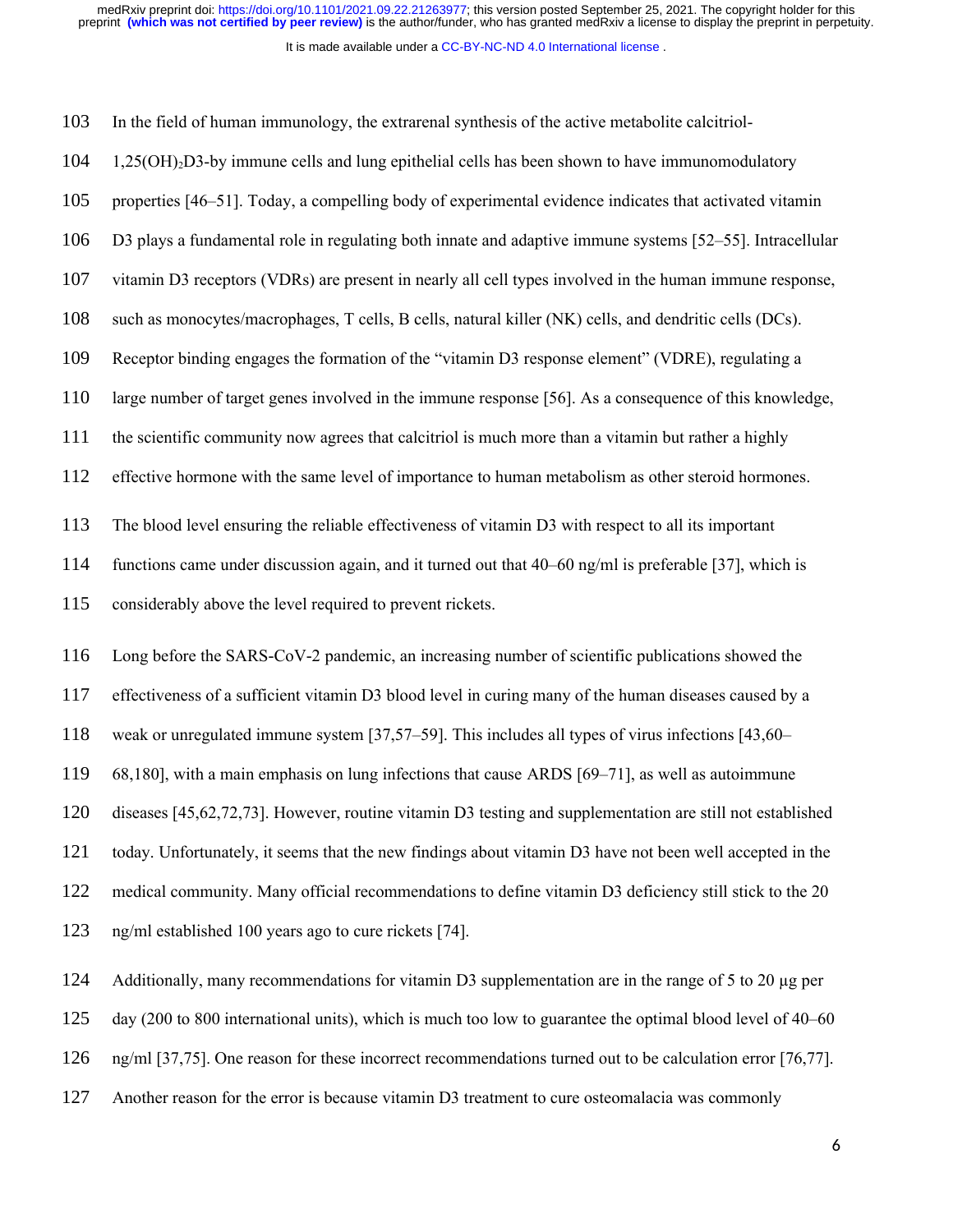It is made available under a [CC-BY-NC-ND 4.0 International license](http://creativecommons.org/licenses/by-nc-nd/4.0/) .

combined with high doses of calcium to support bone calcification. When examining for the side effects of overdoses of such combination products, it turned out that there is a high risk of calcium deposits in blood vessels, especially in the kidney. Today, it is clear that such combination preparations are nonsensical because vitamin D3 stimulates calcium uptake in the intestine itself. Without calcium supplementation, even very high vitamin D3 supplementation does not cause vascular calcification, especially if another important finding is included. Even when calcium blood levels are high, the culprit for undesirable vascular calcification is not vitamin D but insufficient blood levels of vitamin K2. Thus, daily vitamin D3 supplementation in the range of 4000 to 10,000 units (100 to 250  $\mu$ g) needed to generate an optimal vitamin D3 blood level in the range of 40–60 ng/ml has been shown to be completely safe when combined with approximately 200  $\mu$ g/ml vitamin K2 [78–80]. However, this knowledge is still not widespread in the medical community, and obsolete warnings about the risks of vitamin D3 overdoses unfortunately are still commonly circulating. Based on these circumstances, the SARS-CoV-2 pandemic is becoming the second breakthrough in the history of vitamin D3 association with disease (after rickets), and we have to ensure that full advantage is being taken of its medical properties to keep people healthy. The most life-threatening events in the course of a SARS-CoV-2 infection are ARDS and cytokine release syndrome (CRS). It is well established that vitamin D3 is able to inhibit the underlying metabolic pathways [81,82] because a very specific interaction exists between the mechanism of SARS-CoV-2 infection and vitamin D3: 128 129 130 131 132 133 134 135 136 137 138 139 140 141 142 143 144 145

#### **Fig. 2 Interaction of Vitamin D3 with the Renin-Angiotensin System (RAS)** 146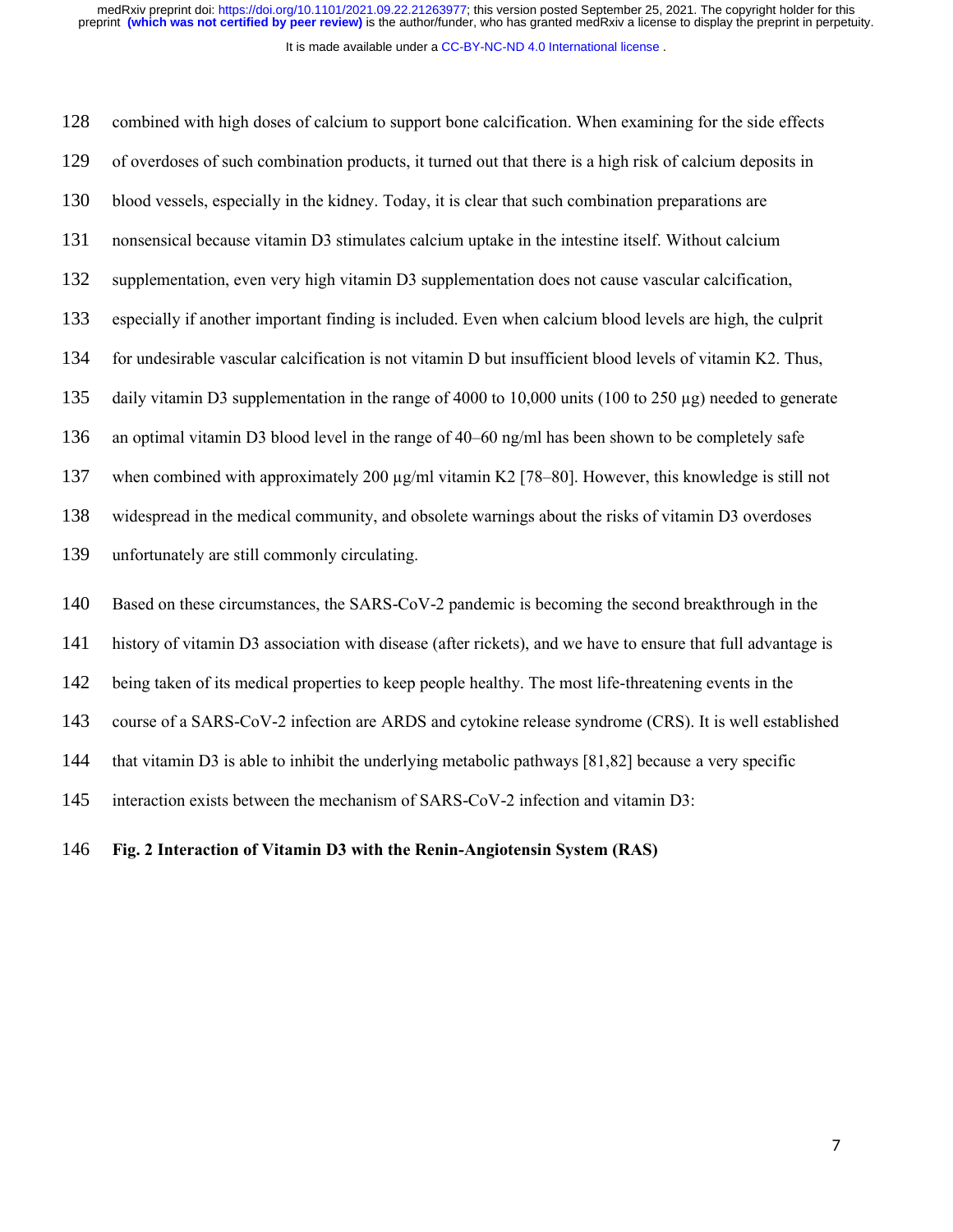It is made available under a CC-BY-NC-ND 4.0 International license.



*Fig. 2 legend: The renin-angiotensin system (RAS) is an important regulator of blood volume and systemic vascular resistance for the adjustment of blood pressure. The balance between angiotensin II and angiotensin-(1.7) is a critical factor for the proper functioning of the system (175). Angiotensin-converting enzyme 2 (ACE2) is responsible for converting angiotensin II to angiotensin-(1,7). Angiotensin II primarily triggers vasoconstriction but can also cause inflammation, fibrosis and oxidative stress in the absence of its counterpart, angiotensin-(1,7). ACE2 is the primary receptor of SARS-CoV-2, which decreases its activity, leading to an increase in angiotensin II levels and a decrease in angiotensin-(1,7) levels. This effect ultimately triggers SARS-CoV-2-induced "acute respiratory distress syndrome" (ARDS) [83,84]. Calcitriol, the active metabolite of vitamin D3, minimizes this effect by inhibiting renin expression and thus angiotensin II synthesis and by stimulating ACE2 expression [172,173], enhancing the conversion of angiotensin II to angiotensin-(1,7). Thus, insufficient vitamin D blood levels lead to the development of severe courses of SARS-CoV-2 disease. In addition, it has been shown that high angiotensin II levels* 148 149 150 151 152 153 154 155 156 157 158

*lead to downregulation of the enzyme 1-alpha-hydroxylase [174], which is required for the formation of calcitriol,*  159

*thereby exacerbating the negative consequences of vitamin D deficiency.* 160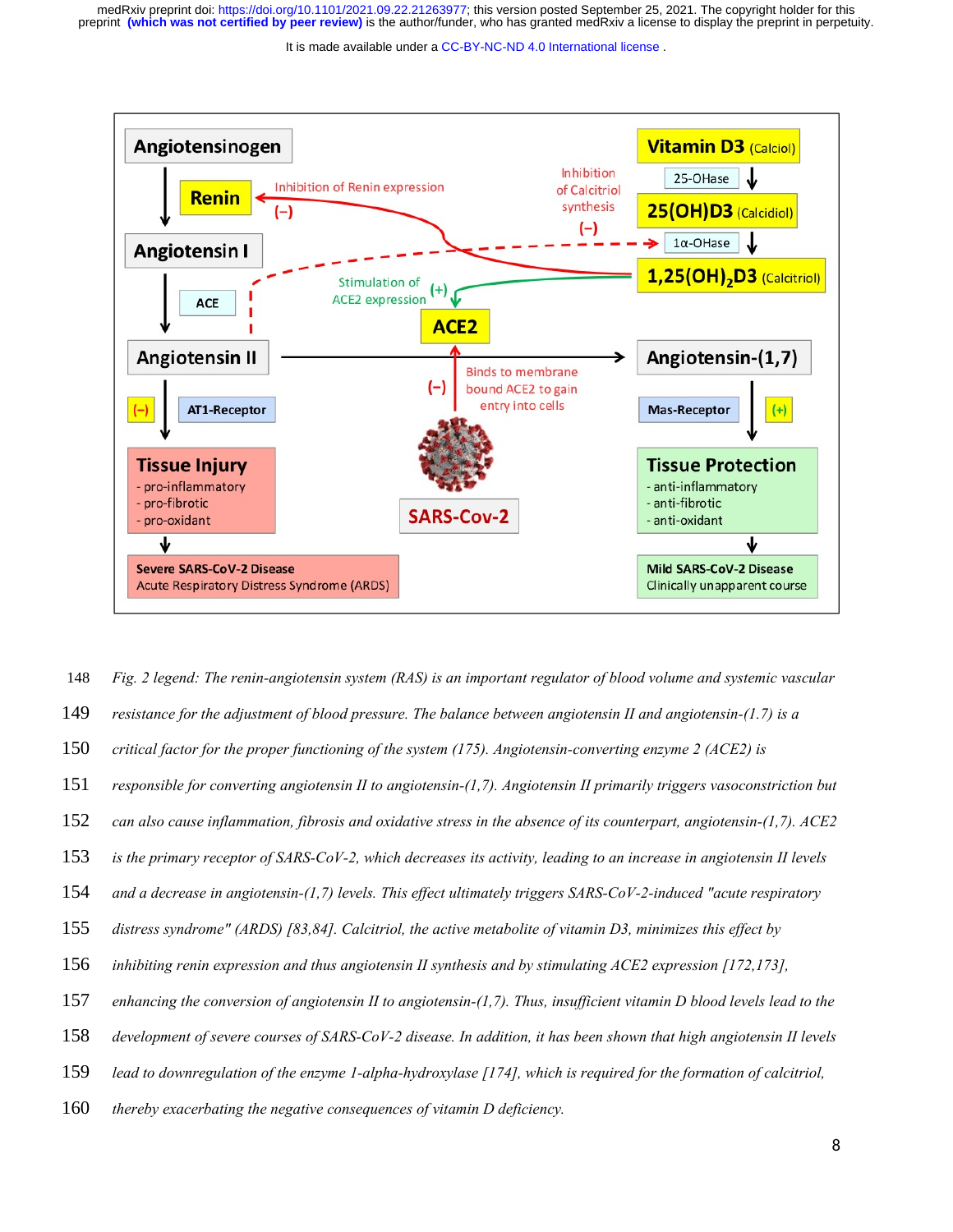medRxiv preprint doi: [https://doi.org/10.1101/2021.09.22.21263977;](https://doi.org/10.1101/2021.09.22.21263977) this version posted September 25, 2021. The copyright holder for this<br>preprint (which was not certified by peer review) is the author/funder, who has grant

| 161 | Angiotensin-converting enzyme 2 (ACE2), a part of the renin-angiotensin system (RAS), serves as the     |
|-----|---------------------------------------------------------------------------------------------------------|
| 162 | major entry point for SARS-CoV-2 into cells (Fig. 2). When SARS-CoV-2 is attached to ACE2 its           |
| 163 | expression is reduced, thus causing lung injury and pneumonia [83,84,175]. Vitamin D3 is a negative     |
| 164 | RAS modulator by inhibition of renin expression and stimulation of ACE2 expression. It therefore has a  |
| 165 | protective role against ARDS caused by SARS-CoV-2. Sufficient vitamin D3 levels prevent the             |
| 166 | development of ARDS by reducing the levels of angiotensin II and increasing the level of angiotensin-   |
| 167 | $(1,7)$ [18,85,86,172,173,176].                                                                         |
| 168 | There are several additional important functions of vitamin D3 supporting immune defense [18,75,87,88]: |
| 169 | Vitamin D decreases the production of Th1 cells. Thus, it can suppress the progression of               |
| 170 | inflammation by reducing the generation of inflammatory cytokines [72,89,90].                           |
| 171 | Vitamin D3 reduces the severity of cytokine release syndrome (CRS). This "cytokine storm"               |
| 172 | causes multiple organ damage and is therefore the main cause of death in the late stage of SARS-        |
| 173 | CoV-2 infection. The systemic inflammatory response due to viral infection is attenuated by             |
| 174 | promoting the differentiation of regulatory T cells [91-94].                                            |
| 175 | Vitamin D3 induces the production of the endogenous antimicrobial peptide cathelicidin (LL-37)          |
| 176 | in macrophages and lung epithelial cells, which acts against invading respiratory viruses by            |
| 177 | disrupting viral envelopes and altering the viability of host target cells [51,95–100].                 |
| 178 | Experimental studies have shown that vitamin D and its metabolites modulate endothelial                 |
| 179 | function and vascular permeability via multiple genomic and extragenomic pathways [101,102].            |
| 180 | Vitamin D reduces coagulation abnormalities in critically ill COVID-19 patients [103-105].              |
| 181 | A rapidly increasing number of publications are investigating the vitamin D3 status of SARS-CoV-2       |
| 182 | patients and have confirmed both low vitamin D levels in cases of severe courses of infection [106–121] |
| 183 | and positive results of vitamin D3 treatments [122-128]. Therefore, many scientists recommend vitamin   |
| 184 | D3 as an indispensable part of a medical treatment plan to avoid severe courses of SARS-CoV-2 infection |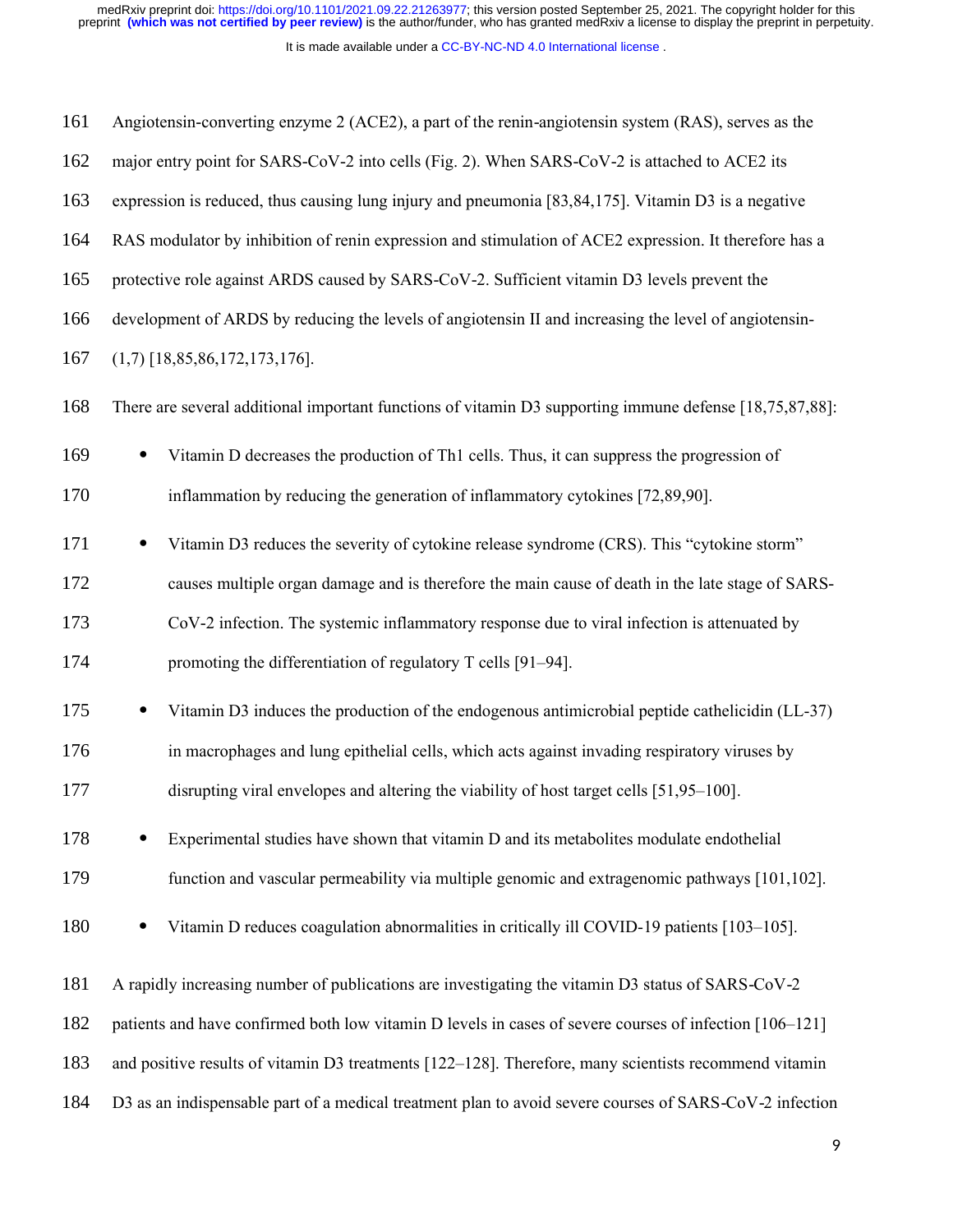It is made available under a [CC-BY-NC-ND 4.0 International license](http://creativecommons.org/licenses/by-nc-nd/4.0/) .

[14,18,75,82,129,130], which has additionally resulted in proposals for the consequent supplementation 185

of the whole population [131]. A comprehensive overview and discussion of the current literature is given 186

in a review by Linda Benskin [132]. Unfortunately, all these studies are based on relatively low numbers 187

of patients. Well-accepted, placebo-controlled, double-blinded studies are still missing. 188

The finding that most SARS-CoV-2 patients admitted to hospitals have vitamin D3 blood levels that are 189

too low is unquestioned even by opponents of vitamin D supplementation. However, there is an ongoing 190

discussion as to whether we are facing a causal relationship or just a decline in the vitamin D levels 191

caused by the infection itself [82,133,134,181]. 192

There are reliable data on the average vitamin D3 levels in the population [15,19,135] in several 193

countries, in parallel to the data about death rates caused by SARS-CoV-2 in these countries [136,137]. 194

Obviously, these vitamin D3 data are not affected by SARS-CoV-2 infections. While meta-studies using 195

such data [25,130,134,138] are already available, our goal was to analyze these data in the same manner 196

as selected clinical data. In this article, we identify a vitamin D threshold that virtually eliminates excess 197

mortality caused by SARS-CoV-2. In contrast to published  $D3/SARS$ -CoV-2 correlations  $[139-141,182-$ 198

185], our data include studies assessing preinfection vitamin D values as well as studies with vitamin D 199

values measured post-infection latest on the day after hospitalization. Thus, we can expect that the 200

measured vitamin D status is still close to the preinfection level. In contrast to other meta-studies which 201

also included large retrospective cohort studies [184-185], our aim was to perform regressions on the 202

combined data after correcting for patient characteristics. 203

These results from independent datasets, which include data from before and after the onset of the 204

disease, also further strengthen the assumption of a causal relationship between vitamin D3 blood levels 205

and SARS-CoV-2 death rates. Our results therefore also confirm the importance of establishing vitamin 206

D3 supplementation as a general method to prevent severe courses of SARS-CoV-2 infections. 207

#### **Methods** 208

#### **Search Strategy and Selection Criteria** 209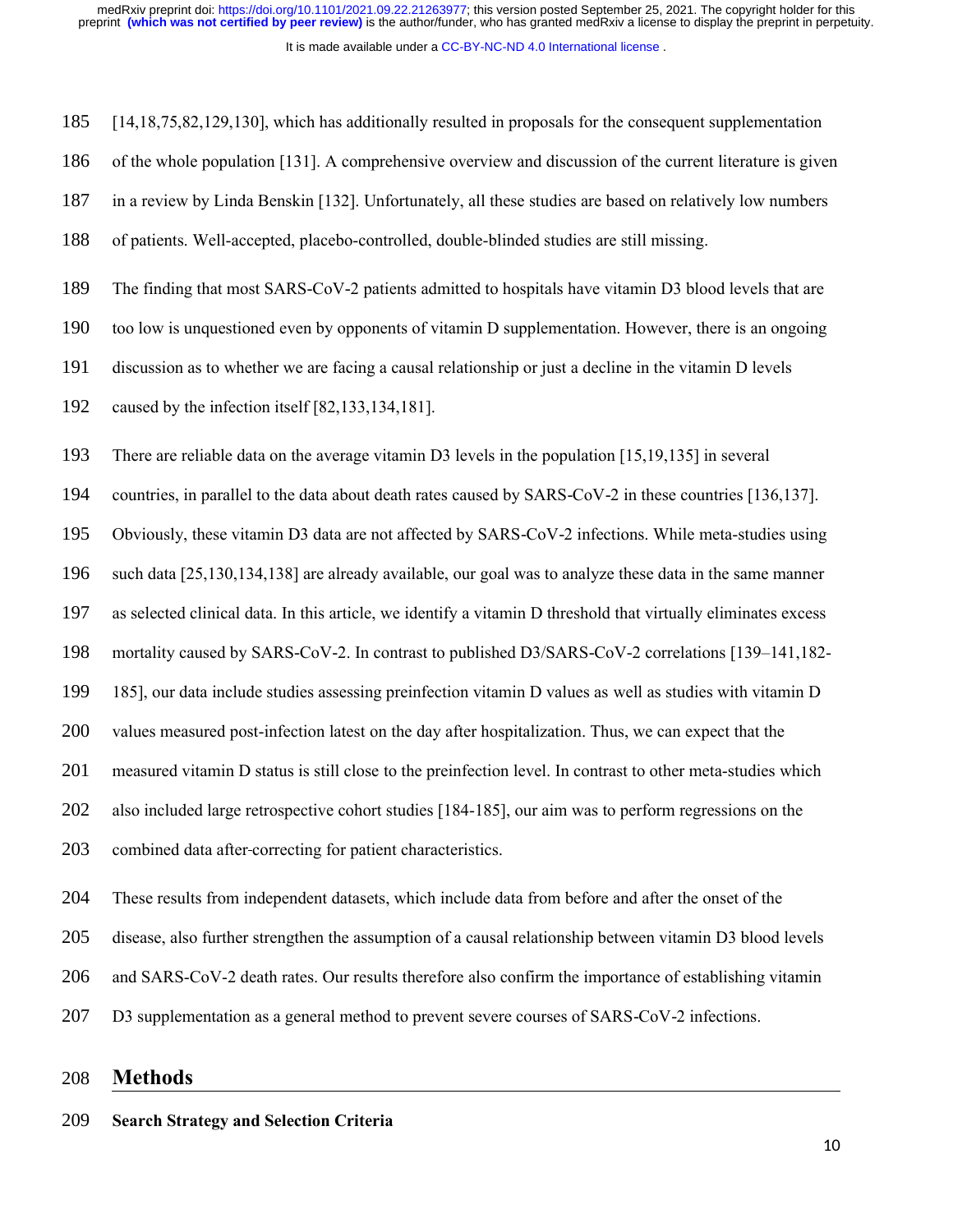It is made available under a [CC-BY-NC-ND 4.0 International license](http://creativecommons.org/licenses/by-nc-nd/4.0/) .

Initially, a systematic literature review was performed to identify relevant COVID-19 studies. Included 210

studies were observational cohort studies that grouped two or more cohorts by their vitamin D3 values 211

and listed mortality rates for the respective cohorts. PubMed and the https://c19vitamind.com registry 212

were searched according to Table 1. Subsequently, titles and abstracts were screened, and full-text articles 213

were further analyzed for eligibility. 214

#### **Table 1 Search Strategy** 215

| <b>Source</b>   | <b>Search Strategy</b>                | Time frame               |
|-----------------|---------------------------------------|--------------------------|
| PubMed          | COVID-19 Search String from [142]     | November 1, 2019 - March |
|                 | AND ("vitamin d" or "d3" or "25(OH)D" | 27, 2021                 |
|                 | or "25-hydroxyvitamin D")             |                          |
| https://        | Restriction to category "Levels"      | November 1, 2019 - March |
| c19vitamind.com |                                       | 27, 2021                 |

#### **Data Analysis** 216

Collected studies were divided into a population study [143] and seven hospital studies. Notably, these 217

data sources are fundamentally different, as one assesses vitamin D values long-term, whereas the other 218

measures vitamin D values postinfection, thereby masking a possible causal relationship between the 219

preinfection vitamin D level and mortality. 220

Several corrections for the crude mortality rates (CMRs) recorded by Ahmad were attempted to 221

understand the underlying causes within the population study data and the outliers. In the end, none were 222

used in the final data evaluation to avoid the risk of introducing hidden variables that also correlate with 223

D3. 224

Mortality rates and D3 blood levels from studies on hospitalized COVID-19 patients were assembled in a 225

separate dataset. When no median D3 blood levels were provided for the individual study cohorts, the 226

IQR, mean±SD or estimated values within the grouping criteria were used in that order. Patient 227

characteristics, including age IQR, sex and diabetes status, were used to compute expected mortality rates 228

with a machine learning model [144]. Based on the expected mortality rate, the observed mortality rates 229

were corrected for the specific cohorts. 230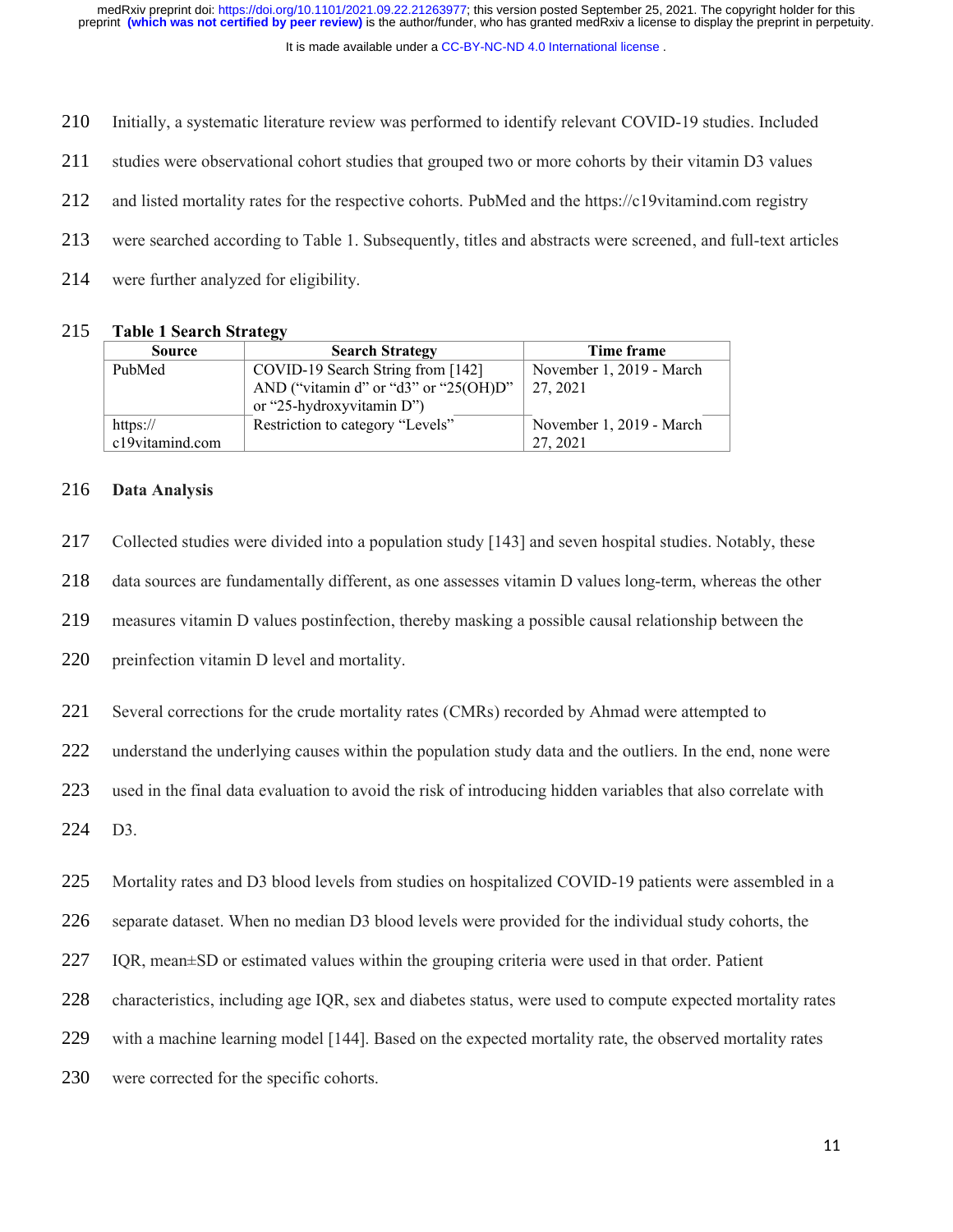It is made available under a [CC-BY-NC-ND 4.0 International license](http://creativecommons.org/licenses/by-nc-nd/4.0/) . preprint **(which was not certified by peer review)** is the author/funder, who has granted medRxiv a license to display the preprint in perpetuity. medRxiv preprint doi: [https://doi.org/10.1101/2021.09.22.21263977;](https://doi.org/10.1101/2021.09.22.21263977) this version posted September 25, 2021. The copyright holder for this

The two datasets were combined, and the mortality rates of the hospital studies were scaled according to the mortality range of the population studies, resulting in a uniform list of patient cohorts, their vitamin D status and dimensionless mortality coefficients. Linear regressions (OLS) and Pearson and Spearman correlations of vitamin D and the mortality values for the separate and combined datasets were generated with a Python 3.7 kernel using the scipy.stats 1.7.0 and statsmodels 0.12.2 libraries in a https://deepnote.com Jupyter notebook. 231 232 233 234 235 236

#### **Results** 237

Database and registry searches resulted in 563 and 66 records, respectively. Nonsystematic web searches accounted for 13 studies, from which an additional 31 references were assessed. After removal of 104 duplicates and initial screening, 44 studies remained. Four meta-studies, one comment, one retracted study, one report with unavailable data, one wrong topic report and one Russian language record were excluded. The remaining 35 studies were assessed in full text, 20 of which did not meet the eligibility criteria due to their study design or lack of quantitative mortality data. Four further studies were excluded due to missing data for individual patient cohorts. Finally, three studies were excluded due to skewed or nonrepresentative patient characteristics, as reviewed by LB and JVM [145–147]. Eight eligible studies for quantitative analysis remained, as listed in Table 2. A PRISMA flowchart [148] is presented in Figure 3. 238 239 240 241 242 243 244 245 246 247

**Fig. 3 Flowchart of the search strategy and selection process [149]** 248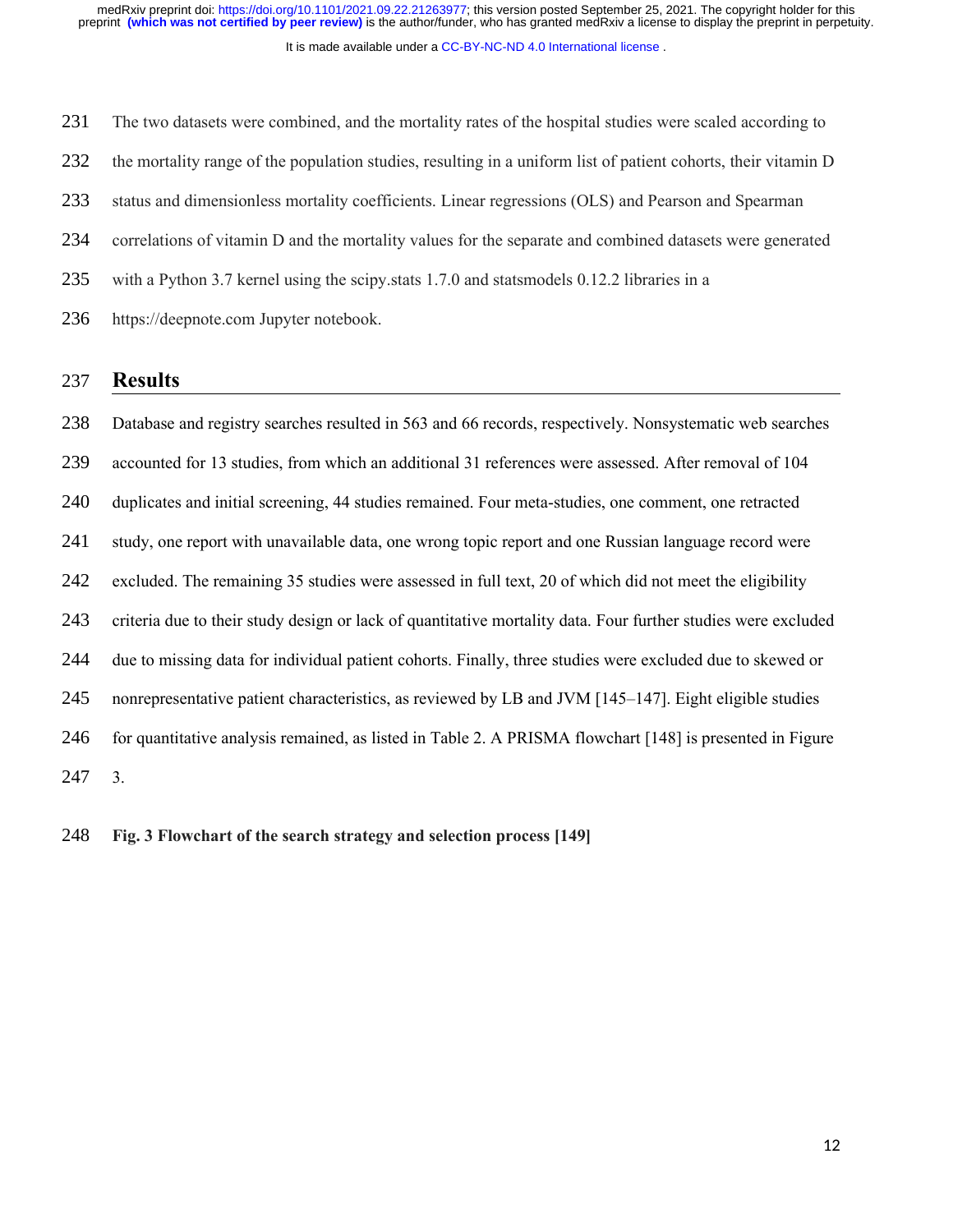medRxiv preprint doi: [https://doi.org/10.1101/2021.09.22.21263977;](https://doi.org/10.1101/2021.09.22.21263977) this version posted September 25, 2021. The copyright holder for this<br>preprint (which was not certified by peer review) is the author/funder, who has grant

It is made available under a [CC-BY-NC-ND 4.0 International license](http://creativecommons.org/licenses/by-nc-nd/4.0/) .



# 249

#### **Table 2 Eligible studies** 250

| <b>Author</b>   | Reference | Cohort          | No. of       | Laborator  | <b>Mortality</b>      | Vitamin D  |
|-----------------|-----------|-----------------|--------------|------------|-----------------------|------------|
|                 |           |                 | patient      | y results  |                       | level      |
|                 |           |                 | $\mathbf{s}$ | recorded   |                       | [ng/ml]    |
|                 |           |                 |              | pre-/post- |                       |            |
|                 |           |                 |              | infection  |                       |            |
|                 |           |                 |              |            |                       |            |
| Ahmad et al.,   | $[143]$   | 19              | 448,78       | Up to $10$ | Refer to source study |            |
| 2021            |           | European        | 5,546        | months in  |                       |            |
|                 |           | countries       |              | advance    |                       |            |
|                 |           |                 |              |            |                       |            |
| Angelidi et     | $[153]$   | $<$ 30 ng/ml    | 79           | Within 1   | 25.30%                | $NR^a$     |
| al., 2021       |           | $\geq$ 30 ng/ml | 65           | day after  | 9.20%                 | Median     |
|                 |           |                 |              | admission  |                       | (IQR): 28  |
|                 |           |                 |              |            |                       | ng/ml      |
|                 |           |                 |              |            |                       |            |
|                 |           |                 |              |            |                       | $(16.80 -$ |
|                 |           |                 |              |            |                       | 39.00      |
|                 |           |                 |              |            |                       | ng/ml)     |
| Charoennga      | $[154]$   | $<$ 20 ng/ml    | 96           | Up to $1$  | 14.58%                | $NR^a$     |
| m et al.,       |           |                 |              | year in    |                       |            |
|                 |           | $20 - 30$       | 91           |            | 16.48%                |            |
| 2021            |           | ng/ml           |              | advance    |                       |            |
|                 |           | $\geq$ 30 ng/ml | 100          |            | 12.00%                |            |
| Gavioli et al., | [155]     | Deficient       | 177          | Up to $3$  | 29.00%                | 14.00      |
|                 |           |                 |              |            |                       |            |

13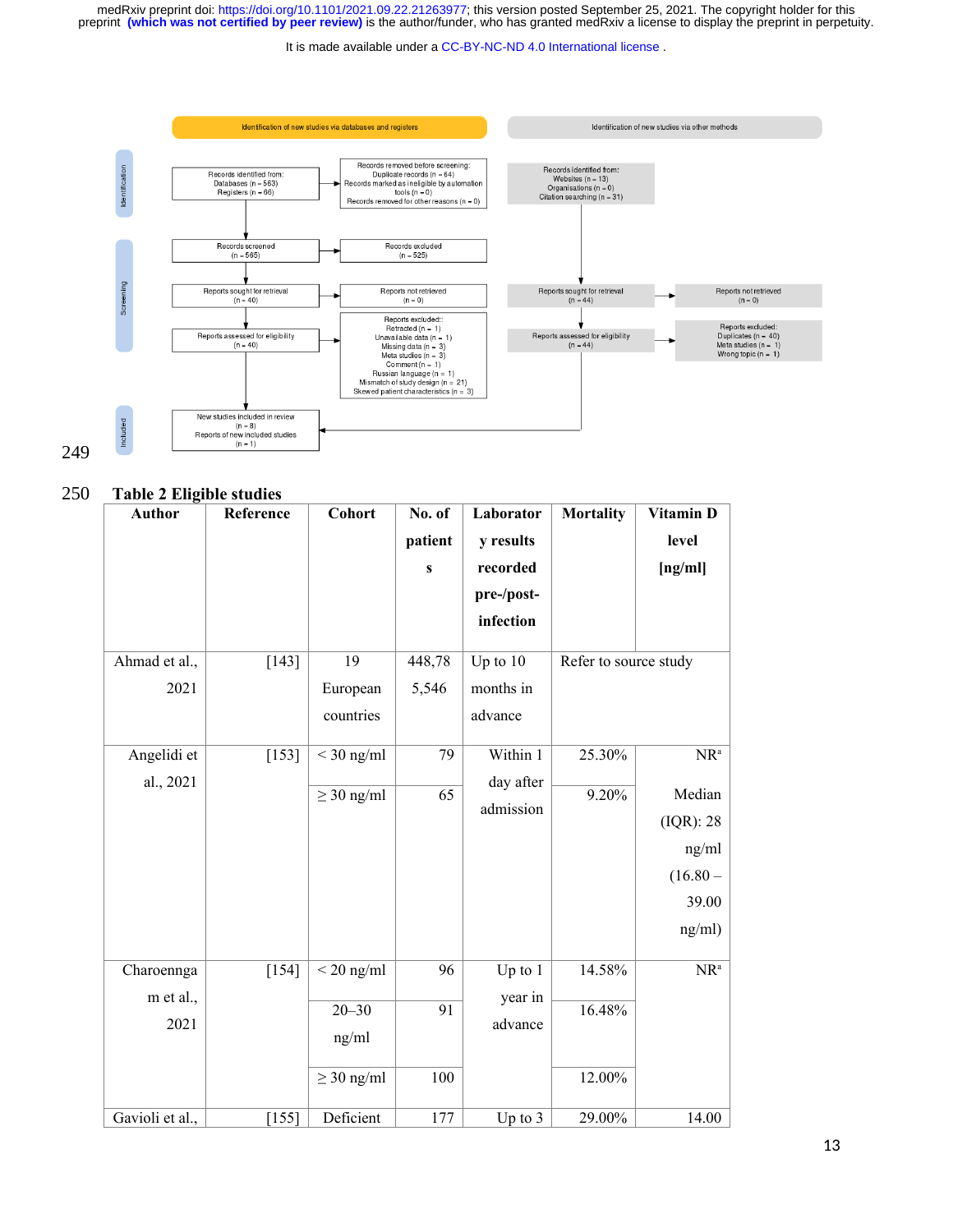medRxiv preprint doi: [https://doi.org/10.1101/2021.09.22.21263977;](https://doi.org/10.1101/2021.09.22.21263977) this version posted September 25, 2021. The copyright holder for this<br>preprint (which was not certified by peer review) is the author/funder, who has grant

It is made available under a [CC-BY-NC-ND 4.0 International license](http://creativecommons.org/licenses/by-nc-nd/4.0/) .

| 2021                        |         |                 |                | months in<br>advance  |        | 31.00      |
|-----------------------------|---------|-----------------|----------------|-----------------------|--------|------------|
|                             |         | Sufficient      | 260            |                       | 31.00% |            |
| Susianti et                 | $[150]$ | < 49.92         | 42             | Within 1              | 45.00% | 8.00       |
| al., 2021                   |         | nmol/L          |                | day after             |        | 28.40      |
|                             |         | $\geq 49.92$    | 8              | admission             | 42.00% |            |
|                             |         | nmol/L          |                |                       |        |            |
| Szeto et al.,               | $[151]$ | $<$ 20 ng/ml    | 35             | Up to 12              | 23.00% | 16.00      |
| 2021                        |         | $\geq$ 20 ng/ml | 58             | months in<br>advance  | 24.00% | 32.00      |
| Vanegas-<br>Cedillo et al., | $[152]$ | $\leq$ 20 ng/ml | 251            | Within 1<br>day after | 23.50% | $NR^a$     |
| 2021                        |         | $>$ 20 ng/ml    | 300            | admission             | 19.00% | Mean±SD    |
|                             |         |                 |                |                       |        | 21.78±9.01 |
|                             |         |                 |                |                       |        | ng/ml      |
| Vassiliou,                  | $[113]$ | $\leq 19.9$     | 32             | Within 1              | 25.00% | $NR^a$     |
| 2020                        |         | ng/ml           |                | day after             |        |            |
|                             |         | $20 - 29.9$     | $\overline{7}$ | admission             | 14.30% |            |
|                             |         | ng/ml           |                |                       |        |            |

- <sup>a</sup>Not reported 251
- The observed median (IQR) vitamin D value over all collected study cohorts was 23.2 ng/ml (17.4 252
- 26.8). A frequency distribution of vitamin D levels is shown in Figure 4. 253

## **Fig. 4 Frequency distribution of vitamin D levels of all evaluated study cohorts** 254

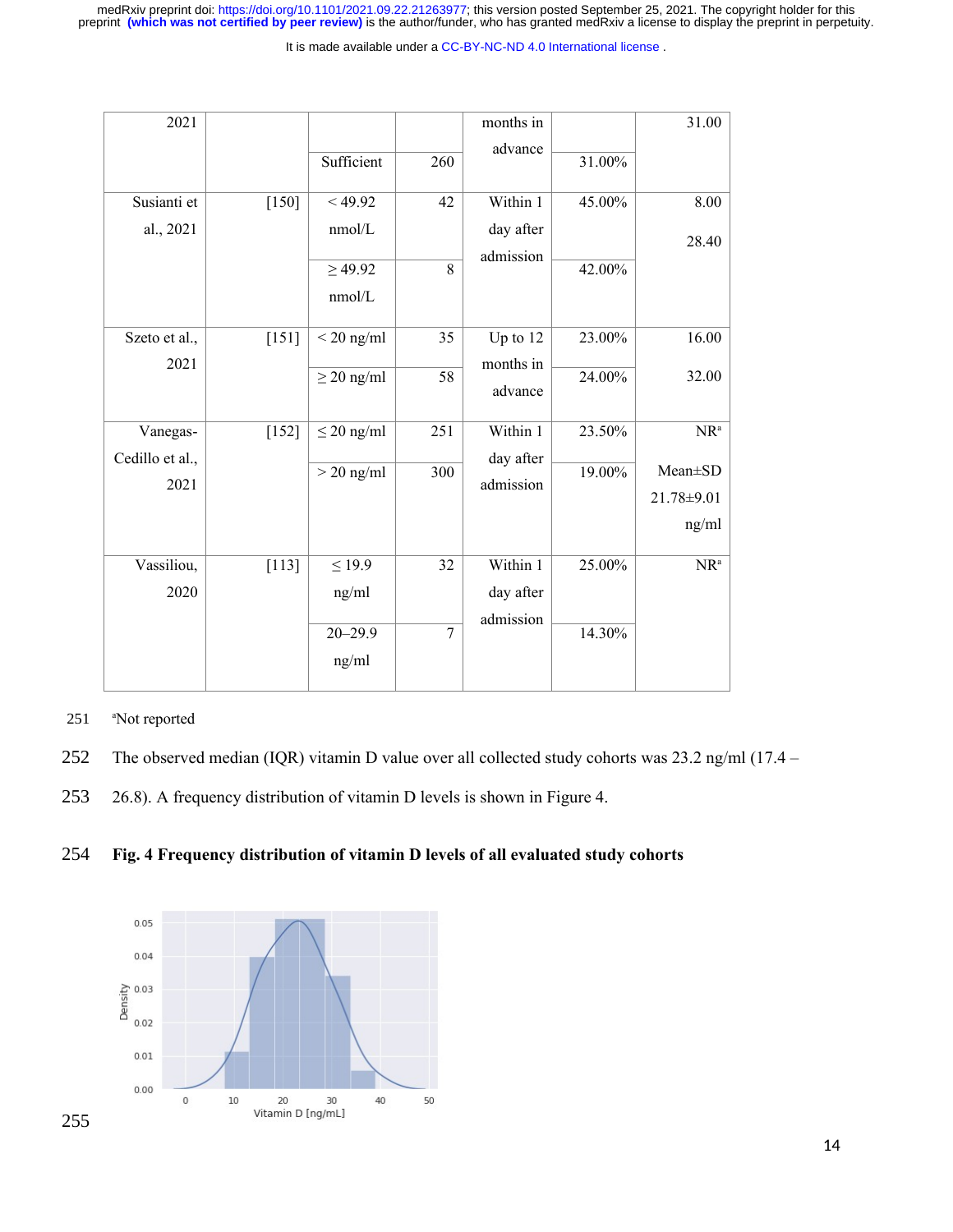It is made available under a [CC-BY-NC-ND 4.0 International license](http://creativecommons.org/licenses/by-nc-nd/4.0/) .

- One population study by Ahmad et al. [143] was identified. Therein, the CMRs are compiled for 19 256
- European countries based on COVID-19 pandemic data from Johns Hopkins University [156] in the time 257
- frame from March 21, 2020, to January 22, 2021, as well as D3 blood levels for the respective countries 258
- collected by literature review. Furthermore, the proportions of the 70+ age population were collected. The 259
- median vitamin D3 level across countries was  $23.2$  ng/ml (19.9 25.5 ng/ml). A moderately negative 260
- Spearman's correlation with the corresponding mean vitamin D3 levels in the respective populations was 261
- observed at  $r_s$ =-.430 (95% CI: -.805 -.081). No further adjustments of these CMR values were 262
- performed by Ahmad. The correlations shown in Table 3 suggest the sex/age distribution, diabetes and 263
- the rigidity of public health measures as some of the causes for outliers within the Ahmad dataset. 264
- However, this has little effect on the further results discussed below. 265

| <b>Method</b>                                                         | Reference                | <b>Resulting Pearson correlation CMR <math>\sim</math> D3</b> |
|-----------------------------------------------------------------------|--------------------------|---------------------------------------------------------------|
| None                                                                  | —                        | $r(17)=-.4154, p=.0770$                                       |
| Two most extreme<br>outliers removed                                  | $\overline{\phantom{0}}$ | $r(15)=3471, p=.1722$                                         |
| Rigidity of public<br>health measures                                 | $[157]$                  | $r(17)=-.4662, p=.0442$                                       |
| Sex/age<br>distribution,<br>diabetes                                  | [158, 159]               | $r(17) = -0.5113$ , p= 0.0253                                 |
| <b>Expected SARS-</b><br>COV-2 positive<br>rate for given D3<br>level | $[115]$                  | $r(17) = -.5997, p = .0066$                                   |

**Table 3 Attempted corrections of the CMR values in the population study by Ahmad** 266

The extracted data from seven hospital studies showed a median vitamin D3 level of 23.2 ng/ml (14.5 – 267

30.9 ng/ml). These data are plotted after correction of patient characteristics and scaling in combination 268

with the data points from Ahmad in Figure 5. 269

#### **Fig. 5 Scatter plot and OLS regressions of the individual and combined datasets** 270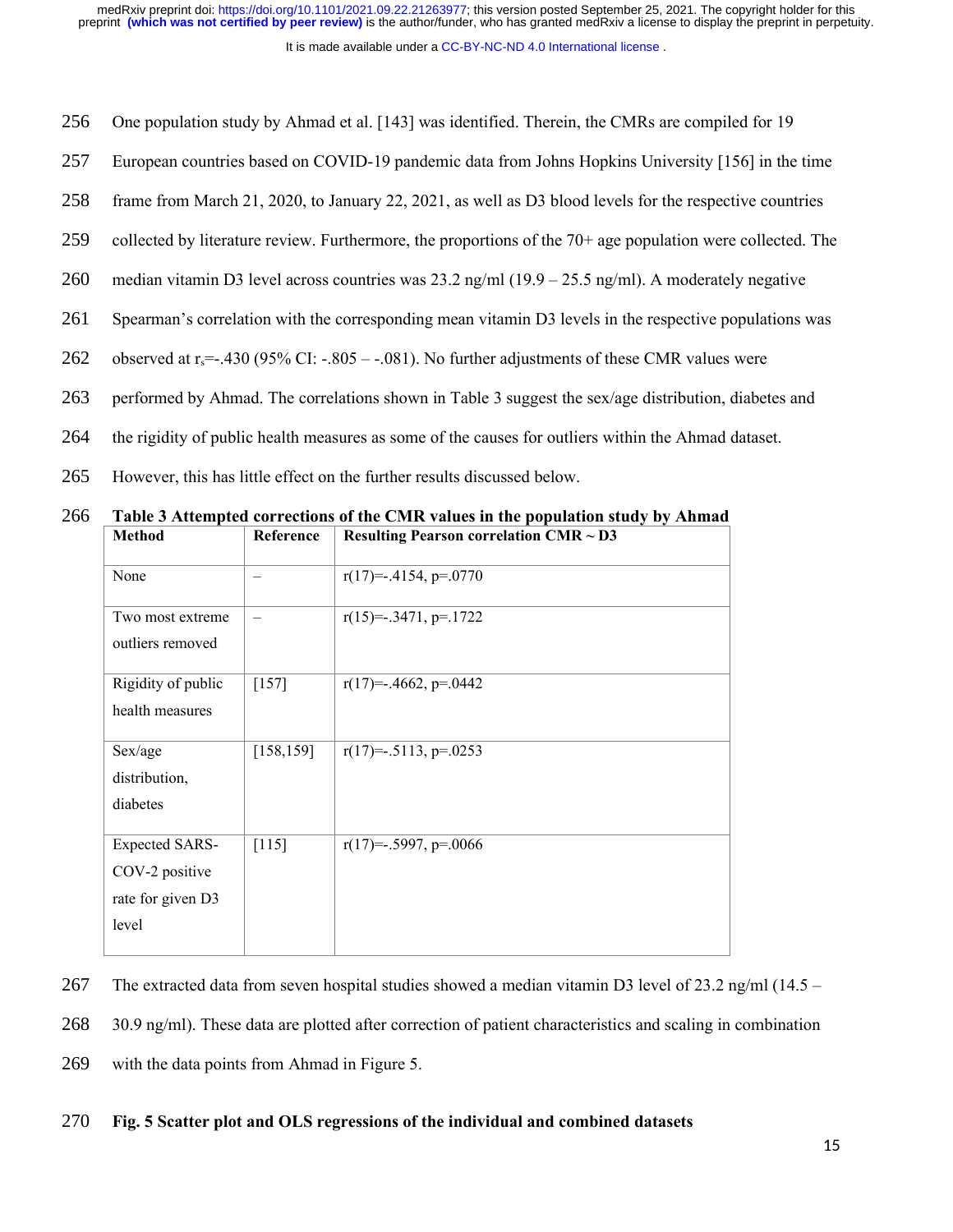medRxiv preprint doi: [https://doi.org/10.1101/2021.09.22.21263977;](https://doi.org/10.1101/2021.09.22.21263977) this version posted September 25, 2021. The copyright holder for this<br>preprint (which was not certified by peer review) is the author/funder, who has grant

It is made available under a CC-BY-NC-ND 4.0 International license.



The correlation results are shown in Table 4 in which the combined data show a significant negative Pearson correlation at r(32)=-.3989, p=.0194. The linear regression results can be found in Table 5. The regression for the combined data intersects the D3 axis at 50.7 ng/ml, suggesting a theoretical point of zero mortality. 272 273 274 275

| 276 Table 4 Correlation of mortality and vitamin D blood levels for the respective datasets |  |  |
|---------------------------------------------------------------------------------------------|--|--|
|                                                                                             |  |  |

|                   | Ahmad                         | <b>Hospital studies</b>               | Combined          |
|-------------------|-------------------------------|---------------------------------------|-------------------|
|                   |                               | (corrected)                           |                   |
| Pearson           | $r(17)= -0.4154,$             | $r(13) = -0.4886$ , p= 0646           | $r(32) = .3989,$  |
| correlation       | $p=.0770$                     |                                       | $p = 0194$        |
| (Mortality~Vit D) |                               |                                       |                   |
| Spearman          | $r_s = .4300$ , $p = .0661$ , | $r_s = .469$ , $p = .0786$ , $N = 15$ | $r_s = -0.3698$ , |
| correlation       | $N=19$                        |                                       | $p=.03136, N=34$  |
| (Mortality~Vit D) |                               |                                       |                   |

#### **Table 5 OLS regressions for the respective datasets** 277

|             | Ahmad    | <b>Hospital studies</b><br>(corrected) | <b>Combined</b> |
|-------------|----------|----------------------------------------|-----------------|
| Intercept   | 192.6788 | 114.4156                               | 140.2880        |
| Coefficient | -4.4408  | $-2.4015$                              | $-2.7654$       |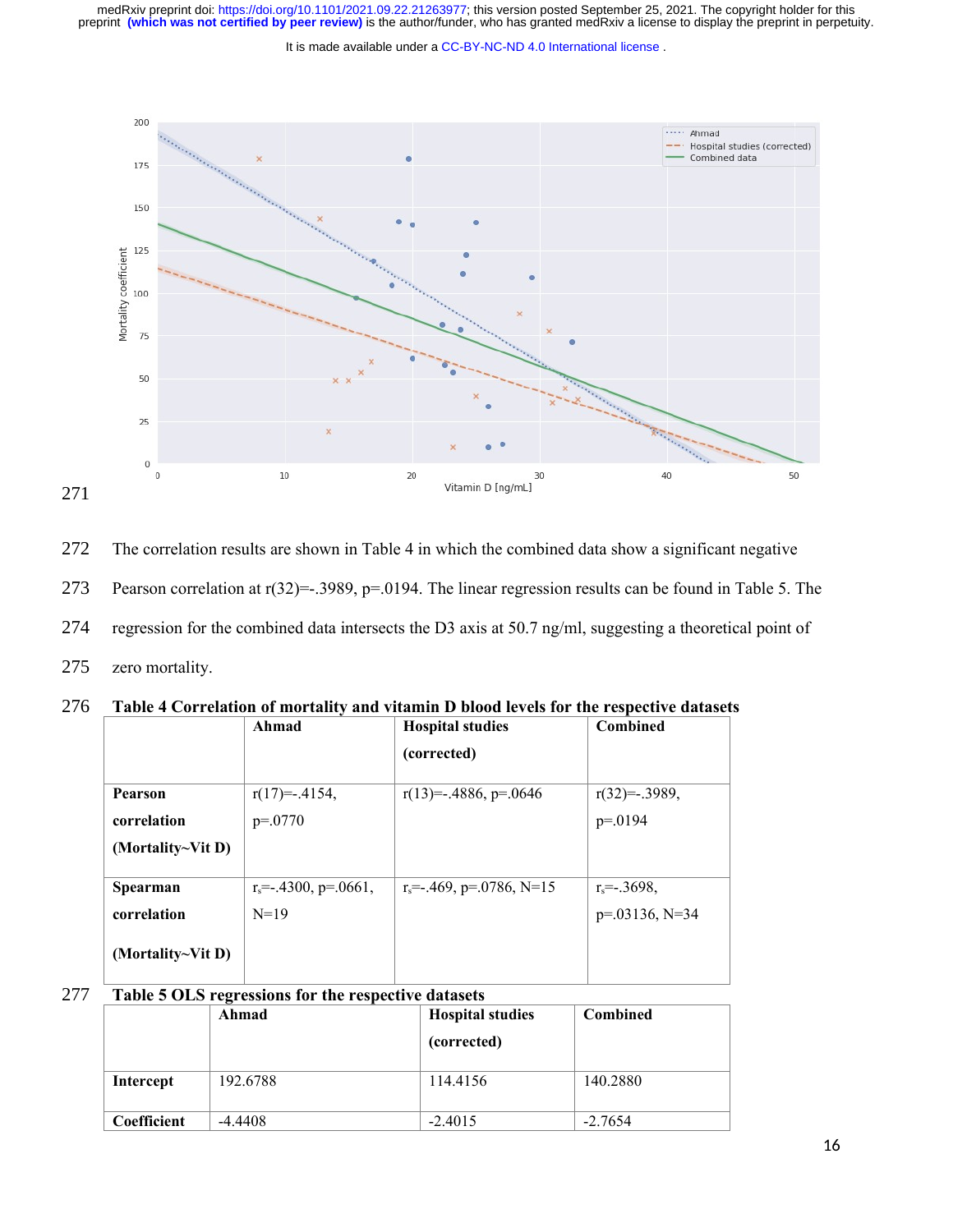It is made available under a CC-BY-NC-ND 4.0 International license.

| $\mathbf{R}^2$            | .173  | .239  | .159  |
|---------------------------|-------|-------|-------|
| Adj. $R^2$                | .124  | .180  | .133  |
| Prob (F-<br>Statistic)    | .0770 | .0646 | .0194 |
| AIC                       | 198.7 | 156.5 | 356.8 |
| <b>BIC</b>                | 200.6 | 158.0 | 359.8 |
| Prob<br>(Omnibus)         | .342  | .568  | .436  |
| Durbin-<br>Watson         | 1.238 | 1.514 | 1.217 |
| Prob<br>(Jarque-<br>Bera) | .591  | .662  | .572  |

## **Discussion** 278

This study illustrates that, at a time when vaccination was not yet available, patients with sufficiently high D3 serum levels preceding the infection were highly unlikely to suffer a fatal outcome. The partial risk at this D3 level seems to vanish under the normal statistical mortality risk for a given age and in light of given comorbidities. This correlation should have been good news when vaccination was not available but instead was widely ignored. Nonetheless, this result may offer hope for combating future variants of the rapidly changing virus as well as the dreaded breakthrough infections, in which severe outcomes have been seen in 10.5% of the vaccinated versus 26.5% of the unvaccinated group [177], with breakthrough even being fatal in 2% of cases [178]. 279 280 281 282 283 284 285 286

Could a virus that is spreading so easily and is much deadlier than H1N1 influenza be kept under control 287

if the human immune system could work at its fullest capacity? Zero mortality, a phrase used in the 288

abstract, is of course an impossibility, as there is always a given intrinsic mortality rate for any age. 289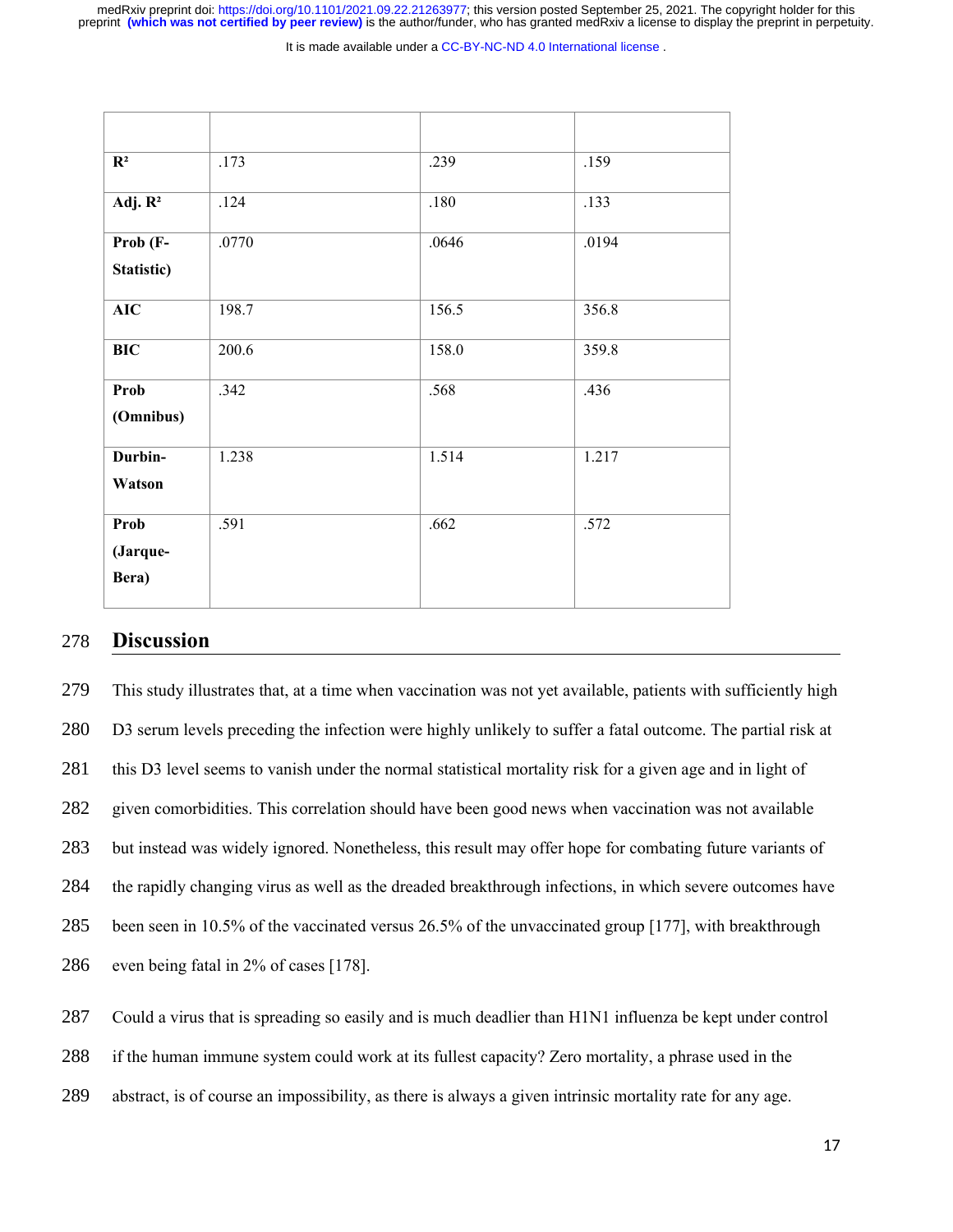It is made available under a [CC-BY-NC-ND 4.0 International license](http://creativecommons.org/licenses/by-nc-nd/4.0/) .

Statistical variations in genetics as well as in lifestyle often prevent us from identifying the exact medical cause of death, especially when risk factors (i.e., comorbidities) and an acute infection are in competition with one another. Risk factors also tend to reinforce each other. In COVID-19, it is common knowledge that type II diabetes, obesity, and high blood pressure easily double the risk of death [160], depending on age. The discussion of whether a patient has died "because of" or "with" COVID-19 or "from" or only "with" his or her comorbidities thus seems obsolete. SARS-CoV-2 infection is statistically just adding to the overall mortality risk, but obviously to a much higher degree than most other infectious diseases or general risk factors. 290 291 292 293 294 295 296 297

The background section has shown that the vitamin D system plays a crucial role not only in the healthiness and strength of the skeletal system (rickets/osteoporosis) but also in the outcome of many infectious and/or autoimmune diseases [161,162]. Preexisting D3 deficiency is highly correlated in all of these previously mentioned cases. 298 299 300 301

Many argue that, because a *correlation does not imply causality,* a low D3 level may be merely a biomarker for an existing disease rather than its cause. However, the range of diseases for which existing empirical evidence shows an inverse relationship between disease severity and long-term D3 levels suggests that this assumption should be reversed [163]. 302 303 304 305

This study investigated the correlation between vitamin D levels as a marker of a patient's immune defense and resilience against COVID-19 and presumably other respiratory infections. It compared and merged data from two completely different datasets. The strength of the chosen approach lies in its diversity, as data from opposite and independent parts of the data universe yielded similar results. This result strengthens the hypothesis that a fatal outcome from COVID-19 infection, apart from other risk factors, is strongly dependent on the vitamin D status of the patient. The mathematical regressions suggested that the lower threshold for healthy vitamin D levels should lie at approximately 125 nmol/L or 50 ng/ml 25(OH)D3, which would save most lives, reducing the impact even for patients with various comorbidities. 306 307 308 309 310 311 312 313 314

18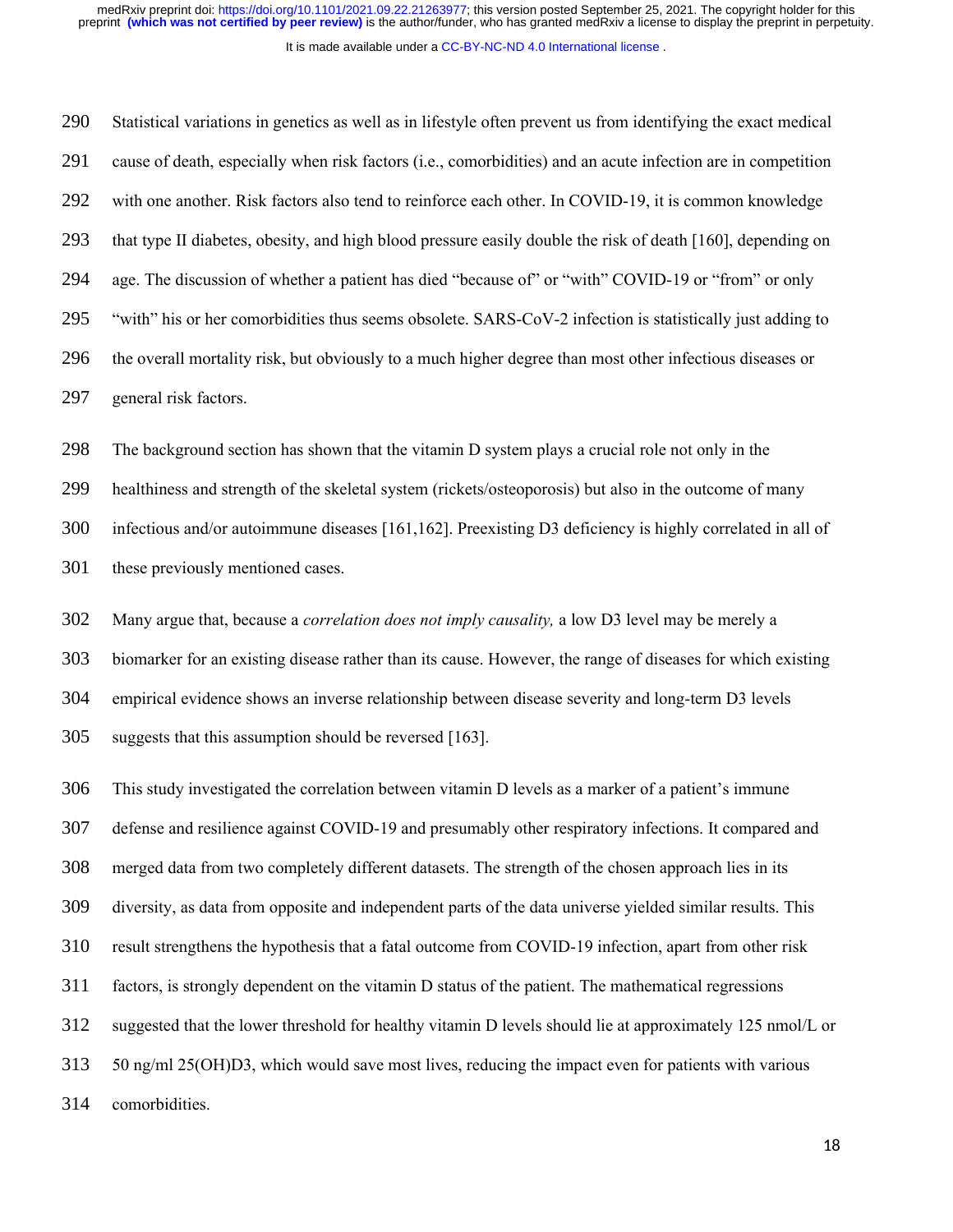It is made available under a [CC-BY-NC-ND 4.0 International license](http://creativecommons.org/licenses/by-nc-nd/4.0/) .

This is – to our knowledge – the first study that aimed to determine an optimum D3 level to minimize COVID-19 mortality, as other studies typically limit themselves to identifying odds ratios for 2–3 patient cohorts split at 30 ng/ml or lower. 315 316 317

Another study confirmed that the number of infections clearly correlated with the respective D3 levels, 318

with a cohort size close to 200,000 [115]. A minimum number of infections was observed at 55 ng/ml. 319

Does that mean that vitamin D protects people from getting infected? Physically, an infection occurs 320

when viruses or bacteria intercept and enter body cells. Medically, infections are defined as having 321

symptomatic aftereffects. However, a positive PCR test presumes the individual to be infectious even 322

when there are no clinical symptoms and can be followed by quarantine. There is ample evidence that 323

many people with a confirmed SARS-CoV-2 infection have not shown any symptoms [166]. 324

A "physical infection", which a PCR test can later detect, can only be avoided by physical measures such as disinfection, masks and/or virucidal sprays, which will prevent the virus from either entering the body or otherwise attaching to body cells to infect them. However, if we define "infection" as having to be clinically symptomatic, then we have to refer to it as "silent" to describe what happens when the immune system fights down the virus without showing any symptoms apart from producing specific T-cells or antibodies. Nevertheless, the PCR test will show such people as being "infected/infectious", which justifies that they are counted as "cases" even without confirmation by clinical symptoms, e.g., in Worldometer Statistics [164]. 325 326 327 328 329 330 331 332

Just as the D3 status correlates not only with the severity of symptoms but also with the length of the ongoing disease [165], it is fair to assume that the same reasoning also applies for silent infections. Thus, the duration in which a silent infection itself is active, i.e., infectious and will therefore produce a positive PCR result, may be reduced. We suggest that this may have a clear effect on the reproduction rate. Thus, it seems clear that a good immune defense, be it naturally present because of good preconditioning 333 334 335 336 337

or from an acquired cross immunity from earlier human coronavirus infections, cannot "protect" against 338

the infection like physical measures but can protect against clinical symptoms. Finding only half as many 339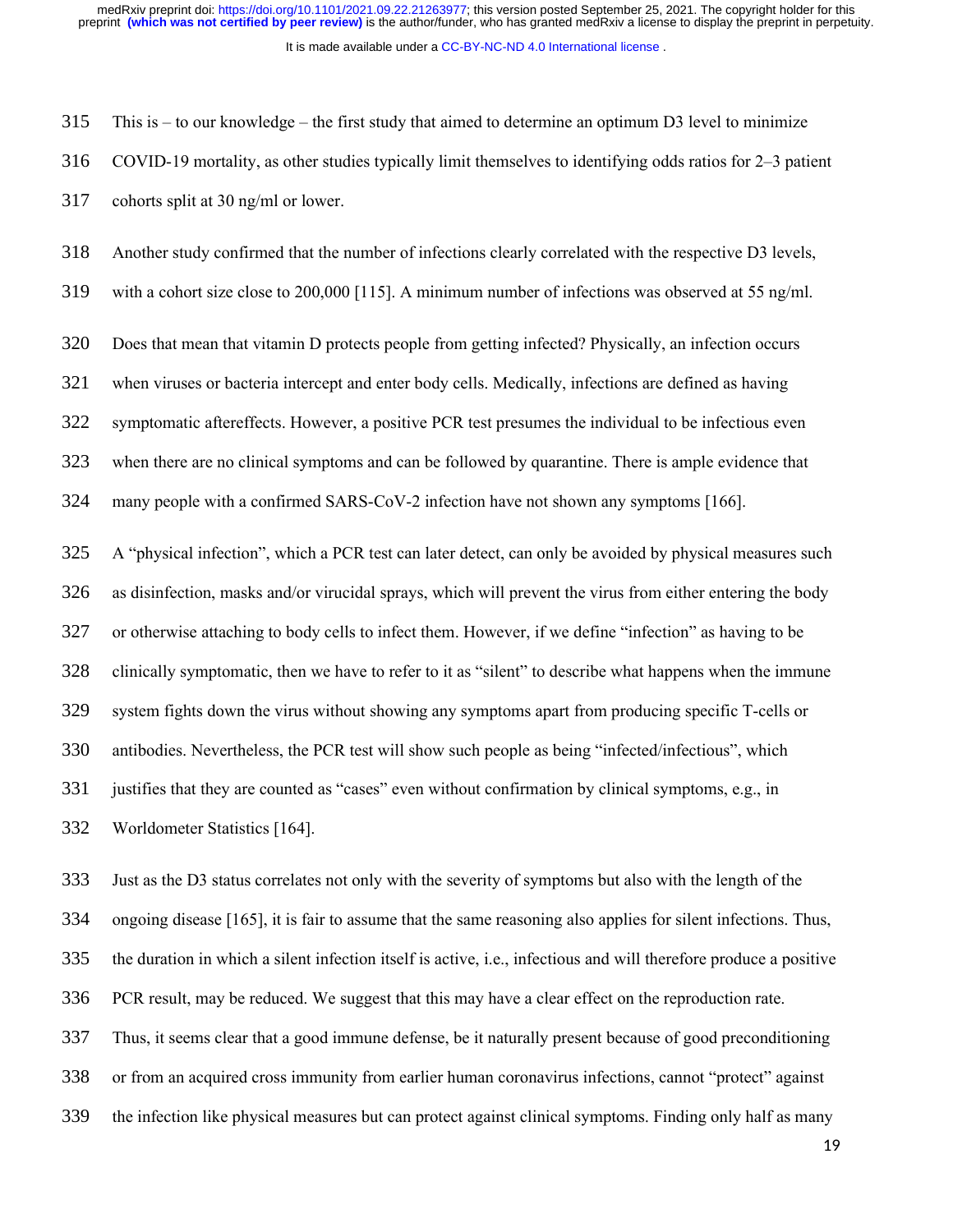It is made available under a [CC-BY-NC-ND 4.0 International license](http://creativecommons.org/licenses/by-nc-nd/4.0/) .

"infected" patients (confirmed by PCR tests) with a vitamin D level >30 ng/ml [115] does not prove 340

protection against physical infection but rather against its consequences – a reduction in the number of 341

days of people being infectious must statistically lead to the demonstrated result of only half as many 342

positive PCR tests recorded in the group >30 ng/ml vs. the group <30 ng/ml. This "protection" was most 343

- effective at  $\sim$ 55 ng/ml, which agrees well with our results. 344
- This result was also confirmed in a 2012 study, which showed that one of the fatal and most feared 345

symptoms of COVID-19, the out-of-control inflammation leading to respiratory failure, is directly 346

correlated with vitamin D levels. Cells incubated in 30 ng/ml vitamin D and above displayed a 347

significantly reduced response to lipopolysaccharides (LPS), with the highest inflammatory inhibition 348

observed at 50 ng/ml [167]. 349

This result matches scientific data on the natural vitamin D3 levels seen among traditional hunter/gatherer 350

lifestyles in a highly infectious environment, which were 110–125 nmol/L (45–50 ng/ml) [168]. 351

There is a major discrepancy with the 30 ng/ml D3 value considered by the WHO as the threshold for 352

sufficiency and the 20 ng/ml limit assumed by D-A-CH countries. 353

Three directors of Iranian Hospital Dubai also state from their practical experience that among 21 354

COVID-19 patients with D3 levels above 40 ng/ml (supplemented with D3 for up to nine years for 355

ophthalmologic reasons), none remained hospitalized for over 4 days, with no cytokine storm, 356

hypercoagulation or complement deregulation occurring [169]. 357

Thus, we hypothesize that long-standing supplementation with D3 preceding acute infection will reduce 358

the risk of a fatal outcome to practically nil and generally mitigate the course of the disease. 359

However, we have to point out that there are exceptions to that as a rule of nature: as in any multifactorial 360

setting, we find a bell curve distribution in the activation of a huge number of genes that are under the 361

- control of vitamin D. There may be genetic reasons for this finding, but there are also additional 362
- influencing parameters necessary for the production of enzymes and cells of the immune system, such as 363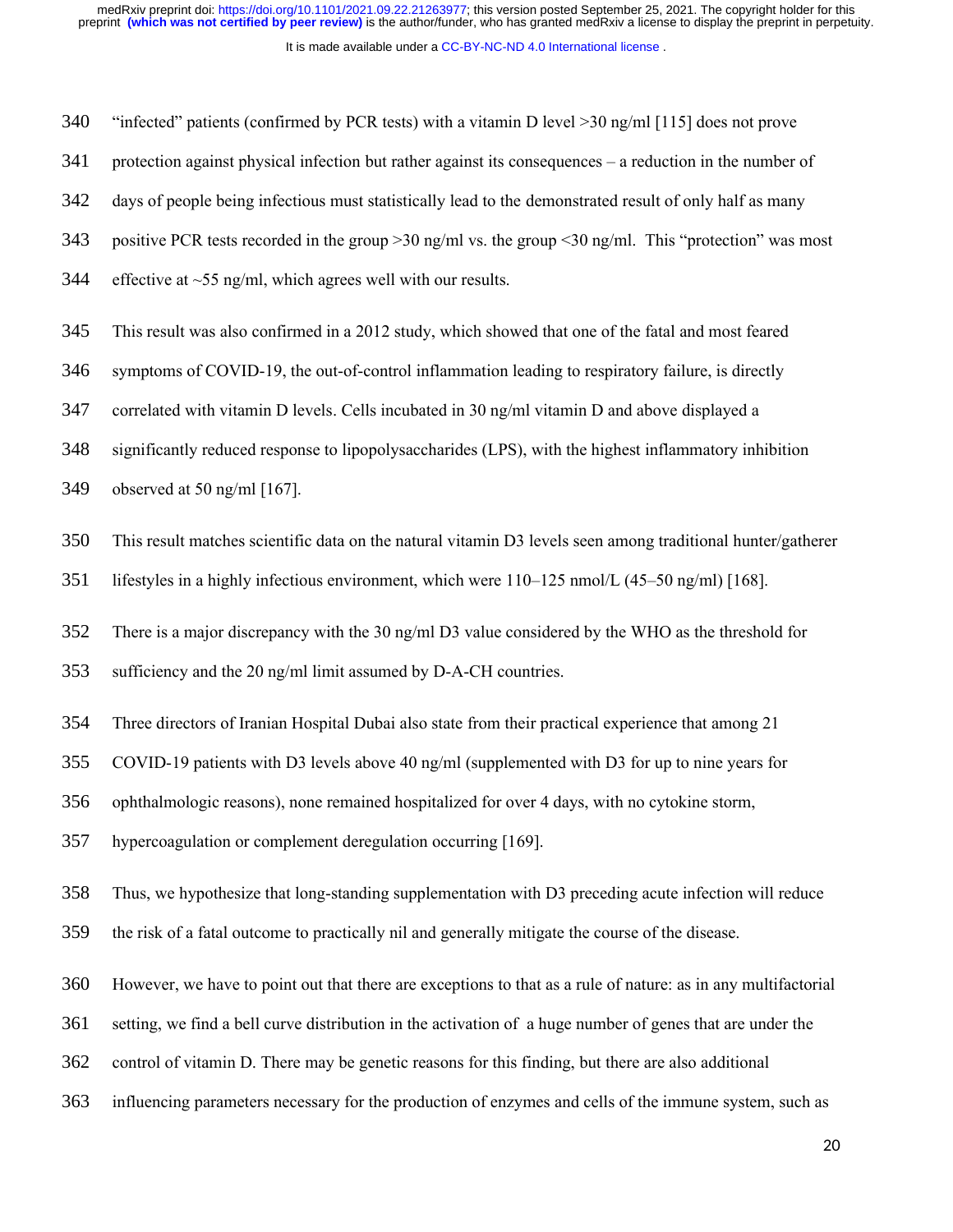It is made available under a [CC-BY-NC-ND 4.0 International license](http://creativecommons.org/licenses/by-nc-nd/4.0/) .

magnesium, zinc, and selenium. Carlberg et al. found this bell curve distribution when verifying the activation of 500 - 700 genes contributing to the production of immune system-relevant cells and proteins after D3 supplementation [170]. Participants at the low end showed only 33% activation, while others at the high end showed well over 80% "of the 36 vitamin D3-triggered parameters". Carlberg used the term (vitamin D3) low and high responders to describe what he saw. 364 365 366 367 368

This finding may explain why a "D3 deficient" high responder may show only mild or even no symptoms, while a low responder may experience a fatal outcome. It also explains why, on the one hand, many so-called "autoimmune" inflammation-based diseases do highly correlate with the D3 level based on, e.g., higher latitudes or higher age, when D3 production decreases, but why only parts of the population are affected: it is presumably the low responders who are mostly affected. Thus, for 68%-95% (1 or 2 sigma SDs), the suggested D3 level may be sufficient to fight everyday infections, and for the 2.5%-16% of high responders, it is more than sufficient and is completely harmless. However, for the 2.5%-16% of low responders, this level should be raised further to 75 ng/ml or even >100 ng/ml to achieve the same immune status as mid-level responders. A vitamin D3 test before the start of any supplementation in combination with the patient's personal history of diseases might provide a good indication as to which group the patient belongs to and thus whether 50 ng/ml would be sufficient, or, if "normal" levels of D3 are found (between 20 and 30 ng/ml) along with any of the known D3-dependent autoimmune diseases, a higher level should be targeted as a precaution, especially as levels up to 120 ng/ml are declared to have no adverse effects by the WHO. 369 370 371 372 373 374 375 376 377 378 379 380 381 382

As future mutations of the SARS-CoV-2 virus may not be susceptible to the acquired immunity from vaccination or from a preceding infection, the entire population should raise their serum vitamin D level to a safe level as soon as possible. As long as enough vitamin K2 is provided, the suggested D3 levels are entirely safe to achieve by supplementation. However, the body is neither monothematic nor monocausal but a complicated system of dependencies and interactions of many different metabolites, hormones, vitamins, micronutrients, enzymes, etc. Selenium, magnesium, zinc and vitamins A and E should also be 383 384 385 386 387 388

21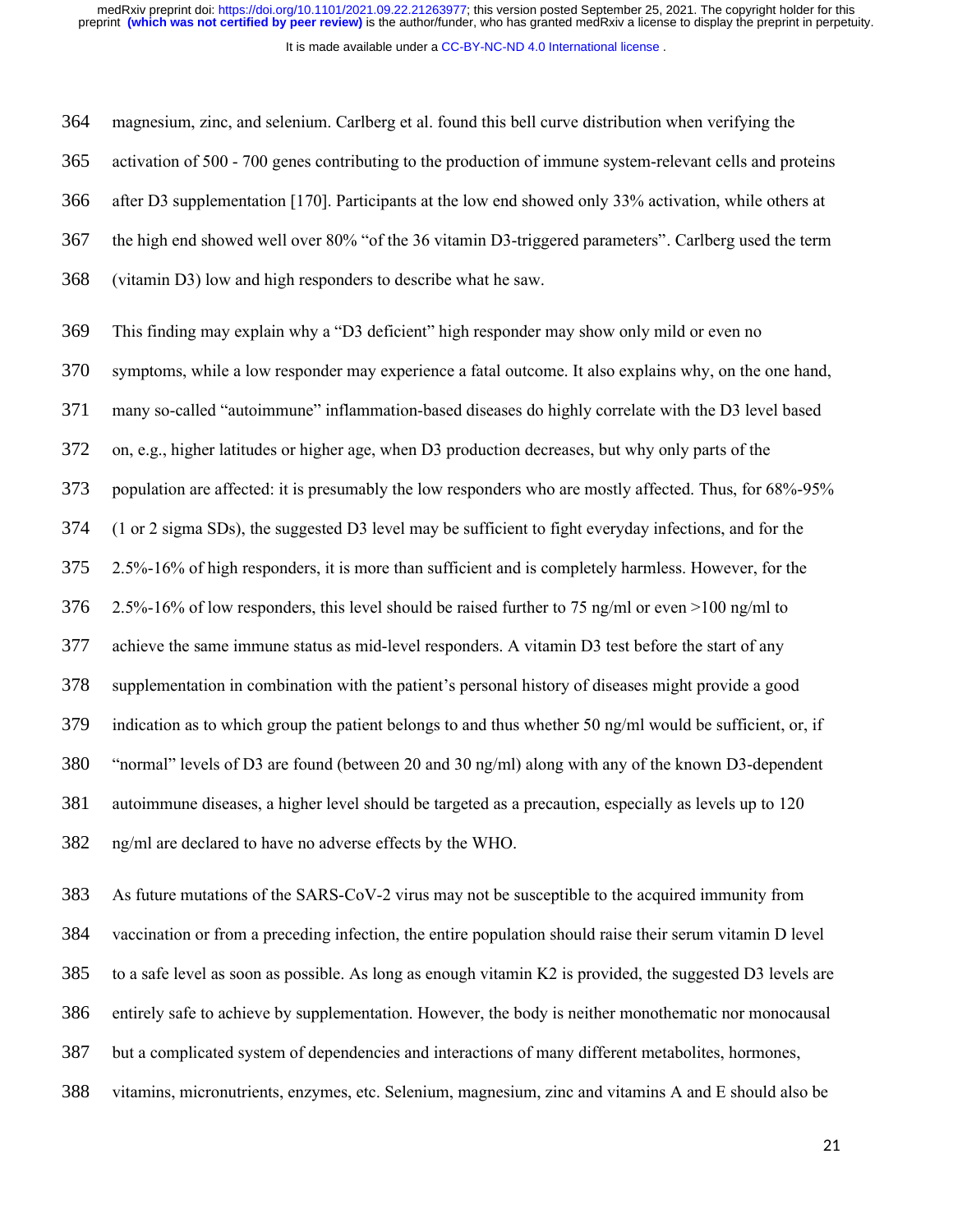It is made available under a [CC-BY-NC-ND 4.0 International license](http://creativecommons.org/licenses/by-nc-nd/4.0/) .

controlled for and supplemented where necessary to optimize the conditions for a well-functioning immune system. 389 390

A simple observational study could prove or disprove all of the above. If one were to test PCR-positive contacts of an infected person for D3 levels immediately, i.e., before the onset of any symptoms, and then follow them for 4 weeks and relate the course of their symptomatology to the D3 level, the same result as shown above must be obtained: a regression should cross the zero baseline at 45-55 ng/ml. Therefore, we strongly recommend the performance of such a study, which could be carried out with very little human and economic effort. 391 392 393 394 395 396

Even diseases caused by low vitamin D3 levels cannot be entirely resolved by ensuring a certain (fixed) D3 level for the population, as immune system activation varies. However, to fulfill Scribonius Largus' still valid quote "primum non nocere, secundum cavere, tertium sanare" from 50 A.D., it should be the duty of the medical profession to closely look into a medication or supplementation that might help (tertium sanare) as long as it has no known risks (primum non nocere) within the limits of dosages that are needed for the blood level mentioned (secundum cavere). 397 398 399 400 401 402

Unfortunately, this does not imply that in the case of an acute SARS-CoV-2 infection, newly started supplementation with 25(OH)D3 will be a helpful remedy when calcidiol deficiency is evident, especially if this deficiency has been long lasting and caused or exacerbated typical comorbidities that can now aggravate the outcome of the infection. This was not a question we aimed to answer in this study. 403 404 405 406

**Limitations:** This study does not question the vital role that vaccination will play in coping with the 407

COVID-19 pandemic. Nor does it claim that in the case of an acute SARS-CoV-2 infection, a high boost 408

of 25(OH)D3 is or could be a helpful remedy when vitamin D deficiency is evident, as this is another 409

question. Furthermore, empirical data on COVID-19 mortality for vitamin D3 blood levels above 35 410

ng/ml are sparse. 411

## **Conclusions** 412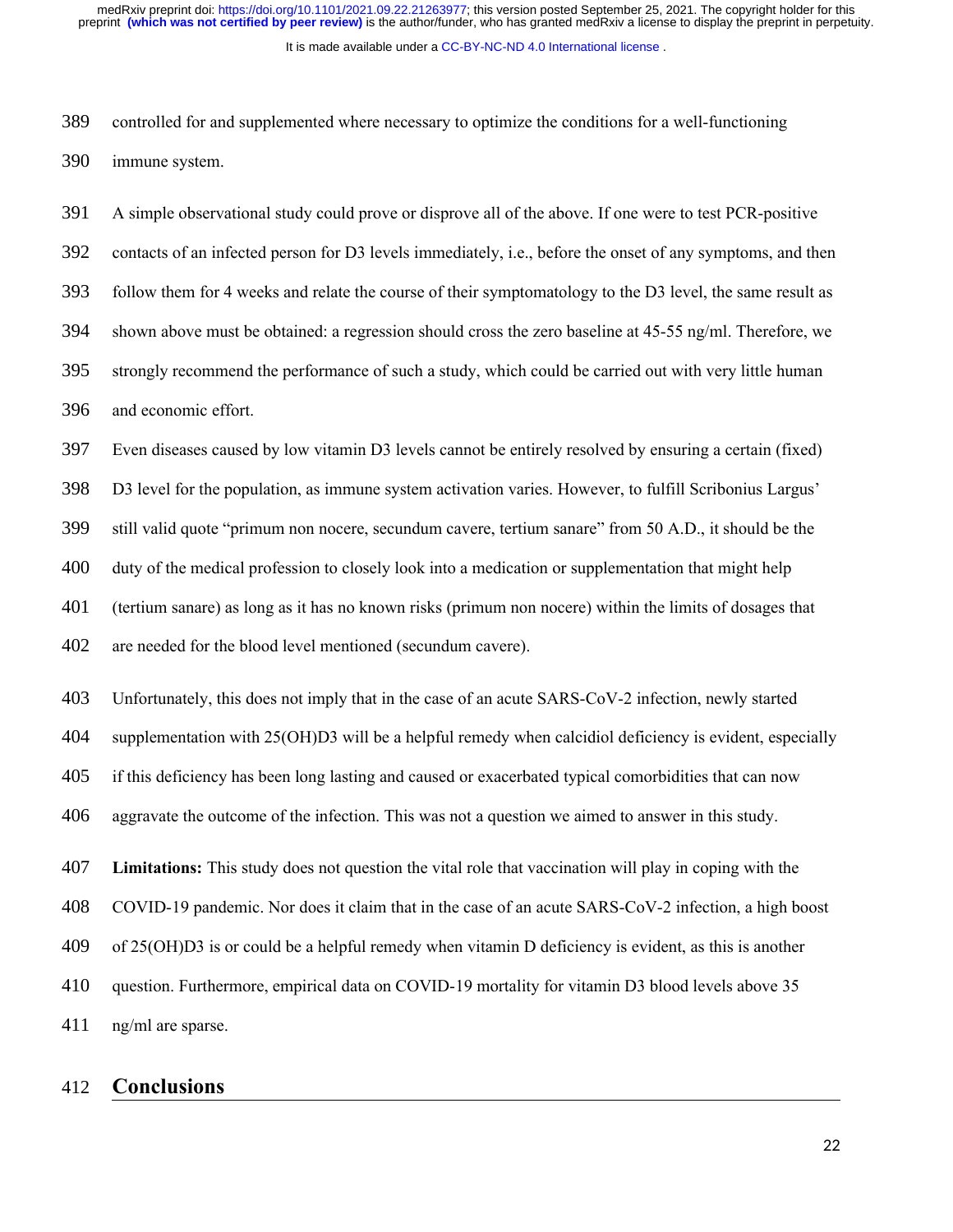It is made available under a [CC-BY-NC-ND 4.0 International license](http://creativecommons.org/licenses/by-nc-nd/4.0/) .

Although there are a vast number of publications supporting a correlation between the severity and death rate of SARS-CoV-2 infections and the blood level of vitamin D3, there is still an open debate about whether this relation is causal. This is because in most studies, the vitamin D level was determined several days after the onset of infection; therefore, a low vitamin D level may be the result and not the trigger of the course of infection. 413 414 415 416 417

In this publication, we used a meta-analysis of two independent sets of data. One analysis is based on the long-term average vitamin D3 levels documented for 19 countries. The second analysis is based on 1601 hospitalized patients, 784 who had their vitamin D levels measured within a day after admission, and 817 whose vitamin D levels were known pre-infection. Both datasets show a strong correlation between the death rate caused by SARS-CoV-2 and the vitamin D blood level. At a threshold level of 30 ng/ml, mortality decreases considerably. In addition, our analysis shows that the correlation for the combined datasets intersects the axis at approximately 50 ng/ml, which suggests that this vitamin D3 blood level may prevent any excess mortality. These findings are supported not only by a large infection study, showing the same optimum, but also by the natural levels observed in traditional people living in the region where humanity originated from that were able to fight down most (not all) infections in most (not all) individuals. 418 419 420 421 422 423 424 425 426 427 428

Vaccination is and will be an important keystone in our fight against SARS-CoV-2. However, current 429

data clearly show that vaccination alone cannot prevent all SARS-CoV-2 infections and dissemination of 430

the virus. This scenario possibly will become much worse in the case of new virus mutations that are not 431

very susceptible to the current vaccines or even not sensitive to any vaccine. 432

Therefore, based on our data, the authors strongly recommend combining vaccination with routine 433

strengthening of the immune system of the whole population by vitamin D3 supplementation to 434

consistently guarantee blood levels above 50 ng/ml (125 nmol/l). From a medical point of view, this will 435

not only save many lives but also increase the success of vaccination. From a social and political point of 436

view, it will lower the need for further contact restrictions and lockdowns. From an economical point of 437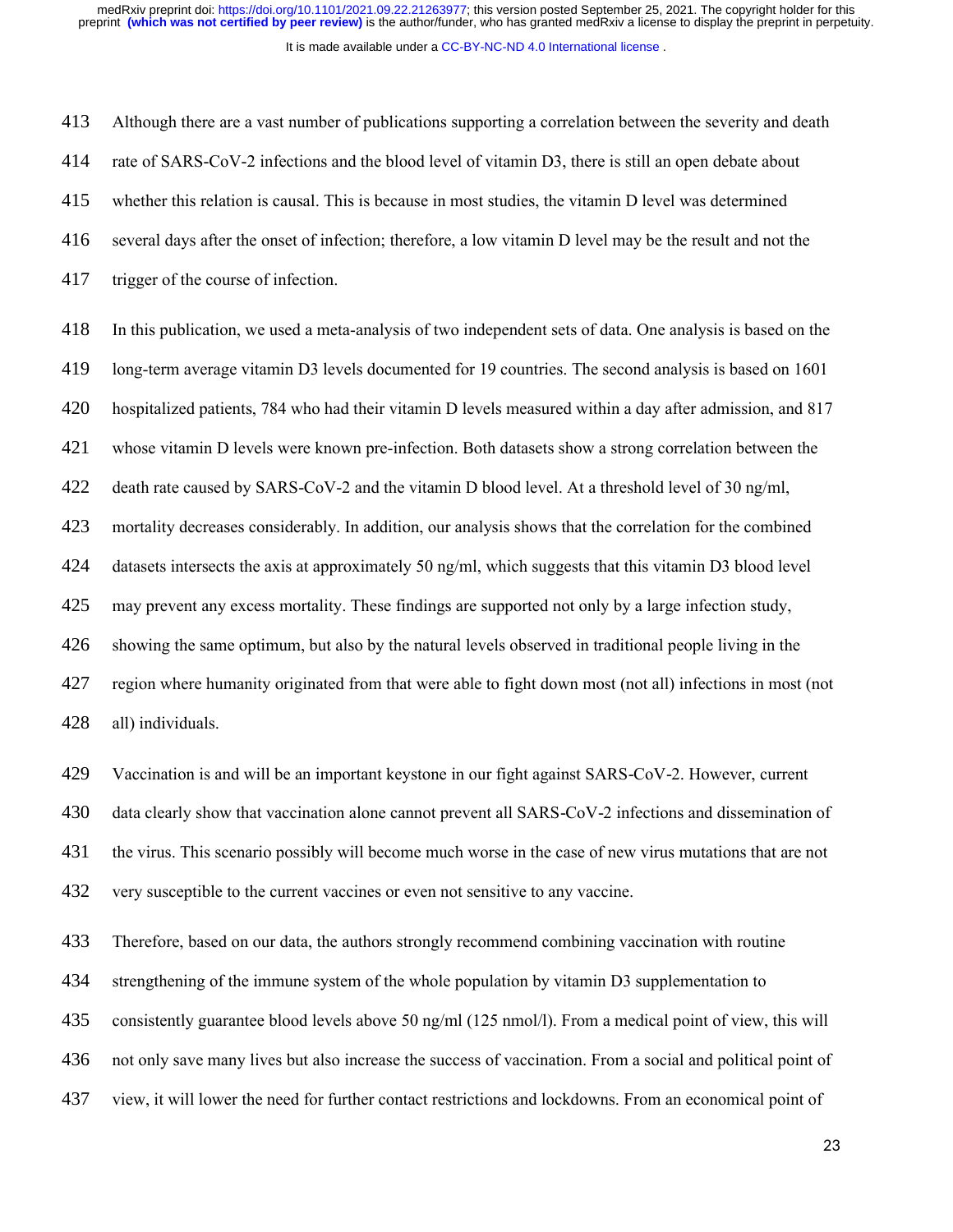It is made available under a [CC-BY-NC-ND 4.0 International license](http://creativecommons.org/licenses/by-nc-nd/4.0/) .

- view, it will save billions of dollars worldwide, as vitamin D3 is inexpensive and together with vaccines 438
- $-$  provides a good opportunity to get the spread of SARS-CoV-2 under control. 439
- Although there exists very broad data-based support for the protective effect of vitamin D against severe 440
- SARS-CoV-2 infections, we strongly recommend initiating well-designed observational studies as 441
- mentioned and/or double-blind randomized controlled trials (RCTs) to convince the medical community 442
- and the health authorities that vitamin D testing and supplementation are needed to avoid fatal 443
- breakthrough infections and to be prepared for new dangerous mutations. 444

## **Declarations** 445

## **Ethics approval and consent to participate** 446

Not applicable. 447

## **Consent for publication** 448

Not applicable. 449

## **Availability of data and materials** 450

The datasets generated and/or analyzed during the current study have been made available online [171]. 451

### **Competing interests** 452

The authors declare that they have no competing interests. 453

## **Funding** 454

Not applicable. 455

# **Authors' Information** 456

- **Affiliations** 457
- None. 458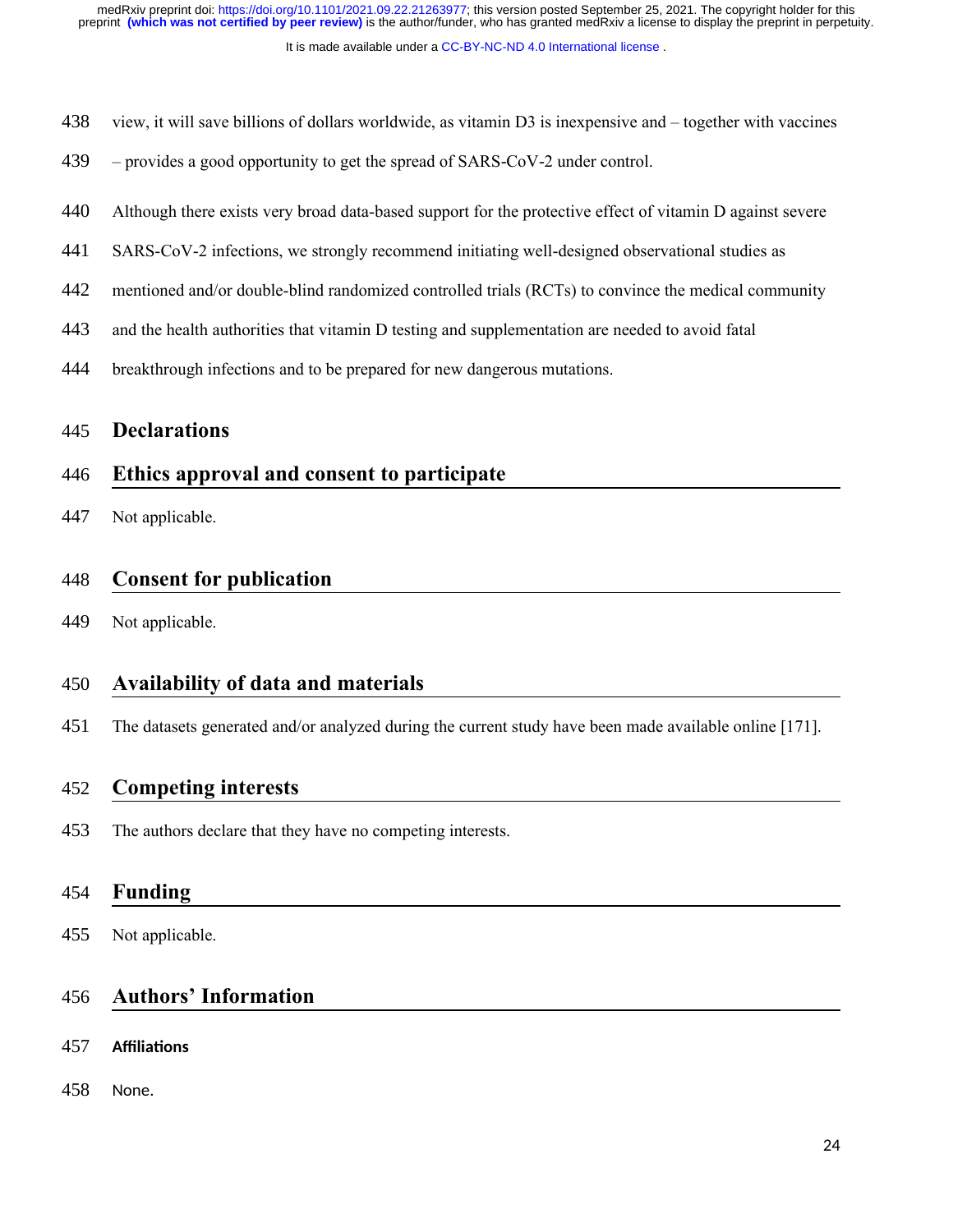It is made available under a [CC-BY-NC-ND 4.0 International license](http://creativecommons.org/licenses/by-nc-nd/4.0/) .

#### **Contributions** 459

- Conceptualization: L.B. 460
- Data curation: L.B. and J.V.M. 461
- Writing Background: B.G. 462
- Writing Methods and Results: J.V.M. 463
- Writing Discussion: L.B. 464
- Writing Abstract/Conclusion/review & editing: L.B., B.G., and J.V.M. 465

**Corresponding author:** L.B. (Email: borsche@gmx.de) 466

- **Acknowledgments:** This manuscript was edited for English language by American Journal Experts 467
- (AJE). 468

#### **References** 469

- 1. Xue KS. Coexisting with the Coronavirus. New Yorker [Internet]. 2021; Available from: 470
- https://www.newyorker.com/science/annals-of-medicine/coexisting-with-the-coronavirus 471
- 2. Can we predict the limits of SARS-CoV-2 variants and their phenotypic consequences? [Internet]. Sci. 472
- Advis. Gr. Emergencies [SAGE]. 2021 [cited 2021 Aug 27]. Available from: 473
- https://assets.publishing.service.gov.uk/government/uploads/system/uploads/attachment\_data/file/ 474
- 1007566/S1335\_Long\_term\_evolution\_of\_SARS-CoV-2.pdf 475
- 3. Denison MR, Graham RL, Donaldson EF, Eckerle LD, Baric RS. Coronaviruses. RNA Biol [Internet]. 476
- Informa UK Limited; 2011;8:270–9. Available from: https://doi.org/10.4161/rna.8.2.15013 477
- 4. Dawood AA. Mutated COVID-19 may foretell a great risk for mankind in the future. New Microbes 478
- New Infect [Internet]. Elsevier BV; 2020;35:100673. Available from: 479
- https://doi.org/10.1016/j.nmni.2020.100673 480
- 5. Harvey WT, Carabelli AM, Jackson B, Gupta RK, Thomson EC, Harrison EM, et al. SARS-CoV-2 481
- variants, spike mutations and immune escape. Nat Rev Microbiol [Internet]. Springer Science and 482
- Business Media LLC; 2021;19:409–24. Available from: https://doi.org/10.1038/s41579-021-00573-0 483
- 6. Williams TC, Burgers WA. SARS-CoV-2 evolution and vaccines: cause for concern? Lancet Respir 484
- Med [Internet]. Elsevier BV; 2021;9:333–5. Available from: https://doi.org/10.1016/s2213- 485
- 2600%2821%2900075-8 486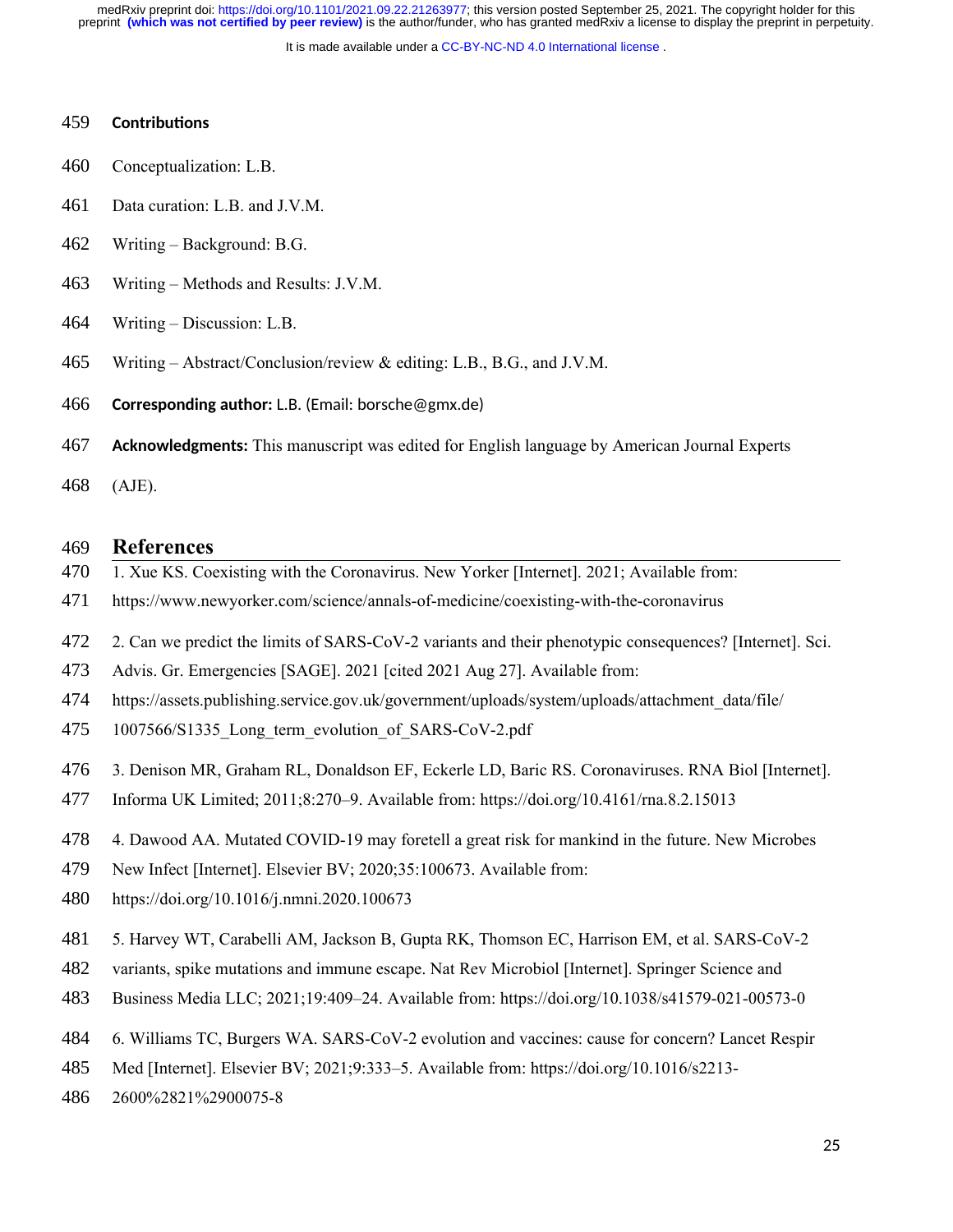- 7. Karim SSA. Vaccines and SARS-CoV-2 variants: the urgent need for a correlate of protection. Lancet 487
- [Internet]. Elsevier BV; 2021;397:1263–4. Available from: https://doi.org/10.1016/s0140- 488
- 6736%2821%2900468-2 489
- 8. Starr TN, Greaney AJ, Addetia A, Hannon WW, Choudhary MC, Dingens AS, et al. Prospective 490
- mapping of viral mutations that escape antibodies used to treat COVID-19. Science (80- ) [Internet]. 491
- American Association for the Advancement of Science (AAAS); 2021;371:850–4. Available from: 492
- https://doi.org/10.1126/science.abf9302 493
- 9. Brown CM, Vostok J, Johnson H, Burns M, Gharpure R, Sami S, et al. Outbreak of SARS-CoV-2 494
- Infections, Including COVID-19 Vaccine Breakthrough Infections, Associated with Large Public 495
- Gatherings -- Barnstable County, Massachusetts, July 2021. MMWR Morb Mortal Wkly Rep [Internet]. 496
- Centers for Disease Control MMWR Office; 2021;70:1059–62. Available from: 497
- https://doi.org/10.15585/mmwr.mm7031e2 498
- 10. Rella SA, Kulikova YA, Dermitzakis ET, Kondrashov FA. Rates of SARS-CoV-2 transmission and 499
- vaccination impact the fate of vaccine-resistant strains. Sci Rep [Internet]. Springer Science and Business 500
- Media LLC; 2021;11. Available from: https://doi.org/10.1038/s41598-021-95025-3 501
- 11. Rella SA, Kulikova YA, Dermitzakis ET, Kondrashov FA. SARS-CoV-2 transmission, vaccination 502
- rate and the fate of resistant strains. Cold Spring Harbor Laboratory; 2021; Available from: 503
- https://doi.org/10.1101/2021.02.08.21251383 504
- 12. Iddir M, Brito A, Dingeo G, Campo SSF Del, Samouda H, Frano MR La, et al. Strengthening the 505
- Immune System and Reducing Inflammation and Oxidative Stress through Diet and Nutrition: 506
- Considerations during the COVID-19 Crisis. Nutrients [Internet]. MDPI AG; 2020;12:1562. Available 507
- from: https://doi.org/10.3390/nu12061562 508
- 13. Holick MF, Chen TC. Vitamin D deficiency: a worldwide problem with health consequences. Am J 509
- Clin Nutr [Internet]. Oxford University Press (OUP); 2008;87:1080S--1086S. Available from: 510
- https://doi.org/10.1093/ajcn/87.4.1080s 511
- 14. Manson JE, Bassuk SS. Commentary. Eliminating vitamin D deficiency during the COVID-19 512
- pandemic: A call to action. Metabolism [Internet]. Elsevier BV; 2020;112:154322. Available from: 513
- https://doi.org/10.1016/j.metabol.2020.154322 514
- 15. Palacios C, Gonzalez L. Is vitamin D deficiency a major global public health problem? J Steroid 515
- Biochem Mol Biol [Internet]. Elsevier BV; 2014;144:138–45. Available from: 516
- https://doi.org/10.1016/j.jsbmb.2013.11.003 517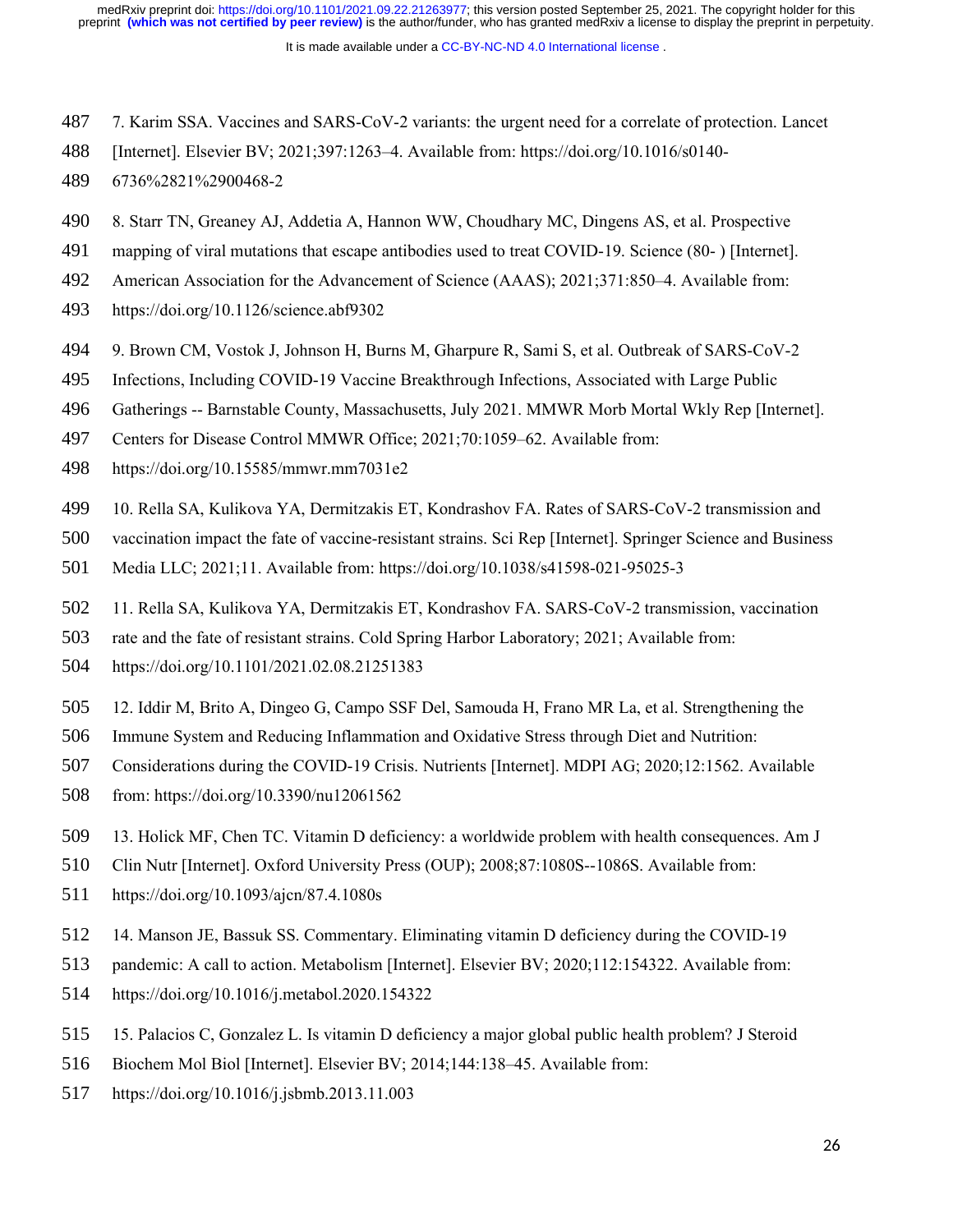- 16. Forrest KYZ, Stuhldreher WL. Prevalence and correlates of vitamin D deficiency in US adults. Nutr 518
- Res [Internet]. Elsevier BV; 2011;31:48–54. Available from: https://doi.org/10.1016/j.nutres.2010.12.001 519
- 17. Tangpricha V, Pearce EN, Chen TC, Holick MF. Vitamin D insufficiency among free-living healthy 520
- young adults. Am J Med [Internet]. Elsevier BV; 2002;112:659–62. Available from: 521
- https://doi.org/10.1016/s0002-9343%2802%2901091-4 522
- 18. Honardoost M, Ghavideldarestani M, Khamseh ME. Role of vitamin D in pathogenesis and severity 523
- of COVID-19 infection. Arch Physiol Biochem [Internet]. Informa UK Limited; 2020;1–7. Available 524
- from: https://doi.org/10.1080/13813455.2020.1792505 525
- 19. Lips P, Cashman KD, Lamberg-Allardt C, Bischoff-Ferrari HA, Obermayer-Pietsch B, Bianchi ML, 526
- et al. Current vitamin D status in European and Middle East countries and strategies to prevent vitamin D 527
- deficiency: a position statement of the European Calcified Tissue Society. Eur J Endocrinol [Internet]. 528
- Bioscientifica; 2019;180:P23--P54. Available from: https://doi.org/10.1530/eje-18-0736 529
- 20. Biesalski HK. Vitamin D deficiency and co-morbidities in COVID-19 patients -- A fatal relationship? 530
- Nfs J. Elsevier; 2020;20:10. 531
- 21. Gloth FM. Vitamin D Deficiency in Homebound Elderly Persons. JAMA J Am Med Assoc [Internet]. 532
- American Medical Association (AMA); 1995;274:1683. Available from: 533
- https://doi.org/10.1001/jama.1995.03530210037027 534
- 22. Giménez VMM, Inserra F, Ferder L, García J, Manucha W. Vitamin D deficiency in African 535
- Americans is associated with a high risk of severe disease and mortality by SARS-CoV-2. J Hum 536
- Hypertens [Internet]. Springer Science and Business Media LLC; 2020;35:378–80. Available from: 537
- https://doi.org/10.1038/s41371-020-00398-z 538
- 23. Berry DJ, Hesketh K, Power C, Hyppönen E. Vitamin D status has a linear association with seasonal 539
- infections and lung function in British adults. Br J Nutr. Cambridge University Press; 2011;106:1433–40. 540
- 24. Kohlmeier M. Avoidance of vitamin D deficiency to slow the COVID-19 pandemic. BMJ Nutr Prev 541
- Heal [Internet]. BMJ; 2020;3:67–73. Available from: https://doi.org/10.1136/bmjnph-2020-000096 542
- 25. Rhodes JM, Subramanian S, Laird E, Kenny RA. Editorial: Low population mortality from COVID-543
- 19 in countries south of latitude 35 degrees North supports vitamin D as a factor determining severity. 544
- Aliment Pharmacol \& Ther. Wiley-Blackwell; 2020;51:1434. 545
- 26. Abhimanyu A, Coussens AK. The role of UV radiation and vitamin D in the seasonality and 546
- outcomes of infectious disease. Photochem Photobiol Sci [Internet]. Springer Science and Business 547
- Media LLC; 2017;16:314–38. Available from: https://doi.org/10.1039/c6pp00355a 548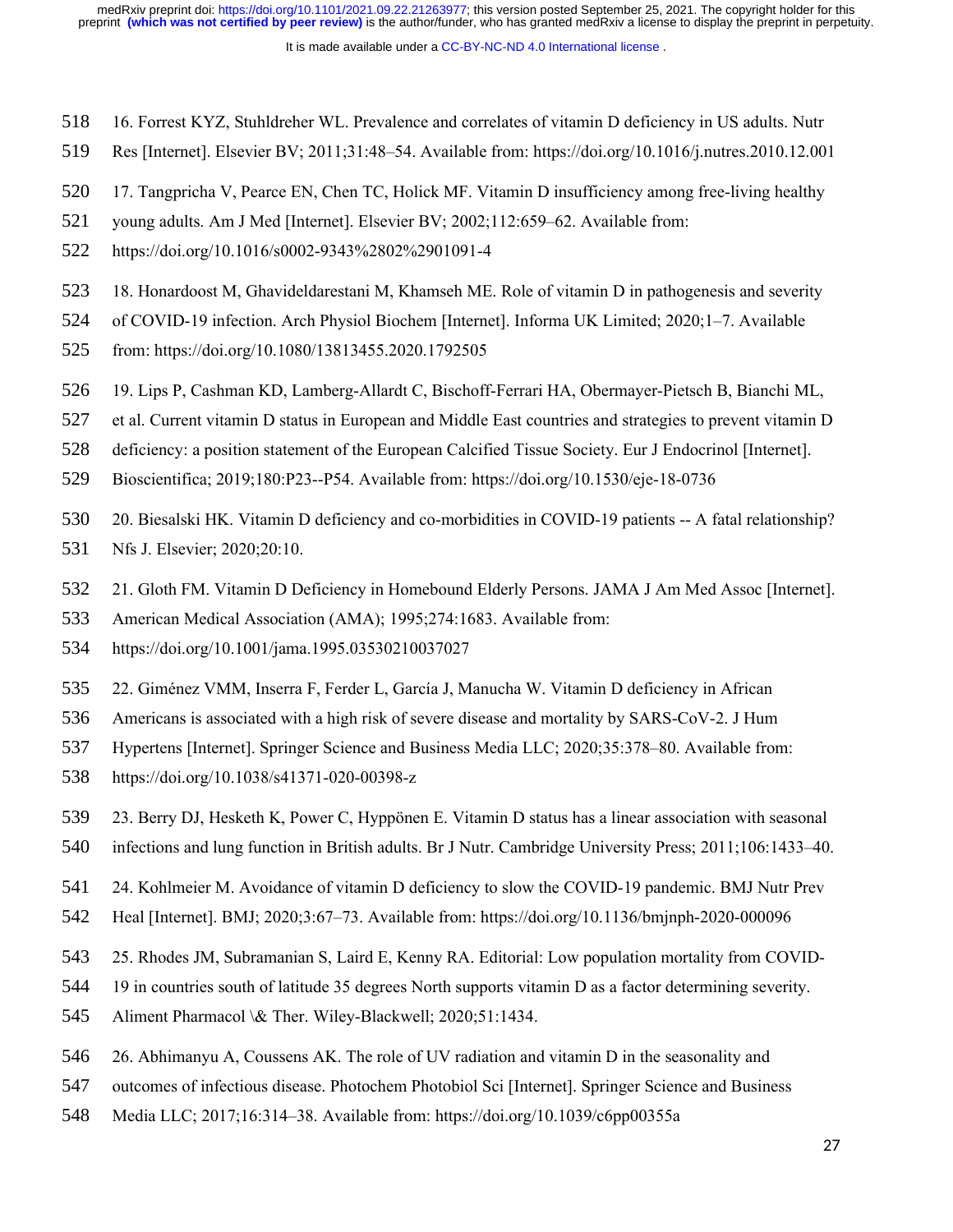- 27. Zhang M, Shen F, Petryk A, Tang J, Chen X, Sergi C. English Disease: Historical Notes on Rickets, 549
- the Bone Lung Link and Child Neglect Issues. Nutrients [Internet]. MDPI AG; 2016;8:722. Available 550
- from: https://doi.org/10.3390/nu8110722 551
- 28. Rajakumar K. Vitamin D, cod-liver oil, sunlight, and rickets: a historical perspective. Pediatrics. Am 552
- Acad Pediatrics; 2003;112:e132--e135. 553
- 29. Ross AC, Manson JE, Abrams SA, Aloia JF, Brannon PM, Clinton SK, et al. The 2011 Report on 554
- Dietary Reference Intakes for Calcium and Vitamin D from the Institute of Medicine: What Clinicians 555
- Need to Know. J Clin Endocrinol Metab [Internet]. The Endocrine Society; 2011;96:53–8. Available 556
- from: https://doi.org/10.1210/jc.2010-2704 557
- 30. DeLuca HF. History of the discovery of vitamin D and its active metabolites. Bonekey Rep. Nature 558
- Publishing Group; 2014;3. 559
- 31. Prietl B, Treiber G, Pieber TR, Amrein K. Vitamin D and immune function. Nutrients. 560
- Multidisciplinary Digital Publishing Institute; 2013;5:2502–21. 561
- 32. Kongsbak M, Levring TB, Geisler C, von Essen MR. The Vitamin D Receptor and T Cell Function. 562
- Front Immunol [Internet]. Frontiers Media SA; 2013;4. Available from: 563
- https://doi.org/10.3389/fimmu.2013.00148 564
- 33. Hewison M. An update on vitamin D and human immunity. Clin Endocrinol (Oxf) [Internet]. Wiley; 565
- 2012;76:315–25. Available from: https://doi.org/10.1111/j.1365-2265.2011.04261.x 566
- 34. Holick MF. Vitamin D deficiency. N Engl J Med. Mass Medical Soc; 2007;357:266–81. 567
- 35. Battault S, Whiting SJ, Peltier SL, Sadrin S, Gerber G, Maixent JM. Vitamin D metabolism, functions 568
- and needs: from science to health claims. Eur J Nutr. Springer; 2013;52:429–41. 569
- 36. Christakos S, Hewison M, Gardner DG, Wagner CL, Sergeev IN, Rutten E, et al. Vitamin D: beyond 570
- bone. Ann N Y Acad Sci [Internet]. Wiley; 2013;1287:45–58. Available from: 571
- https://doi.org/10.1111/nyas.12129 572
- 37. Charoenngam N, Holick MF. Immunologic Effects of Vitamin D on Human Health and Disease. 573
- Nutrients [Internet]. MDPI AG; 2020;12:2097. Available from: https://doi.org/10.3390/nu12072097 574
- 38. Carlberg C. Vitamin D Signaling in the Context of Innate Immunity: Focus on Human Monocytes. 575
- Front Immunol [Internet]. Frontiers Media SA; 2019;10. Available from: 576
- https://doi.org/10.3389/fimmu.2019.02211 577
- 39. Grant WB, Anouti F Al, Moukayed M. Targeted 25-hydroxyvitamin D concentration measurements 578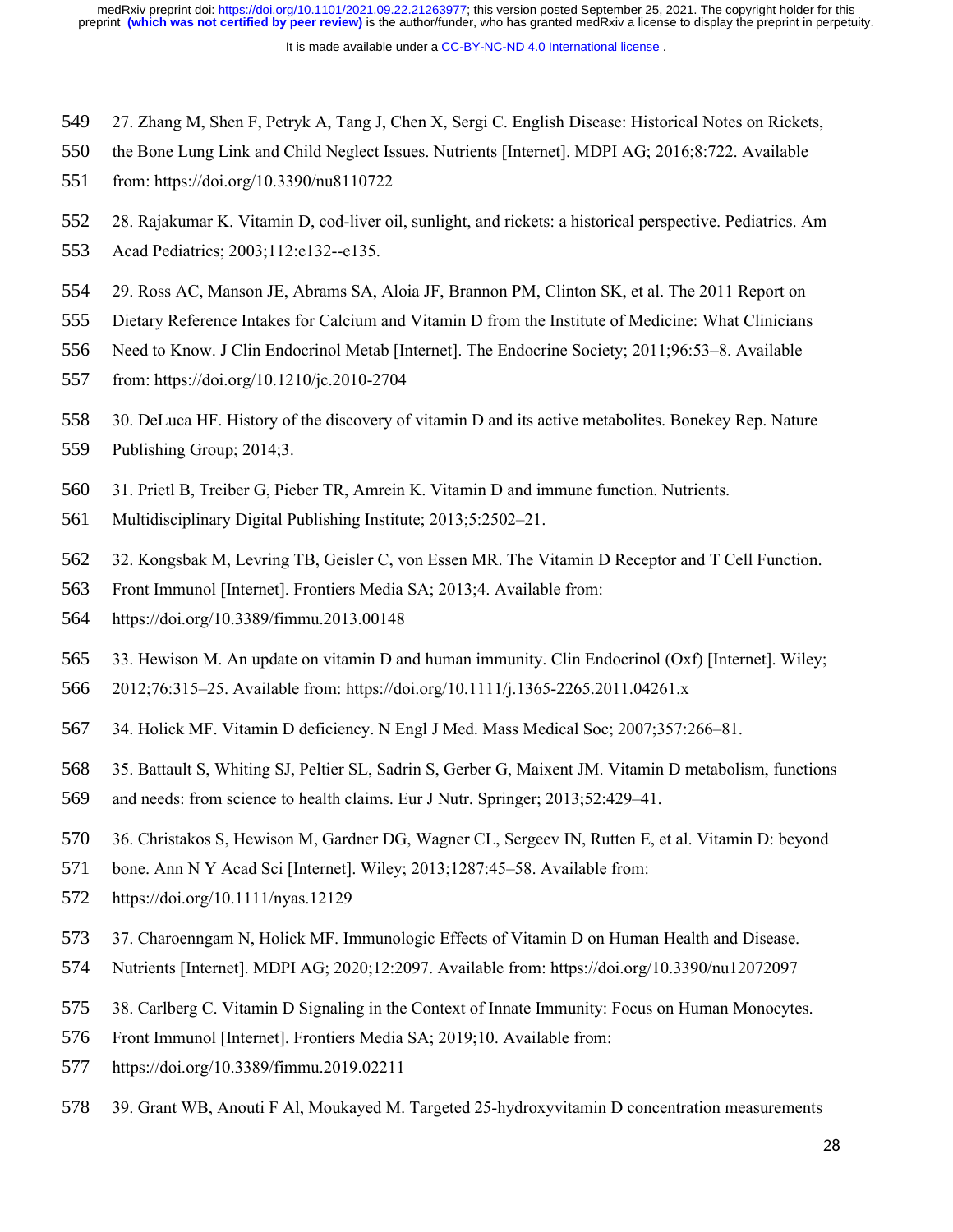- and vitamin D3 supplementation can have important patient and public health benefits. Eur J Clin Nutr 579
- [Internet]. Springer Science and Business Media LLC; 2020;74:366–76. Available from: 580
- https://doi.org/10.1038/s41430-020-0564-0 581
- 40. Feldman D, Krishnan A V, Swami S, Giovannucci E, Feldman BJ. The role of vitamin D in reducing 582
- cancer risk and progression. Nat Rev Cancer [Internet]. Springer Science and Business Media LLC; 583
- 2014;14:342–57. Available from: https://doi.org/10.1038/nrc3691 584
- 41. Jeon S-M, Shin E-A. Exploring vitamin D metabolism and function in cancer. Exp Mol Med 585
- [Internet]. Springer Science and Business Media LLC; 2018;50:1–14. Available from: 586
- https://doi.org/10.1038/s12276-018-0038-9 587
- 42. Berridge MJ. Vitamin D deficiency and diabetes. Biochem J [Internet]. Portland Press Ltd.; 588
- 2017;474:1321–32. Available from: https://doi.org/10.1042/bcj20170042 589
- 43. Martineau AR, Jolliffe DA, Greenberg L, Aloia JF, Bergman P, Dubnov-Raz G, et al. Vitamin D 590
- supplementation to prevent acute respiratory infections: individual participant data meta-analysis. Health 591
- Technol Assess (Rockv) [Internet]. National Institute for Health Research; 2019;23:1–44. Available from: 592
- https://doi.org/10.3310/hta23020 593
- 44. Agrawal D, Yin K. Vitamin D and inflammatory diseases. J Inflamm Res [Internet]. Informa UK 594
- Limited; 2014;69. Available from: https://doi.org/10.2147/jir.s63898 595
- 45. Hayes CE, Ntambi JM. Multiple Sclerosis: Lipids, Lymphocytes, and Vitamin D. Immunometabolism 596
- [Internet]. Hapres; 2020; Available from: https://doi.org/10.20900/immunometab20200019 597
- 46. Hewison M, Gacad MA, Lemire J, Adams JS. Vitamin D as a cytokine and hematopoetic factor. Rev 598
- Endocr Metab Disord. Springer; 2001;2:217–27. 599
- 47. Adams JS, Hewison M. Update in vitamin D. J Clin Endocrinol \& Metab. Oxford University Press; 2010;95:471–8. 600 601
- 48. Sassi F, Tamone C, D'Amelio P. Vitamin D: Nutrient, Hormone, and Immunomodulator. Nutrients 602
- [Internet]. MDPI AG; 2018;10:1656. Available from: https://doi.org/10.3390/nu10111656 603
- 49. Baeke F, Takiishi T, Korf H, Gysemans C, Mathieu C. Vitamin D: modulator of the immune system. 604
- Curr Opin Pharmacol [Internet]. Elsevier BV; 2010;10:482–96. Available from: 605
- https://doi.org/10.1016/j.coph.2010.04.001 606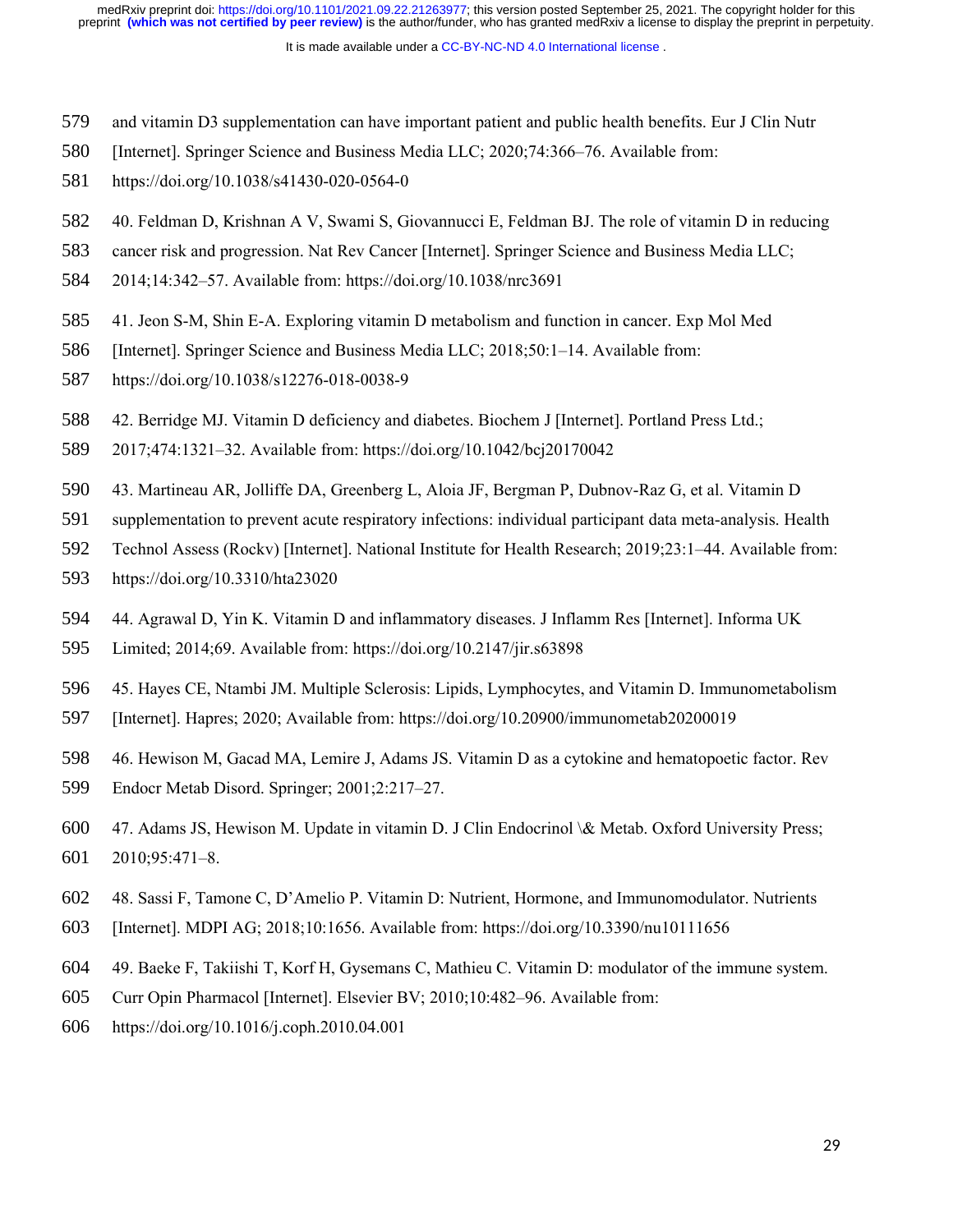- 50. Chun RF, Liu PT, Modlin RL, Adams JS, Hewison M. Impact of vitamin D on immune function: 607
- lessons learned from genome-wide analysis. Front Physiol [Internet]. Frontiers Media SA; 2014;5. 608
- Available from: https://doi.org/10.3389/fphys.2014.00151 609
- 51. Hansdottir S, Monick MM, Hinde SL, Lovan N, Look DC, Hunninghake GW. Respiratory Epithelial 610
- Cells Convert Inactive Vitamin D to Its Active Form: Potential Effects on Host Defense. J Immunol 611
- [Internet]. The American Association of Immunologists; 2008;181:7090–9. Available from: 612
- https://doi.org/10.4049/jimmunol.181.10.7090 613
- 52. Adams JS, Hewison M. Unexpected actions of vitamin D: new perspectives on the regulation of 614
- innate and adaptive immunity. Nat Clin Pract Endocrinol Metab [Internet]. Springer Science and Business 615
- Media LLC; 2008;4:80–90. Available from: https://doi.org/10.1038/ncpendmet0716 616
- 53. Chambers ES, Hawrylowicz CM. The Impact of Vitamin D on Regulatory T Cells. Curr Allergy 617
- Asthma Rep [Internet]. Springer Science and Business Media LLC; 2010;11:29–36. Available from: 618
- https://doi.org/10.1007/s11882-010-0161-8 619
- 54. Bishop EL, Ismailova A, Dimeloe S, Hewison M, White JH. Vitamin D and Immune Regulation: 620
- Antibacterial, Antiviral, Anti-Inflammatory. JBMR Plus [Internet]. Wiley; 2020;5. Available from: 621
- https://doi.org/10.1002/jbm4.10405 622
- 55. Gruber Bzura BM. Vitamin D and Influenza -- Prevention or Therapy? Int J Mol Sci [Internet]. MDPI 623
- AG; 2018;19:2419. Available from: https://doi.org/10.3390/ijms19082419 624
- 56. Lowe KE, Maiyar AC, Norman AW. Vitamin D-mediated gene expression. 1992;2:65–109. Available 625
- from: https://pubmed.ncbi.nlm.nih.gov/1543898/ 626
- 57. de Haan K, Groeneveld ABJ, de Geus HRH, Egal M, Struijs A. Vitamin D deficiency as a risk factor 627
- for infection, sepsis and mortality in the critically ill: systematic review and meta-analysis. Crit Care 628
- [Internet]. Springer Science and Business Media LLC; 2014;18. Available from: 629
- https://doi.org/10.1186/s13054-014-0660-4 630
- 58. Braun A, Chang D, Mahadevappa K, Gibbons FK, Liu Y, Giovannucci E, et al. Association of low 631
- serum 25-hydroxyvitamin D levels and mortality in the critically ill. Crit Care Med [Internet]. Ovid 632
- Technologies (Wolters Kluwer Health); 2011;39:671–7. Available from: 633
- https://doi.org/10.1097/ccm.0b013e318206ccdf 634
- 59. Autier P, Boniol M, Pizot C, Mullie P. Vitamin D status and ill health: a systematic review. Lancet 635
- Diabetes Endocrinol [Internet]. Elsevier BV; 2014;2:76–89. Available from: 636
- https://doi.org/10.1016/s2213-8587%2813%2970165-7 637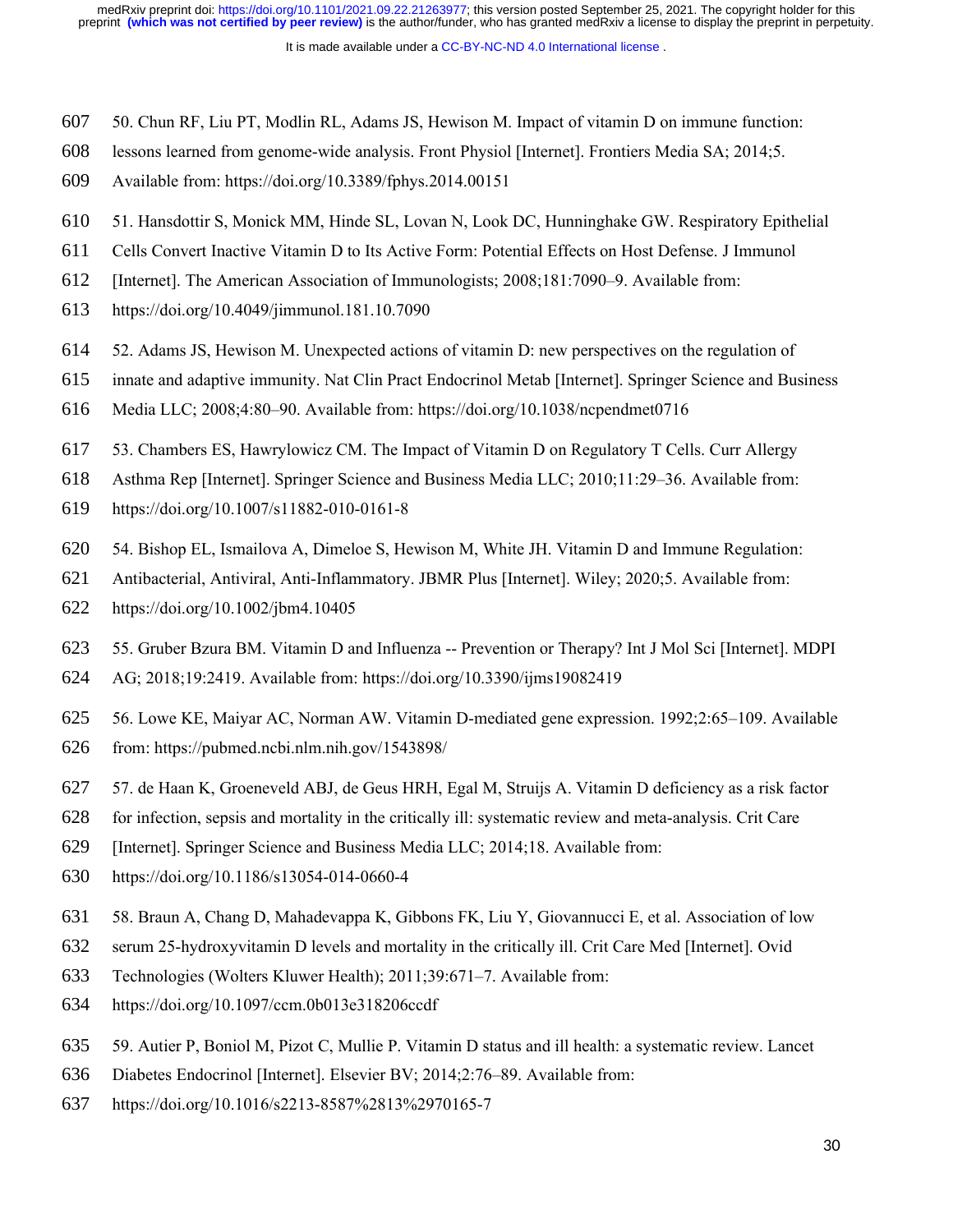- 60. Zhou Y-F, Luo B-A, Qin L-L. The association between vitamin D deficiency and community-638
- acquired pneumonia. Medicine (Baltimore) [Internet]. Ovid Technologies (Wolters Kluwer Health); 639
- 2019;98:e17252. Available from: https://doi.org/10.1097/md.0000000000017252 640
- 61. Goodall EC, Granados AC, Luinstra K, Pullenayegum E, Coleman BL, Loeb M, et al. Vitamin D3 641
- and gargling for the prevention of upper respiratory tract infections: a randomized controlled trial. BMC 642
- Infect Dis [Internet]. Springer Science and Business Media LLC; 2014;14. Available from: 643
- https://doi.org/10.1186/1471-2334-14-273 644
- 62. Vanherwegen A-S, Gysemans C, Mathieu C. Regulation of Immune Function by Vitamin D and Its 645
- Use in Diseases of Immunity. Endocrinol Metab Clin North Am [Internet]. Elsevier BV; 2017;46:1061– 646
- 94. Available from: https://doi.org/10.1016/j.ecl.2017.07.010 647
- 63. Greiller C, Martineau A. Modulation of the Immune Response to Respiratory Viruses by Vitamin D. 648
- Nutrients [Internet]. MDPI AG; 2015;7:4240–70. Available from: https://doi.org/10.3390/nu7064240 649
- 64. Zdrenghea MT, Makrinioti H, Bagacean C, Bush A, Johnston SL, Stanciu LA. Vitamin D modulation 650
- of innate immune responses to respiratory viral infections. Rev Med Virol [Internet]. Wiley; 651
- 2016;27:e1909. Available from: https://doi.org/10.1002/rmv.1909 652
- 65. Sabetta JR, DePetrillo P, Cipriani RJ, Smardin J, Burns LA, Landry ML. Serum 25-hydroxyvitamin d 653
- and the incidence of acute viral respiratory tract infections in healthy adults. PLoS One. Public Library of 654
- Science San Francisco, USA; 2010;5:e11088. 655
- 66. Ingham TR, Jones B, Camargo CA, Kirman J, Dowell AC, Crane J, et al. Association of vitamin D 656
- deficiency with severity of acute respiratory infection: A case-control study in New Zealand children. Eur 657
- Respir J. Eur Respiratory Soc; 2014;44. 658
- 67. F Gunville C, M Mourani P, A Ginde A. The role of vitamin D in prevention and treatment of 659
- infection. Inflamm Allergy-Drug Targets (Formerly Curr Drug Targets-Inflammation Allergy). Bentham 660
- Science Publishers; 2013;12:239–45. 661
- 68. Khoo AL, Chai L, Koenen H, Joosten I, Netea M, van der Ven A. Translating the role of vitamin D3in 662
- infectious diseases. Crit Rev Microbiol [Internet]. Informa UK Limited; 2012;38:122–35. Available from: 663
- https://doi.org/10.3109/1040841x.2011.622716 664
- 69. Martineau AR, Jolliffe DA, Hooper RL, Greenberg L, Aloia JF, Bergman P, et al. Vitamin D 665
- supplementation to prevent acute respiratory tract infections: systematic review and meta-analysis of 666
- individual participant data. BMJ [Internet]. BMJ; 2017;i6583. Available from: 667
- https://doi.org/10.1136/bmj.i6583 668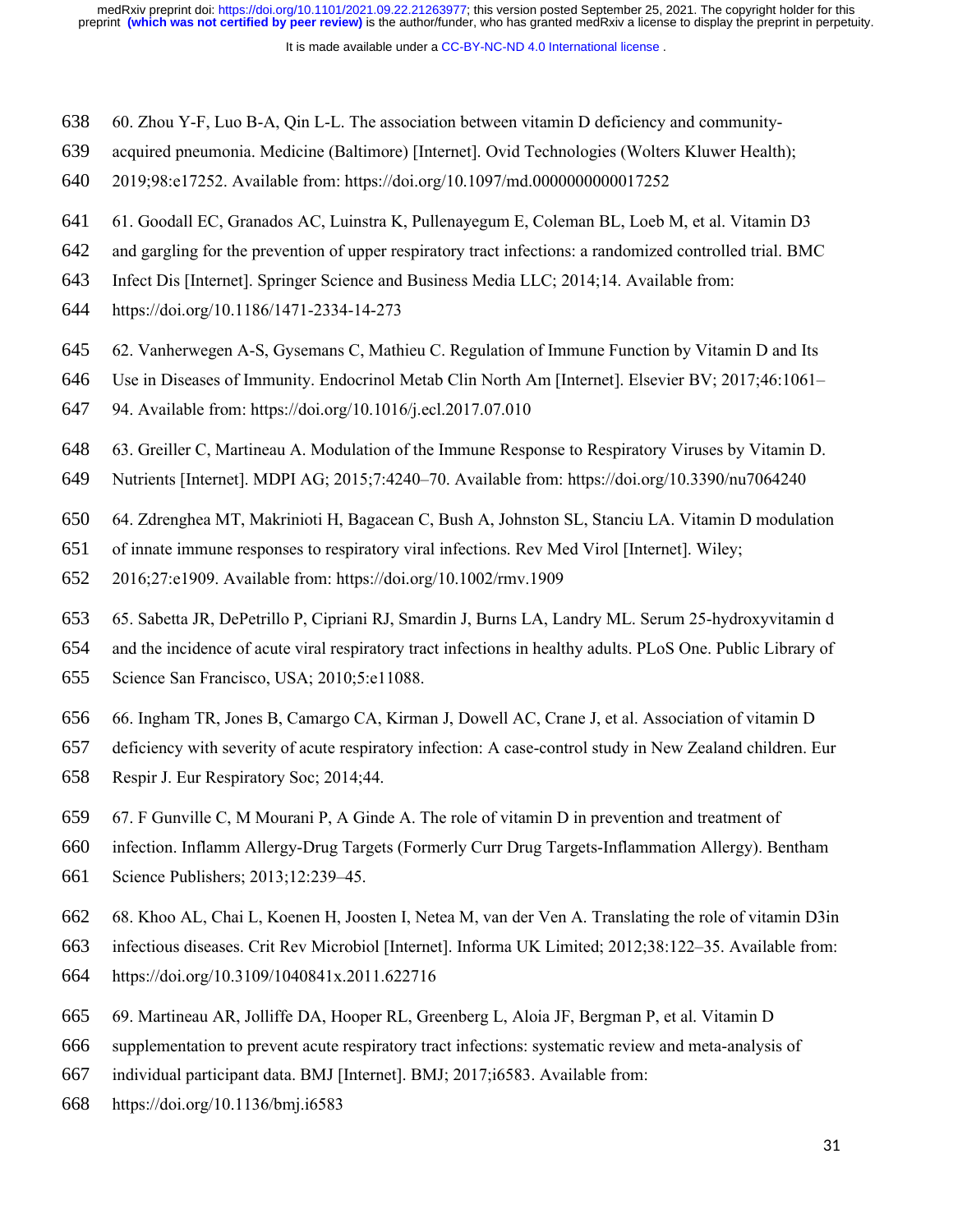- 70. Dancer RCA, Parekh D, Lax S, D'Souza V, Zheng S, Bassford CR, et al. Vitamin D deficiency 669
- contributes directly to the acute respiratory distress syndrome (ARDS). Thorax [Internet]. BMJ; 670
- 2015;70:617–24. Available from: https://doi.org/10.1136/thoraxjnl-2014-206680 671
- 71. Thickett DR, Moromizato T, Litonjua AA, Amrein K, Quraishi SA, Lee-Sarwar KA, et al. 672
- Association between prehospital vitamin D status and incident acute respiratory failure in critically ill 673
- patients: a retrospective cohort study. BMJ Open Respir Res [Internet]. BMJ; 2015;2:e000074. Available 674
- from: https://doi.org/10.1136/bmjresp-2014-000074 675
- 72. Cantorna MT, Mahon BD. D-hormone and the immune system. J Rheumatol Suppl. The Journal of 676
- Rheumatology; 2005;76:11–20. 677
- 73. Antico A, Tampoia M, Tozzoli R, Bizzaro N. Can supplementation with vitamin D reduce the risk or 678
- modify the course of autoimmune diseases? A systematic review of the literature. Autoimmun Rev 679
- [Internet]. Elsevier BV; 2012;12:127–36. Available from: https://doi.org/10.1016/j.autrev.2012.07.007 680
- 74. Michigami T. Rickets/Osteomalacia. Consensus on Vitamin D Deficiency and Insufficiency in 681
- Children. Clin Calcium. 2018;28:1307–11. 682
- 75. Grant W, Lahore H, McDonnell S, Baggerly C, French C, Aliano J, et al. Evidence that Vitamin D 683
- Supplementation Could Reduce Risk of Influenza and COVID-19 Infections and Deaths. Nutrients 684
- [Internet]. MDPI AG; 2020;12:988. Available from: https://doi.org/10.3390/nu12040988 685
- 76. Veugelers P, Ekwaru J. A Statistical Error in the Estimation of the Recommended Dietary Allowance 686
- for Vitamin D. Nutrients [Internet]. MDPI AG; 2014;6:4472–5. Available from: 687
- https://doi.org/10.3390/nu6104472 688
- 77. Papadimitriou DT. The Big Vitamin D Mistake. J Prev Med Public Heal [Internet]. Korean Society 689
- for Preventive Medicine; 2017;50:278–81. Available from: https://doi.org/10.3961/jpmph.16.111 690
- 78. van Ballegooijen AJ, Pilz S, Tomaschitz A, Grübler MR, Verheyen N. The Synergistic Interplay 691
- between Vitamins D and K for Bone and Cardiovascular Health: A Narrative Review. Int J Endocrinol 692
- [Internet]. Hindawi Limited; 2017;2017:1–12. Available from: https://doi.org/10.1155/2017/7454376 693
- 79. Maresz K. Proper calcium use: vitamin K2 as a promoter of bone and cardiovascular health. Integr 694
- Med A Clin J. InnoVision Media; 2015;14:34. 695
- 80. Mandatori D, Pelusi L, Schiavone V, Pipino C, Pietro N Di, Pandolfi A. The Dual Role of Vitamin 696
- K2 in "Bone-Vascular Crosstalk": Opposite Effects on Bone Loss and Vascular Calcification. Nutrients 697
- [Internet]. MDPI AG; 2021;13:1222. Available from: https://doi.org/10.3390/nu13041222 698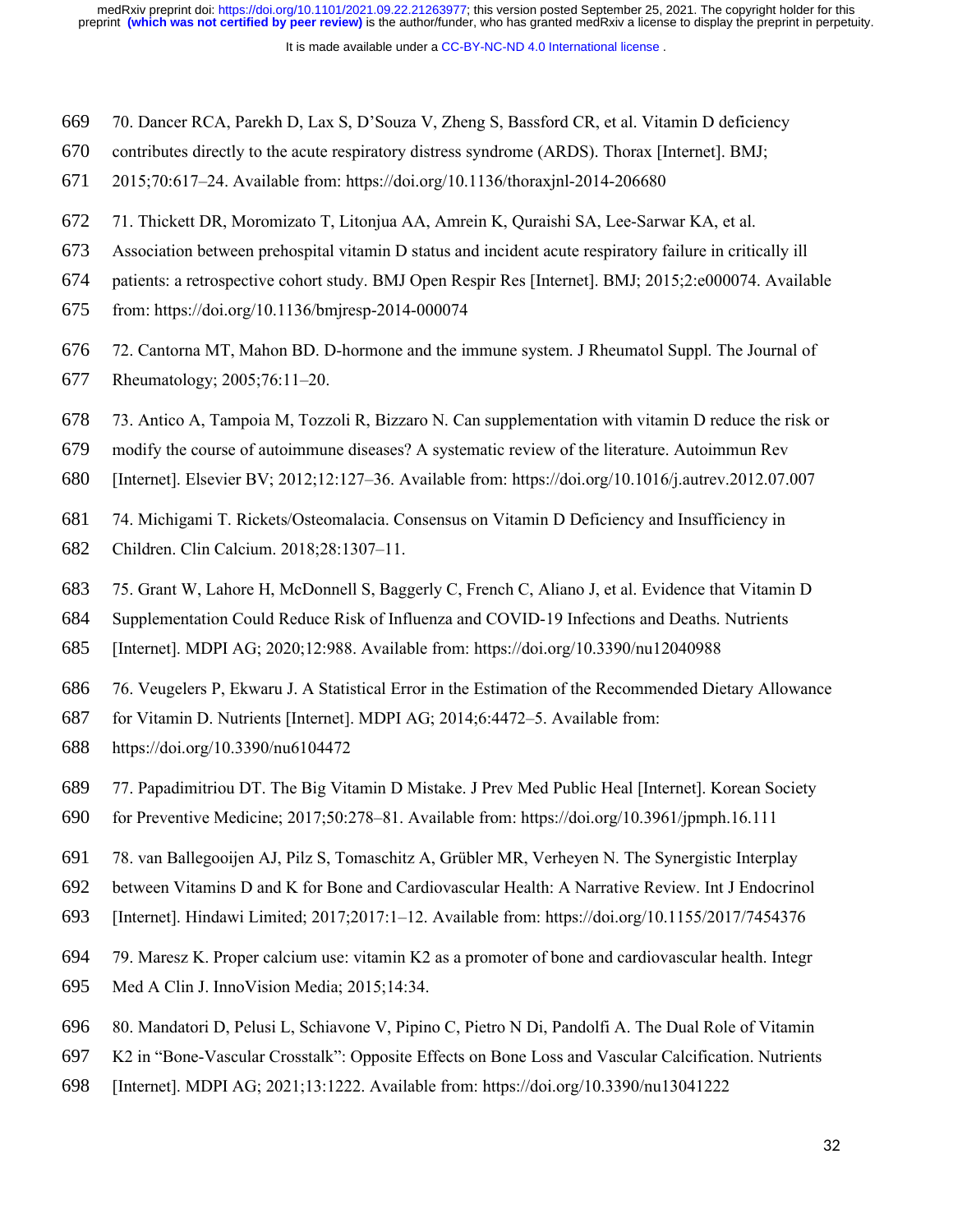- 81. Quesada-Gomez JM, Entrenas-Castillo M, Bouillon R. Vitamin D receptor stimulation to reduce acute 699
- respiratory distress syndrome (ARDS) in patients with coronavirus SARS-CoV-2 infections. J Steroid 700
- Biochem Mol Biol [Internet]. Elsevier BV; 2020;202:105719. Available from: 701
- https://doi.org/10.1016/j.jsbmb.2020.105719 702
- 82. Mercola J, Grant WB, Wagner CL. Evidence Regarding Vitamin D and Risk of COVID-19 and Its 703
- Severity. Nutrients [Internet]. MDPI AG; 2020;12:3361. Available from: 704
- https://doi.org/10.3390/nu12113361 705
- 83. Giménez VMM, Inserra F, Tajer CD, Mariani J, Ferder L, Reiter RJ, et al. Lungs as target of COVID-706
- 19 infection: Protective common molecular mechanisms of vitamin D and melatonin as a new potential 707
- synergistic treatment. Life Sci. Elsevier; 2020;254:117808. 708
- 84. Imai Y, Kuba K, Penninger JM. Angiotensin-converting enzyme 2 in acute respiratory distress 709
- syndrome. Cell Mol Life Sci [Internet]. Springer Science and Business Media LLC; 2007;64:2006–12. 710
- Available from: https://doi.org/10.1007/s00018-007-6228-6 711
- 85. Li YC, Qiao G, Uskokovic M, Xiang W, Zheng W, Kong J. Vitamin D: a negative endocrine 712
- regulator of the renin-angiotensin system and blood pressure. J Steroid Biochem Mol Biol [Internet]. 713
- Elsevier BV; 2004;89–90:387–92. Available from: https://doi.org/10.1016/j.jsbmb.2004.03.004 714
- 86. Mahdavi AM. A brief review of interplay between vitamin D and angiotensin-converting enzyme 2: 715
- Implications for a potential treatment for COVID -19. Rev Med Virol [Internet]. Wiley; 2020;30. 716
- Available from: https://doi.org/10.1002/rmv.2119 717
- 87. Aygun H. Vitamin D can prevent COVID-19 infection-induced multiple organ damage. Naunyn 718
- Schmiedebergs Arch Pharmacol. Springer; 2020;393:1157–60. 719
- 88. Malaguarnera L. Vitamin D3 as Potential Treatment Adjuncts for COVID-19. Nutrients [Internet]. 720
- MDPI AG; 2020;12:3512. Available from: https://doi.org/10.3390/nu12113512 721
- 89. Schleithoff SS, Zittermann A, Tenderich G, Berthold HK, Stehle P, Koerfer R. Vitamin D 722
- supplementation improves cytokine profiles in patients with congestive heart failure: a double-blind, 723
- randomized, placebo-controlled trial. Am J Clin Nutr [Internet]. Oxford University Press (OUP); 724
- 2006;83:754–9. Available from: https://doi.org/10.1093/ajcn/83.4.754 725
- 90. Palmer MT, Lee YK, Maynard CL, Oliver JR, Bikle DD, Jetten AM, et al. Lineage-specific effects of 726
- 1, 25-dihydroxyvitamin D3 on the development of effector CD4 T cells. J Biol Chem. ASBMB; 727
- 2011;286:997–1004. 728
- 91. Lemire JM, Archer DC, Beck L, Spiegelberg HL. Immunosuppressive actions of 1, 25- 729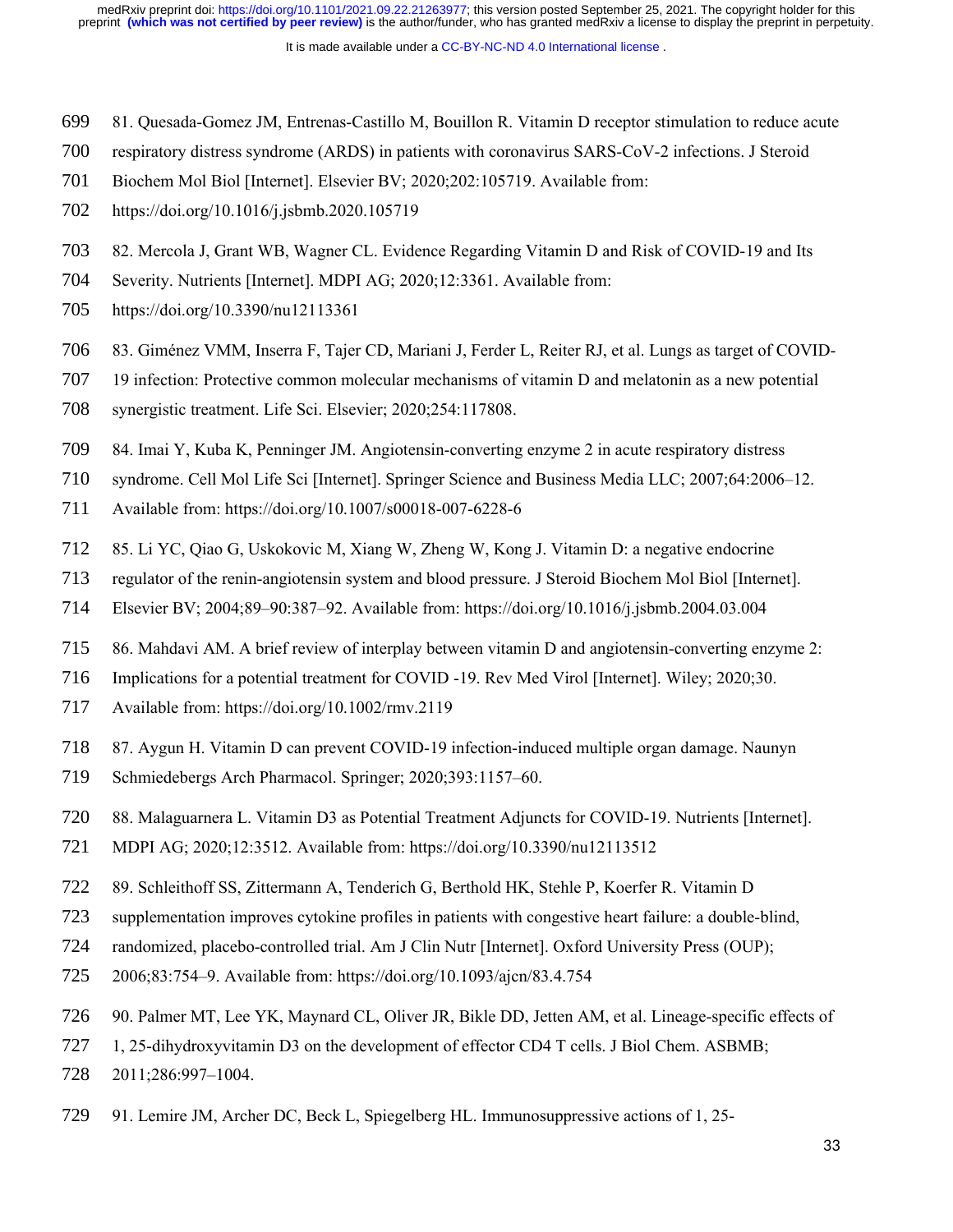- dihydroxyvitamin D3: preferential inhibition of Th1 functions. J Nutr. Oxford University Press; 730
- 1995;125:1704S--1708S. 731
- 92. Boonstra A, Barrat FJ, Crain C, Heath VL, Savelkoul HFJ, O'Garra A. 1\$α\$, 25-Dihydroxyvitamin 732
- D3 has a direct effect on naive CD4+ T cells to enhance the development of Th2 cells. J Immunol. Am 733
- Assoc Immnol; 2001;167:4974–80. 734
- 93. Jeffery LE, Burke F, Mura M, Zheng Y, Qureshi OS, Hewison M, et al. 1,25-Dihydroxyvitamin D3 735
- and IL-2 Combine to Inhibit T Cell Production of Inflammatory Cytokines and Promote Development of 736
- Regulatory T Cells Expressing CTLA-4 and FoxP3. J Immunol [Internet]. The American Association of 737
- Immunologists; 2009;183:5458–67. Available from: https://doi.org/10.4049/jimmunol.0803217 738
- 94. Daneshkhah A, Agrawal V, Eshein A, Subramanian H, Roy HK, Backman V. Evidence for possible 739
- association of vitamin D status with cytokine storm and unregulated inflammation in COVID-19 patients. 740
- Aging Clin Exp Res. Springer; 2020;32:2141–58. 741
- 95. Herr C, Shaykhiev R, Bals R. The role of cathelicidin and defensins in pulmonary inflammatory 742
- diseases. Expert Opin Biol Ther [Internet]. Informa Healthcare; 2007;7:1449–61. Available from: 743
- https://doi.org/10.1517/14712598.7.9.1449 744
- 96. Shahmiri M, Enciso M, Adda CG, Smith BJ, Perugini MA, Mechler A. Membrane core-specific 745
- antimicrobial action of cathelicidin LL-37 peptide switches between pore and nanofibre formation. Sci 746
- Rep. Nature Publishing Group; 2016;6:1–11. 747
- 97. Liu PT, Stenger S, Li H, Wenzel L, Tan BH, Krutzik SR, et al. Toll-like receptor triggering of a 748
- vitamin D-mediated human antimicrobial response. Science (80- ). American Association for the 749
- Advancement of Science; 2006;311:1770–3. 750
- 98. Gombart AF, Borregaard N, Koeffler HP. Human cathelicidin antimicrobial peptide (CAMP) gene is 751
- a direct target of the vitamin D receptor and is strongly up-regulated in myeloid cells by 1,25- 752
- dihydroxyvitamin D 3. FASEB J [Internet]. Wiley; 2005;19:1067–77. Available from: 753
- https://doi.org/10.1096/fj.04-3284com 754
- 99. Beard JA, Bearden A, Striker R. Vitamin D and the anti-viral state. J Clin Virol [Internet]. Elsevier 755
- BV; 2011;50:194–200. Available from: https://doi.org/10.1016/j.jcv.2010.12.006 756
- 100. Barlow PG, Findlay EG, Currie SM, Davidson DJ. Antiviral potential of cathelicidins. Future 757
- Microbiol [Internet]. Future Medicine Ltd; 2014;9:55–73. Available from: 758
- https://doi.org/10.2217/fmb.13.135 759
- 101. Zhang J, McCullough PA, Tecson KM. Vitamin D deficiency in association with endothelial 760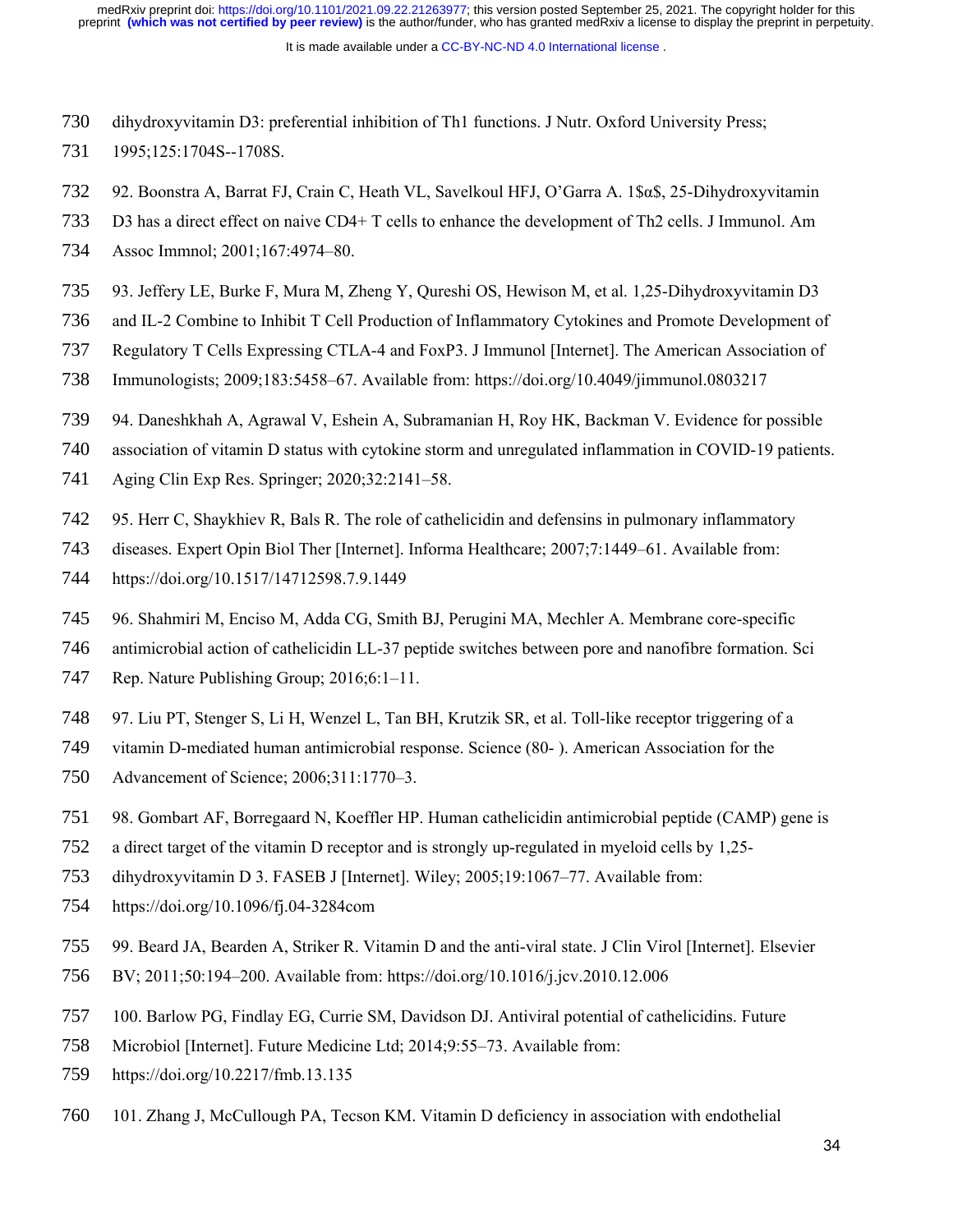- dysfunction: Implications for patients with COVID-19. Rev Cardiovasc Med [Internet]. IMR Press; 761
- 2020;21:339. Available from: https://doi.org/10.31083/j.rcm.2020.03.131 762
- 102. Kim D-H, Meza CA, Clarke H, Kim J-S, Hickner RC. Vitamin D and Endothelial Function. 763
- Nutrients [Internet]. MDPI AG; 2020;12:575. Available from: https://doi.org/10.3390/nu12020575 764
- 103. Sengupta T, Majumder R, Majumder S. Role of vitamin D in treating COVID-19-associated 765
- coagulopathy: problems and perspectives. Mol Cell Biochem. Springer; 2021;476:2421–7. 766
- 104. Mohammad S, Mishra A, Ashraf MZ. Emerging role of vitamin D and its associated molecules in 767
- pathways related to pathogenesis of thrombosis. Biomolecules. Multidisciplinary Digital Publishing 768
- Institute; 2019;9:649. 769
- 105. Levi M, Thachil J, Iba T, Levy JH. Coagulation abnormalities and thrombosis in patients with 770
- COVID-19. Lancet Haematol. Elsevier; 2020;7:e438--e440. 771
- 106. Abrishami A, Dalili N, Torbati PM, Asgari R, Arab-Ahmadi M, Behnam B, et al. Possible 772
- association of vitamin D status with lung involvement and outcome in patients with COVID-19: a 773
- retrospective study. Eur J Nutr. Springer; 2021;60:2249–57. 774
- 107. Smet D De, Smet K De, Herroelen P, Gryspeerdt S, Martens GA. Serum 25(OH)D Level on Hospital 775
- Admission Associated With COVID-19 Stage and Mortality. Am J Clin Pathol [Internet]. Oxford 776
- University Press (OUP); 2020;155:381–8. Available from: https://doi.org/10.1093/ajcp/aqaa252 777
- 108. Vanegas-Cedillo PE, Bello-Chavolla OY, Ram\'\irez-Pedraza N, Encinas BR, Carrión CIP, Ávila 778
- MIJ, et al. Serum Vitamin D levels are associated with increased COVID-19 severity and mortality 779
- independent of visceral adiposity. Cold Spring Harbor Laboratory; 2021; Available from: 780
- https://doi.org/10.1101/2021.03.12.21253490 781
- 109. Carpagnano GE, Lecce V Di, Quaranta VN, Zito A, Buonamico E, Capozza E, et al. Vitamin D 782
- deficiency as a predictor of poor prognosis in patients with acute respiratory failure due to COVID-19. J 783
- Endocrinol Invest [Internet]. Springer Science and Business Media LLC; 2020;44:765–71. Available 784
- from: https://doi.org/10.1007/s40618-020-01370-x 785
- 110. Pizzini A, Aichner M, Sahanic S, Böhm A, Egger A, Hoermann G, et al. Impact of Vitamin D 786
- Deficiency on COVID-19 -- A Prospective Analysis from the CovILD Registry. Nutrients [Internet]. 787
- MDPI AG; 2020;12:2775. Available from: https://doi.org/10.3390/nu12092775 788
- 111. Lau FH, Majumder R, Torabi R, Saeg F, Hoffman R, Cirillo JD, et al. Vitamin D insufficiency is 789
- prevalent in severe COVID-19. Cold Spring Harbor Laboratory; 2020; Available from: 790
- https://doi.org/10.1101/2020.04.24.20075838 791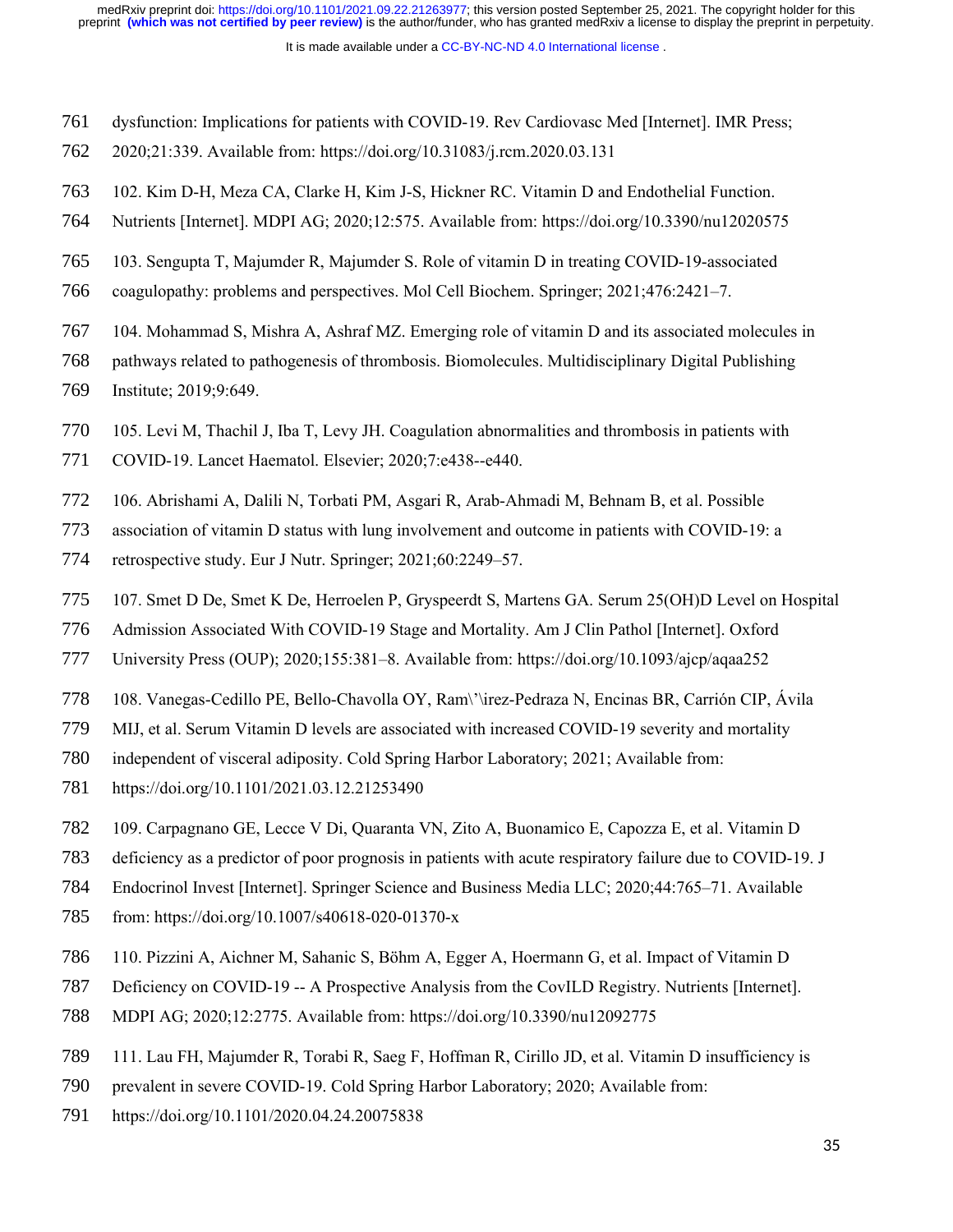- 112. Luo X, Liao Q, Shen Y, Li H, Cheng L. Vitamin D Deficiency Is Associated with COVID-19 792
- Incidence and Disease Severity in Chinese People. J Nutr [Internet]. Oxford University Press (OUP); 793
- 2020;151:98–103. Available from: https://doi.org/10.1093/jn/nxaa332 794
- 113. Vassiliou. Vitamin D deficiency correlates with a reduced number of natural killer cells in intensive 795
- care unit (ICU) and non-ICU patients with COVID-19 pneumonia. 2020; 796
- 114. Meltzer DO, Best TJ, Zhang H, Vokes T, Arora V, Solway J. Association of Vitamin D Status and 797
- Other Clinical Characteristics With COVID-19 Test Results. JAMA Netw Open [Internet]. American 798
- Medical Association (AMA); 2020;3:e2019722. Available from: 799
- https://doi.org/10.1001/jamanetworkopen.2020.19722 800
- 115. Kaufman HW, Niles JK, Kroll MH, Bi C, Holick MF. SARS-CoV-2 positivity rates associated with 801
- circulating 25-hydroxyvitamin D levels. PLoS One [Internet]. 2020;15:1–10. Available from: 802
- http://dx.doi.org/10.1371/journal.pone.0239252 803
- 116. Merzon E, Tworowski D, Gorohovski A, Vinker S, Cohen AG, Green I, et al. Low plasma 25(OH) 804
- vitamin D level is associated with increased risk of COVID-19 infection: an Israeli population-based 805
- study. FEBS J [Internet]. Wiley; 2020;287:3693–702. Available from: https://doi.org/10.1111/febs.15495 806
- 117. Maghbooli Z, Sahraian MA, Ebrahimi M, Pazoki M, Kafan S, Tabriz HM, et al. Vitamin D 807
- sufficiency, a serum 25-hydroxyvitamin D at least 30 ng/mL reduced risk for adverse clinical outcomes in 808
- patients with COVID-19 infection. Adrish M, editor. PLoS One [Internet]. Public Library of Science 809
- (PLoS); 2020;15:e0239799. Available from: https://doi.org/10.1371/journal.pone.0239799 810
- 118. D'Avolio A, Avataneo V, Manca A, Cusato J, Nicolò A De, Lucchini R, et al. 25-Hydroxyvitamin D 811
- Concentrations Are Lower in Patients with Positive PCR for SARS-CoV-2. Nutrients [Internet]. MDPI 812
- AG; 2020;12:1359. Available from: https://doi.org/10.3390/nu12051359 813
- 119. Radujkovic A, Hippchen T, Tiwari-Heckler S, Dreher S, Boxberger M, Merle U. Vitamin D 814
- Deficiency and Outcome of COVID-19 Patients. Nutrients [Internet]. MDPI AG; 2020;12:2757. 815
- Available from: https://doi.org/10.3390/nu12092757 816
- 120. Gavioli EM, Miyashita H, Hassaneen O, Siau E. An Evaluation of Serum 25-Hydroxy Vitamin D 817
- Levels in Patients with COVID-19 in New York City. J Am Coll Nutr [Internet]. Informa UK Limited; 818
- 2021;1–6. Available from: https://doi.org/10.1080/07315724.2020.1869626 819
- 121. Szeto B, Zucker JE, LaSota ED, Rubin MR, Walker MD, Yin MT, et al. Vitamin D Status and 820
- COVID-19 Clinical Outcomes in Hospitalized Patients. Endocr Res [Internet]. Informa UK Limited; 821
- 2020;46:66–73. Available from: https://doi.org/10.1080/07435800.2020.1867162 822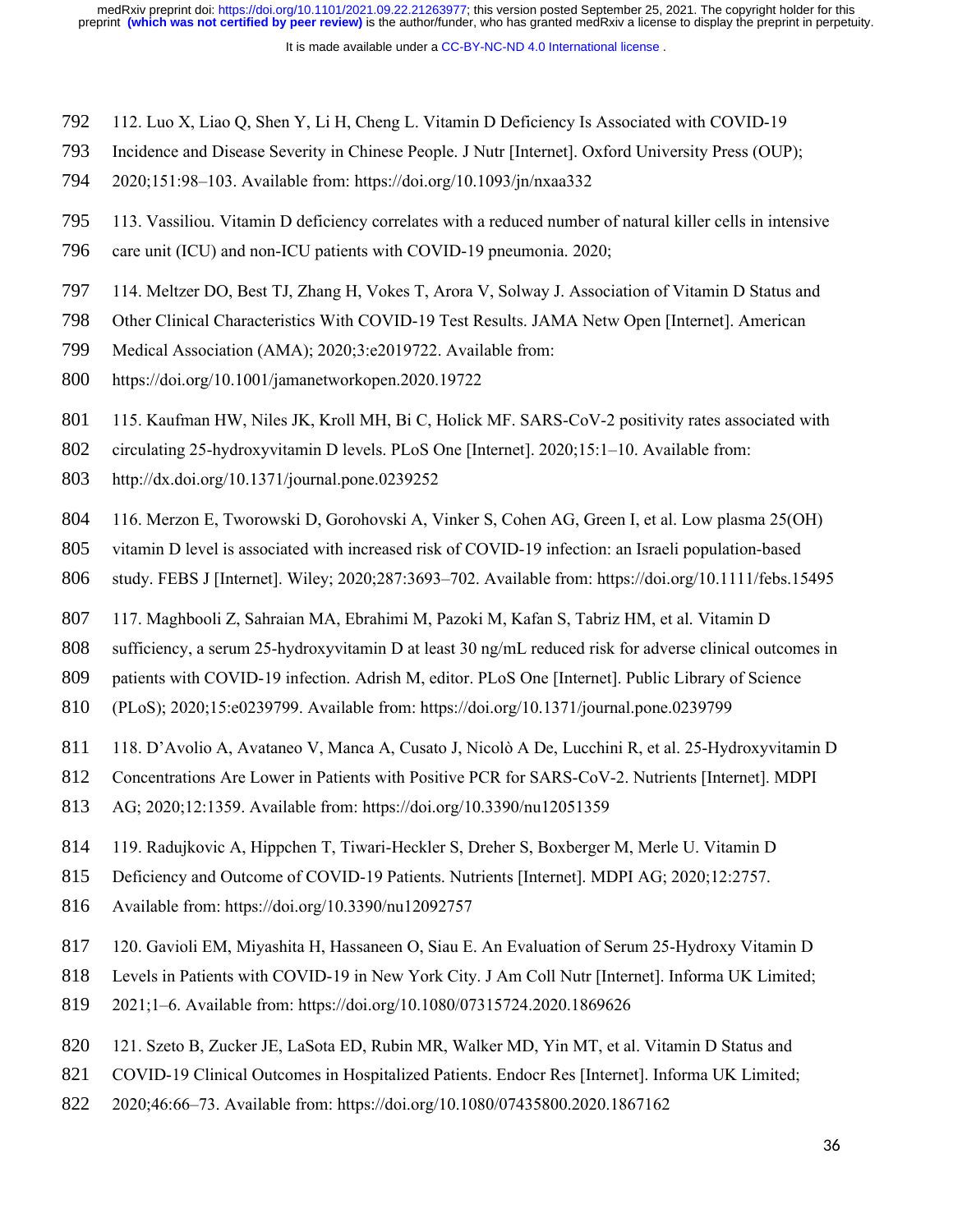- 122. Ohaegbulam KC, Swalih M, Patel P, Smith MA, Perrin R. Vitamin D supplementation in COVID-19 823
- patients: a clinical case series. Am J Ther. Wolters Kluwer Health; 2020;e485. 824
- 123. Rastogi A, Bhansali A, Khare N, Suri V, Yaddanapudi N, Sachdeva N, et al. Short term, high-dose 825
- vitamin D supplementation for COVID-19 disease: a randomised, placebo-controlled, study (SHADE 826
- study). Postgrad Med J [Internet]. BMJ; 2020;postgradmedj--2020--139065. Available from: 827
- https://doi.org/10.1136/postgradmedj-2020-139065 828
- 124. Annweiler G, Corvaisier M, Gautier J, Dubée V, Legrand E, Sacco G, et al. Vitamin D 829
- Supplementation Associated to Better Survival in Hospitalized Frail Elderly COVID-19 Patients: The 830
- GERIA-COVID Quasi-Experimental Study. Nutrients [Internet]. MDPI AG; 2020;12:3377. Available 831
- from: https://doi.org/10.3390/nu12113377 832
- 125. Han JE, Jones JL, Tangpricha V, Brown MA, Hao L, Hebbar G, et al. High dose vitamin D 833
- administration in ventilated intensive care unit patients: A pilot double blind randomized controlled trial. 834
- J Clin Transl Endocrinol [Internet]. Elsevier BV; 2016;4:59–65. Available from: 835
- https://doi.org/10.1016/j.jcte.2016.04.004 836
- 126. Panagiotou G, Tee SA, Ihsan Y, Athar W, Marchitelli G, Kelly D, et al. Low serum 25- 837
- hydroxyvitamin D (25[OH]D) levels in patients hospitalized with COVID-19 are associated with greater 838
- disease severity. Clin Endocrinol (Oxf) [Internet]. Wiley; 2020;93:508–11. Available from: 839
- https://doi.org/10.1111/cen.14276 840
- 127. Castillo ME, Costa LME, Barrios JMV, Díaz JFA, Miranda JL, Bouillon R, et al. Effect of 841
- calcifediol treatment and best available therapy versus best available therapy on intensive care unit 842
- admission and mortality among patients hospitalized for COVID-19: A pilot randomized clinical study{\ 843
- textquotedblright}. J Steroid Biochem Mol Biol [Internet]. Elsevier BV; 2020;203:105751. Available 844
- from: https://doi.org/10.1016/j.jsbmb.2020.105751 845
- 128. Annweiler C, Hanotte B, de l'Eprevier CG, Sabatier J-M, Lafaie L, Célarier T. Vitamin D and 846
- survival in COVID-19 patients: A quasi-experimental study. J Steroid Biochem Mol Biol [Internet]. 847
- Elsevier BV; 2020;204:105771. Available from: https://doi.org/10.1016/j.jsbmb.2020.105771 848
- 129. Zemb P, Bergman P, Camargo CA, Cavalier E, Cormier C, Courbebaisse M, et al. Vitamin D 849
- deficiency and the COVID-19 pandemic. J Glob Antimicrob Resist [Internet]. Elsevier BV; 2020;22:133– 850
- 4. Available from: https://doi.org/10.1016/j.jgar.2020.05.006 851
- 130. Laird E, Rhodes J, Kenny RA, others. Vitamin D and inflammation: potential implications for 852
- severity of Covid-19. Ir Med J. 2020;113:81. 853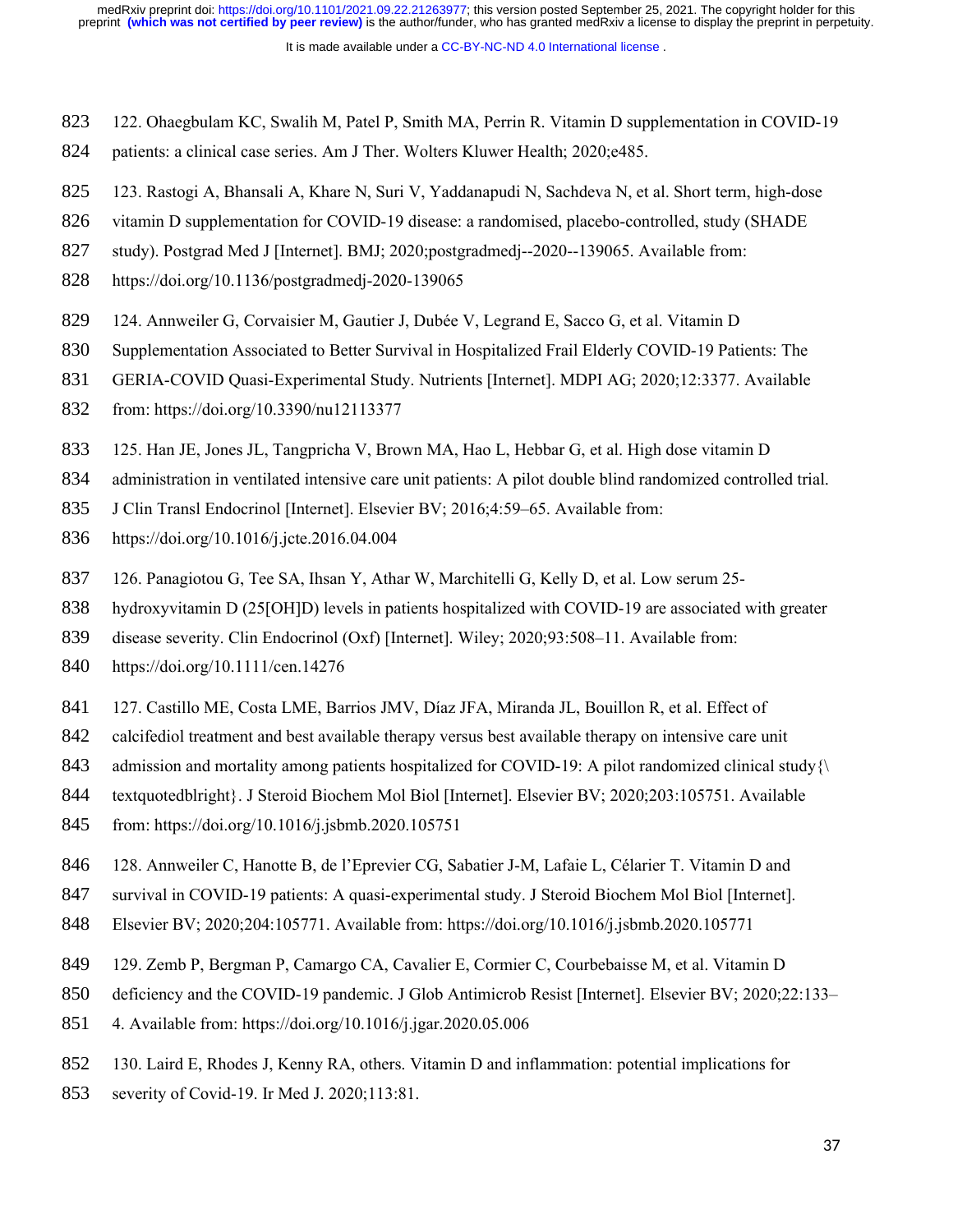- 131. McCartney DM, O'Shea PM, Faul JL, Healy MJ, Byrne G, Griffin TP, et al. Vitamin D and SARS-854
- CoV-2 infection -- evolution of evidence supporting clinical practice and policy development. Irish J Med 855
- Sci (1971 -) [Internet]. Springer Science and Business Media LLC; 2020;190:1253–65. Available from: 856
- https://doi.org/10.1007/s11845-020-02427-9 857
- 132. Benskin LL. A Basic Review of the Preliminary Evidence That COVID-19 Risk and Severity Is 858
- Increased in Vitamin D Deficiency. Front Public Heal [Internet]. Frontiers Media SA; 2020;8. Available 859
- from: https://doi.org/10.3389/fpubh.2020.00513 860
- 133. Silva MC, Furlanetto TW. Does serum 25-hydroxyvitamin D decrease during acute-phase response? 861
- A systematic review. Nutr Res [Internet]. Elsevier BV; 2015;35:91–6. Available from: 862
- https://doi.org/10.1016/j.nutres.2014.12.008 863
- 134. Annweiler C, Cao Z, Sabatier J-M. Point of view: Should COVID-19 patients be supplemented with 864
- vitamin D? Maturitas [Internet]. Elsevier BV; 2020;140:24–6. Available from: 865
- https://doi.org/10.1016/j.maturitas.2020.06.003 866
- 135. Ahmad A, Heumann C, Ali R, Oliver T. Mean Vitamin D levels in 19 European Countries & 867
- COVID-19 Mortality over 10 months. Cold Spring Harbor Laboratory; 2021; Available from: 868
- https://doi.org/10.1101/2021.03.11.21253361 869
- 136. Dong E, Du H, Gardner L. An interactive web-based dashboard to track COVID-19 in real time. 870
- Lancet Infect Dis. Elsevier; 2020;20:533–4. 871
- 137. Porcher S. Response2covid19, a dataset of governments' responses to COVID-19 all around the 872
- world. Sci Data [Internet]. Springer Science and Business Media LLC; 2020;7. Available from: 873
- https://doi.org/10.1038/s41597-020-00757-y 874
- 138. Ilie PC, Stefanescu S, Smith L. The role of vitamin D in the prevention of coronavirus disease 2019 875
- infection and mortality. Aging Clin Exp Res [Internet]. Springer Science and Business Media LLC; 876
- 2020;32:1195–8. Available from: https://doi.org/10.1007/s40520-020-01570-8 877
- 139. Pal R, Banerjee M, Bhadada SK, Shetty AJ, Singh B, Vyas A. Vitamin D supplementation and 878
- clinical outcomes in COVID-19: a systematic review and meta-analysis. J Endocrinol Invest [Internet]. 879
- Springer Science and Business Media LLC; 2021; Available from: https://doi.org/10.1007/s40618-021- 880
- 01614-4 881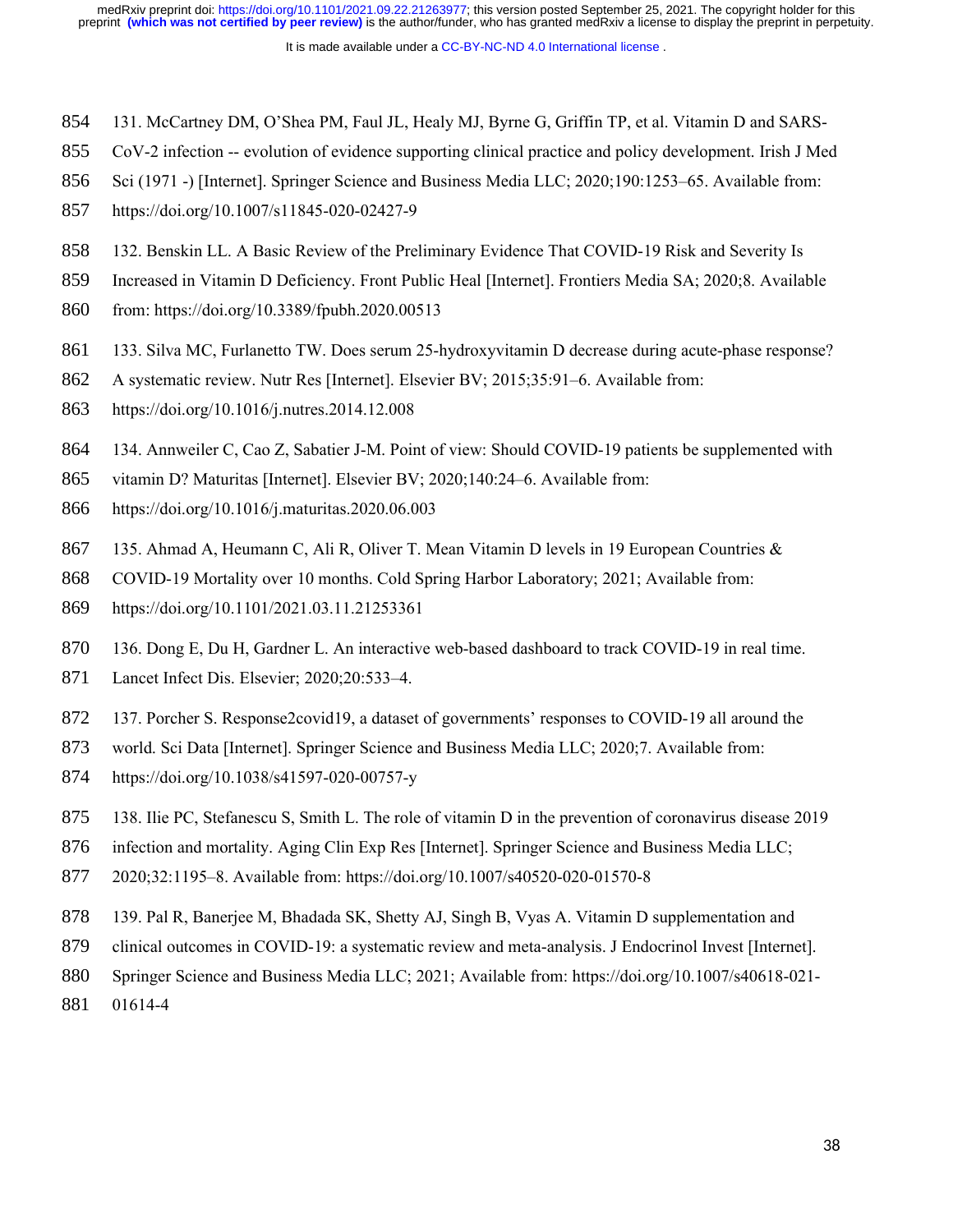- 140. Nikniaz L, Akbarzadeh MA, Hosseinifard H, Hosseini M-S. The impact of vitamin D 882
- supplementation on mortality rate and clinical outcomes of COVID-19 patients: A systematic review and 883
- meta-analysis. Cold Spring Harbor Laboratory; 2021; Available from: 884
- https://doi.org/10.1101/2021.01.04.21249219 885
- 141. Hariyanto TI, Intan D, Hananto JE, Harapan H, Kurniawan A. Vitamin D supplementation and 886
- Covid-19 outcomes: A systematic review, meta-analysis and meta-regression. Rev Med Virol [Internet]. 887
- Wiley; 2021; Available from: https://doi.org/10.1002/rmv.2269 888
- 142. CADTH. CADTH COVID-19 Search Strings [Internet]. 2020 [cited 2020 Apr 13]. Available from: 889
- https://covid.cadth.ca/literature-searching-tools/cadth-covid-19-search-strings/ 890
- 143. Ahmad A, Heumann C, Ali R, Oliver T, Dhabi A, Statistics D, et al. Mean Vitamin D levels in 19 891
- European Countries & COVID-19 Mortality over 10 months. 2021; 892
- 144. Covid-19 Risk Estimator [Internet]. 2021. Available from: https://github.com/TheEconomist/covid-19-risk-estimator 893 894
- 145. Ricci A, Pagliuca A, D'Ascanio M, Innammorato M, De Vitis C, Mancini R, et al. Circulating 895
- Vitamin D levels status and clinical prognostic indices in COVID-19 patients. Respir Res [Internet]. 896
- BioMed Central; 2021;22:1–8. Available from: https://doi.org/10.1186/s12931-021-01666-3 897
- 146. De Smet D, De Smet K, Herroelen P, Gryspeerdt S, Martens GA. Serum 25(OH)D Level on Hospital 898
- Admission Associated With COVID-19 Stage and Mortality. Am J Clin Pathol. 2021;155:381–8. 899
- 147. Bennouar S, Cherif AB, Kessira A, Bennouar DE, Abdi S. Vitamin D Deficiency and Low Serum 900
- Calcium as Predictors of Poor Prognosis in Patients with Severe COVID-19. J Am Coll Nutr [Internet]. 901
- Taylor & Francis; 2020;40:104–10. Available from: https://doi.org/10.1080/07315724.2020.1856013 902
- 148. Page MJ, McKenzie JE, Bossuyt PM, Boutron I, Hoffmann TC, Mulrow CD, et al. The PRISMA 903
- 2020 statement: An updated guideline for reporting systematic reviews. BMJ. 2021;372. 904
- 149. Haddaway NR, McGuinness LA. PRISMA2020: R package and ShinyApp for producing PRISMA 905
- 2020 compliant flow diagrams (Version 0.0.1) [Internet]. Zenodo; 2020. Available from: 906
- http://doi.org/10.5281/zenodo.4287835 907
- 150. Susianti H, Wahono CS, Rahman PA, Pratama MZ, Wulanda IA, Hartanti KD, et al. Low Levels of 908
- Vitamin D were Associated with Coagulopathy Among Hospitalized Coronavirus Disease-19 (COVID-909
- 19) Patients: A Single-Centered Study in Indonesia. J Med Biochem. 2021;1–10. 910
- 151. Szeto B, Zucker JE, LaSota ED, Rubin MR, Walker MD, Yin MT, et al. Vitamin D Status and 911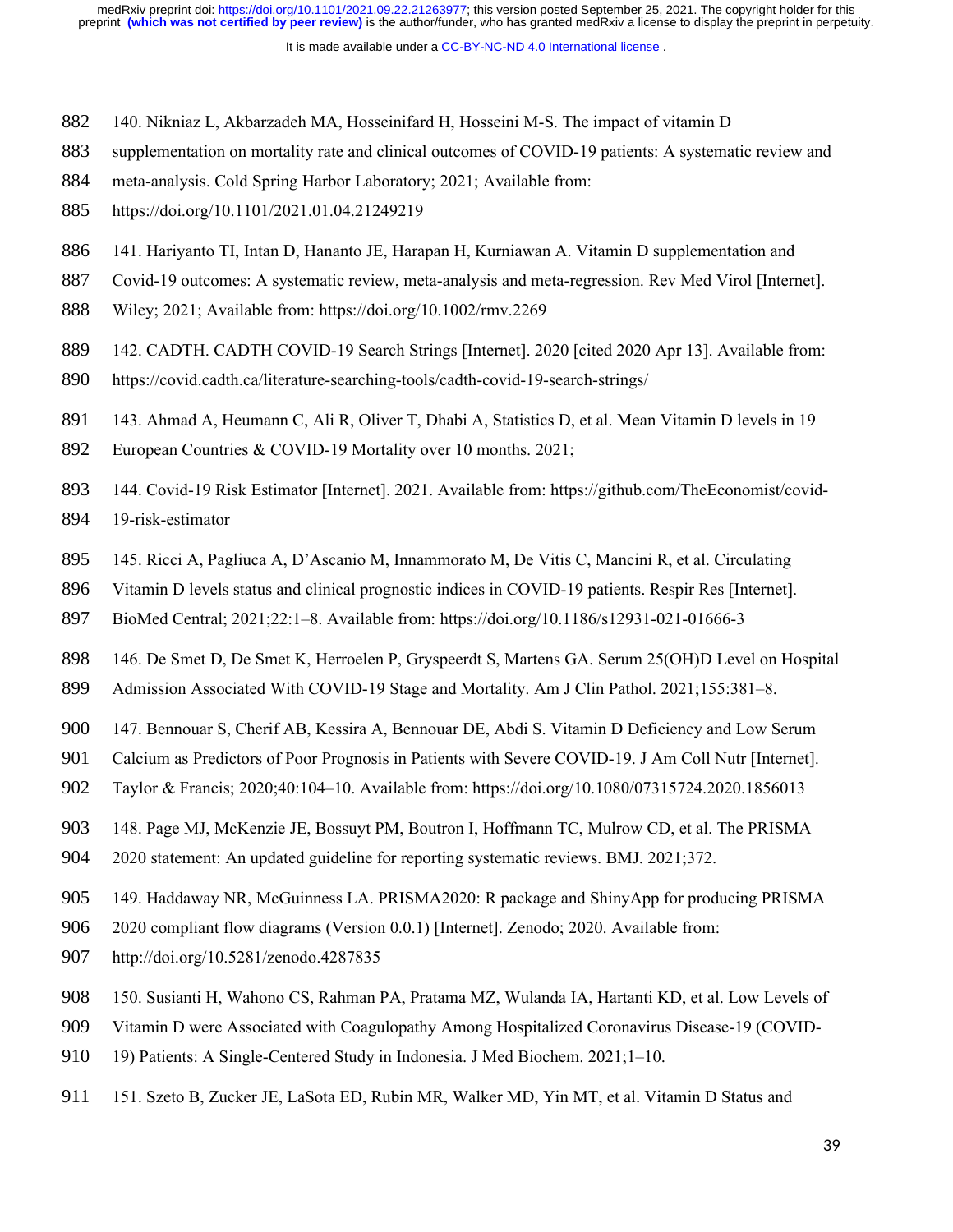- COVID-19 Clinical Outcomes in Hospitalized Patients. Endocr Res [Internet]. Taylor & Francis; 912
- 2021;46:66–73. Available from: https://doi.org/10.1080/07435800.2020.1867162 913
- 152. Vanegas-Cedillo PE, Bello-Chavolla OY, Ramírez-Pedraza N, Rodríguez Encinas B, Pérez Carrión 914
- CI, Jasso Ávila MI, et al. Serum Vitamin D levels are associated with increased COVID-19 severity and 915
- mortality independent of visceral adiposity. medRxiv [Internet]. 2021;52:2021.03.12.21253490. 916
- Available from: http://medrxiv.org/content/early/2021/03/14/2021.03.12.21253490.abstract 917
- 153. Angelidi AM, Belanger MJ, Lorinsky MK, Karamanis D, Chamorro-Pareja N, Ognibene J, et al. 918
- Vitamin D Status is Associated With In-hospital Mortality and Mechanical Ventilation: A Cohort of 919
- COVID-19 Hospitalized Patients. Mayo Clin Proc [Internet]. Mayo Foundation for Medical Education 920
- and Research; 2021;1–12. Available from: https://doi.org/10.1016/j.mayocp.2021.01.001 921
- 154. Charoenngam N, Shirvani A, Reddy N, Vodopivec DM, Apovian CM, Holick MF. Association of 922
- Vitamin D Status With Hospital Morbidity and Mortality in Adult Hospitalized COVID-19 Patients With 923
- COVID-19. Endocr Pract [Internet]. Elsevier Inc; 2021;25. Available from: 924
- http://www.ncbi.nlm.nih.gov/pubmed/33705975 925
- 155. Gavioli EM, Miyashita H, Hassaneen O, Siau E. An Evaluation of Serum 25-Hydroxy Vitamin D 926
- Levels in Patients with COVID-19 in New York City. J Am Coll Nutr [Internet]. Taylor & Francis; 927
- 2021;0:1–6. Available from: http://www.ncbi.nlm.nih.gov/pubmed/33605826 928
- 156. Dong E, Du H, Gardner L. An interactive web-based dashboard to track COVID-19 in real time. 929
- Lancet Infect Dis [Internet]. Elsevier Ltd; 2020;20:533–4. Available from: 930
- http://dx.doi.org/10.1016/S1473-3099(20)30120-1 931
- 157. Porcher S. Response2covid19, a dataset of governments' responses to COVID-19 all around the 932
- world. Sci Data [Internet]. Springer US; 2020;7:1–9. Available from: http://dx.doi.org/10.1038/s41597- 020-00757-y 933 934
- 158. IDF. IDF Diabetes Atlas, 9th edition 2019 [Internet]. 2019 [cited 2021 Aug 3]. Available from: 935
- https://www.diabetesatlas.org/en/ 936
- 159. UN. Population interpolated by single age and single year [Internet]. 2019 [cited 2021 Apr 10]. 937
- Available from: https://population.un.org/wpp/Download/Standard/CSV/ 938
- 160. Zheng Z, Peng F, Xu B, Zhao J, Liu H, Peng J, et al. Risk factors of critical & mortal COVID-19 939
- cases: A systematic literature review and meta-analysis. J Infect [Internet]. Elsevier BV; 2020;81:e16-- 940
- e25. Available from: https://doi.org/10.1016/j.jinf.2020.04.021 941
- 161. Murdaca G, Tonacci A, Negrini S, Greco M, Borro M, Puppo F, et al. Emerging role of vitamin D in 942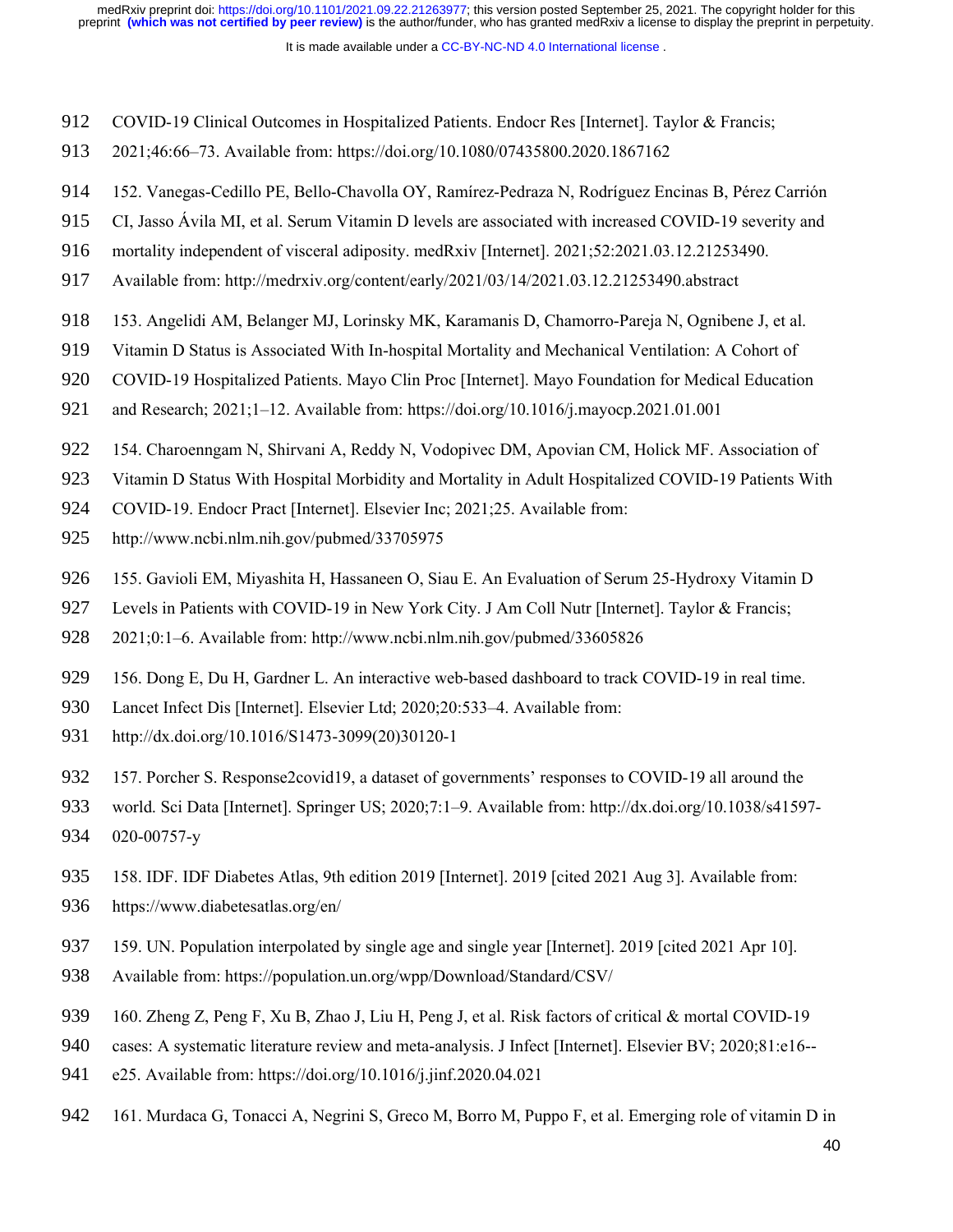- autoimmune diseases: An update on evidence and therapeutic implications. Autoimmun Rev [Internet]. 943
- Elsevier BV; 2019;18:102350. Available from: https://doi.org/10.1016/j.autrev.2019.102350 944
- 162. Yang C-Y, Leung PSC, Adamopoulos IE, Gershwin ME. The Implication of Vitamin D and 945
- Autoimmunity: a Comprehensive Review. Clin Rev Allergy {\&} Immunol [Internet]. Springer Science 946
- and Business Media LLC; 2013;45:217–26. Available from: https://doi.org/10.1007/s12016-013-8361-3 947
- 163. Stanhope KL. Sugar consumption, metabolic disease and obesity: The state of the controversy. Crit 948
- Rev Clin Lab Sci [Internet]. Informa UK Limited; 2015;53:52–67. Available from: 949
- https://doi.org/10.3109/10408363.2015.1084990 950
- 164. Worldometer FAQ [Internet]. Worldometer. 2021 [cited 2021 Aug 23]. Available from: 951
- https://www.worldometers.info/faq/ 952
- 165. Reis BZ, Fernandes AL, Sales LP, Santos MD, Dos~Santos CC, Pinto AJ, et al. Influence of vitamin 953
- D status on hospital length of stay and prognosis in hospitalized patients with moderate to severe COVID-954
- 19: a multicenter prospective cohort study. Am J Clin Nutr [Internet]. Oxford University Press (OUP); 955
- 2021;114:598–604. Available from: https://doi.org/10.1093/ajcn/nqab151 956
- 166. Sekine T, Perez-Potti A, Rivera-Ballesteros O, Strålin K, Gorin J-B, Olsson A, et al. Robust T Cell 957
- Immunity in Convalescent Individuals with Asymptomatic or Mild COVID-19. Cell [Internet]. Elsevier 958
- BV; 2020;183:158--168.e14. Available from: https://doi.org/10.1016/j.cell.2020.08.017 959
- 167. Zhang Y, Leung DYM, Richers BN, Liu Y, Remigio LK, Riches DW, et al. Vitamin D inhibits 960
- monocyte/macrophage proinflammatory cytokine production by targeting MAPK phosphatase-1. J 961
- Immunol. Am Assoc Immnol; 2012;188:2127–35. 962
- 168. Luxwolda MF, Kuipers RS, Kema IP, Dijck-Brouwer DAJ, Muskiet FAJ. Traditionally living 963
- populations in East Africa have a mean serum 25-hydroxyvitamin D concentration of 115 nmol/l. Br J 964
- Nutr. Cambridge University Press; 2012;108:1557–61. 965
- 169. Afshar P, Ghaffaripour M, Sajjadi H. Suggested role of Vitamin D supplementation in COVID-19 966
- severity. J Contemp Med Sci [Internet]. 2020;6. Available from: 967
- http://www.jocms.org/index.php/jcms/article/view/822 968
- 170. Vukić M, Neme A, Seuter S, Saksa N, De Mello VDF, Nurmi T, et al. Relevance of vitamin D 969
- receptor target genes for monitoring the vitamin D responsiveness of primary human cells. PLoS One. 2015;10:1–15. 970 971
- 171. von Mendel J, Borsche L. COVID-19 mortality risk correlates inversely with vitamin D3 status, 972
- mortality close to zero could theoretically be achieved at 50 ng/ml 25(OH)D3: Results of a systematic 973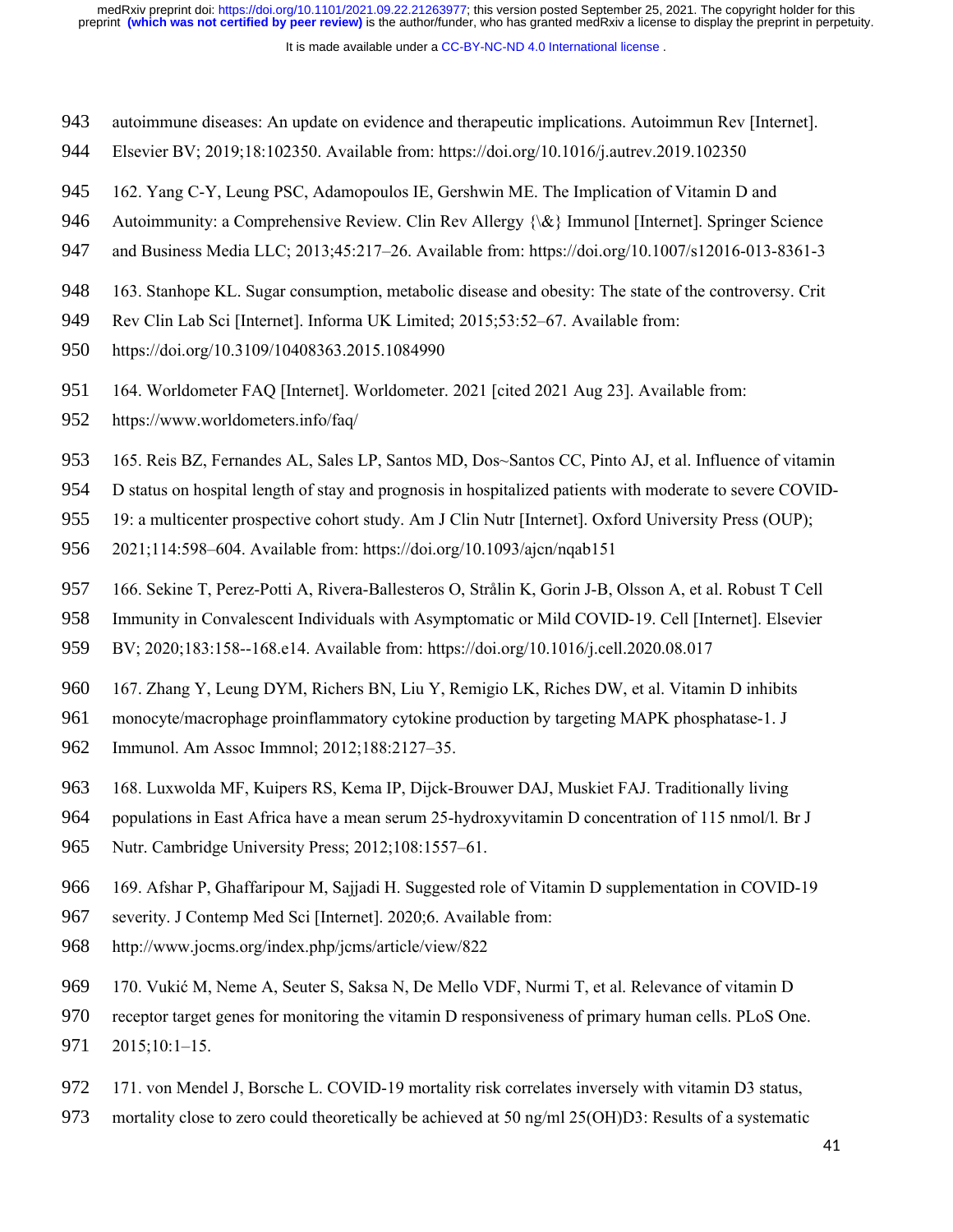It is made available under a [CC-BY-NC-ND 4.0 International license](http://creativecommons.org/licenses/by-nc-nd/4.0/) .

- review and meta-analysis [Internet]. Harvard Dataverse; 2021. Available from: 974
- https://doi.org/10.7910/DVN/7FSWNL 975
- 172. Zwart SR, Smith SM. Vitamin D and COVID-19: Lessons from Spaceflight Analogs. J Nutr 976
- [Internet]. Oxford University Press (OUP); 2020;150:2624-7. Available from: 977
- https://doi.org/10.1093/jn/nxaa233 978
- 173. Pouya FD, Rasmi Y, Nemati M, Asl ER. Vitamin D Double-edged Sword Against COVID-19. Int J 980
- Infect [Internet]. Kowsar Medical Institute; 2021;8. Available from: https://doi.org/10.5812/iji.109043 981
- 174. de Borst MH, Vervloet MG, ter Wee PM, Navis G. Cross Talk Between the Renin-Angiotensin-983
- Aldosterone System and Vitamin D-FGF-23-klotho in Chronic Kidney Disease: Figure 1. J Am Soc 984
- Nephrol [Internet]. American Society of Nephrology (ASN); 2011;22:1603–9. Available from: 985
- https://doi.org/10.1681/asn.2010121251 986
- 175. Simko F, Hrenak J, Adamcova M, Paulis L. Renin-Angiotensin-Aldosterone System: Friend or Foe-- 988
- The Matter of Balance. Insight on History, Therapeutic Implications and {COVID}-19 Interactions. Int J 989
- Mol Sci [Internet]. MDPI AG; 2021;22:3217. Available from: https://doi.org/10.3390/ijms22063217 990
- 176. Getachew B, Tizabi Y. Vitamin D and COVID-19: Role of ACE2, age, gender, and ethnicity. J Med 992
- Virol [Internet]. Wiley; 2021;93:5285–94. Available from: https://doi.org/10.1002/jmv.27075 993
- 994

177. Butt AA, Nafady-Hego H, Chemaitelly H, Abou-Samra A-B, Khal A Al, Coyle P V, et al. Outcomes 995

- Among Patients with Breakthrough SARS-CoV-2 Infection After Vaccination. Int J Infect Dis [Internet]. 996
- Elsevier BV; 2021;110:353–8. Available from: https://doi.org/10.1016/j.ijid.2021.08.008 997
- 178. Birhane M, Bressler S, Chang G, Clark T, Dorough L, Fischer M, et al. COVID-19 Vaccine 999
- Breakthrough Infections Reported to CDC United States, January 1-April 30, 2021. MMWR Morb 1000
- Mortal Wkly Rep [Internet]. Centers for Disease Control MMWR Office; 2021;70:792–3. Available 1001
- from: https://doi.org/10.15585/mmwr.mm7021e3 1002
- 179. Amrein K, Scherkl M, Hoffmann M, Neuwersch-Sommeregger S, Köstenberger M, Berisha AT, et 1004

al. Vitamin D deficiency 2.0: an update on the current status worldwide. Eur J Clin Nutr. 1005

2020;74(11):1498–513. 1006